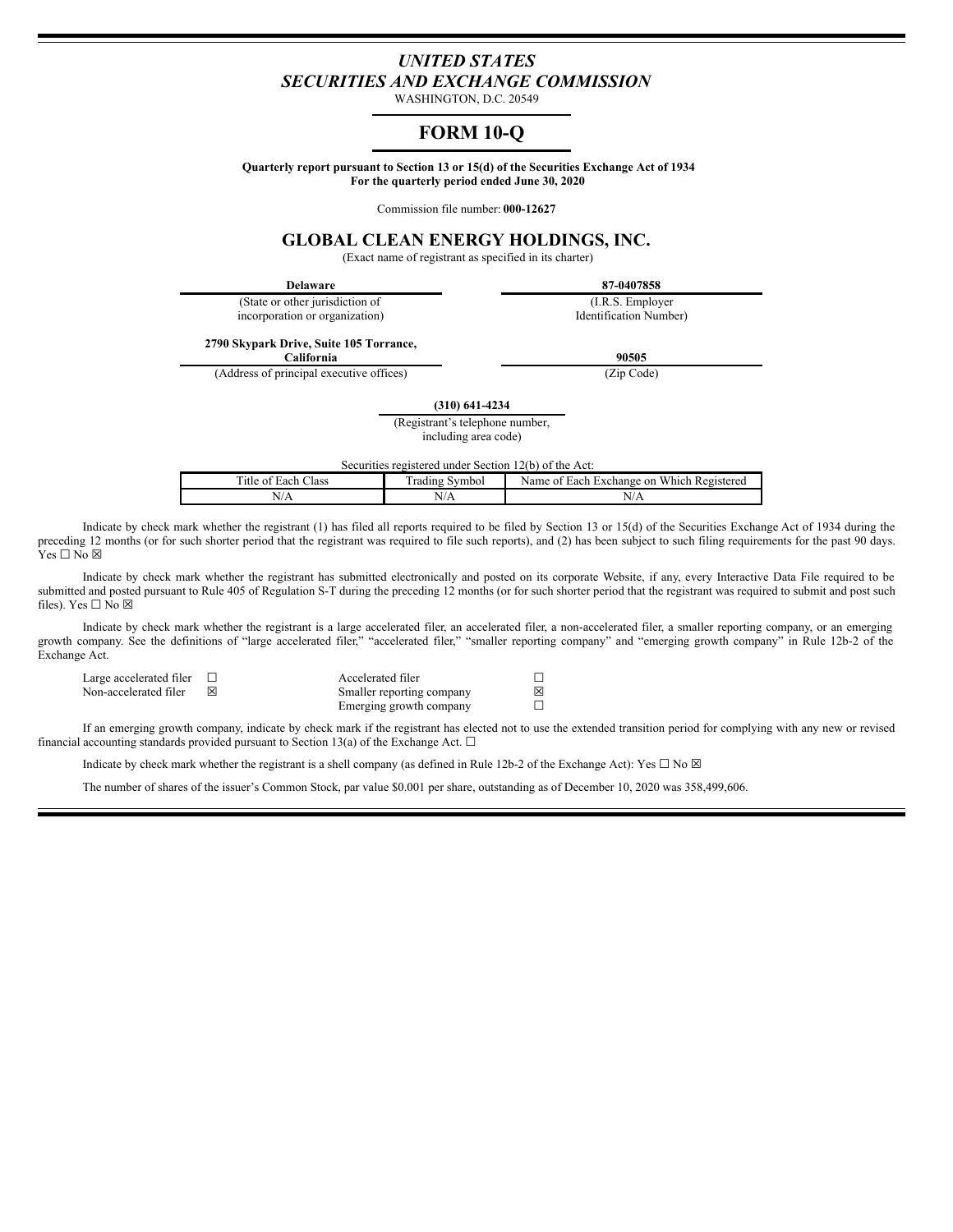**Item 1: Financial Statements**

### **GLOBAL CLEAN ENERGY HOLDINGS, INC. AND SUBSIDIARIES CONDENSED CONSOLIDATED BALANCE SHEETS**

| (Audited)<br><b>ASSETS</b><br>(Unaudited)<br><b>CURRENT ASSETS</b><br>$\$$<br>$\mathbb{S}$<br>457,331<br>Cash and cash equivalents<br>3,870,499<br>Restricted cash<br>3,296,514<br>22,942<br>Inventories<br>22,942<br>265,976<br>Investment in farming activities<br>Prepaid expenses and other current assets<br>7,225,373<br><b>Total Current Assets</b><br>480,273<br>14,681,304<br>500,000<br>DEBT ISSUANCE COSTS, NET<br>840,211<br>82,450<br><b>RIGHT-OF-USE ASSET</b><br>67,103<br><b>INTANGIBLE ASSETS, NET</b><br>5,768,012<br>2,501,592<br><b>DEPOSITS</b><br>1,246,978<br>3,253,253<br>PROPERTY AND EQUIPMENT, NET<br>124,918,910<br>PRE-ACQUISITION COSTS<br>2,588,441<br><b>ADVANCES TO CONTRACTORS</b><br>19,440,631<br><b>TOTAL ASSETS</b><br>166,963,149<br>9,406,009<br><b>LIABILITIES AND STOCKHOLDERS' DEFICIT</b><br><b>CURRENT LIABILITIES</b><br>\$<br>Accounts payable and accrued expenses<br>\$<br>3,418,303<br>1,778,434<br>Accrued compensation and related liabilities<br>2,432,474<br>2,055,167<br>Accrued interest<br>3,096,990<br>1,734,527<br>Lease liabilities<br>68,053<br>82,882<br>1,369,856<br>Notes payable including current portion of long-term debt, net<br>4,142,582<br>Convertible notes payable<br>1,697,000<br>1,697,000<br>Derivative liability<br>24,767,000<br><b>Total Current Liabilities</b><br>14,855,402<br>33,484,866<br><b>LONG-TERM LIABILITIES</b><br>Mandatorily redeemable preferred equity of subsidiary<br>939,000<br>Long-term debt, net<br>16,320,831<br>Long-term debt, net (credit facility)<br>76,045,162<br>Asset retirement obligations<br>40,740,700<br><b>Environmental liabilities</b><br>33,987,800<br>Other liabilities<br>377,331<br><b>TOTAL LIABILITIES</b><br>33,484,866<br>183,266,226<br><b>STOCKHOLDERS' DEFICIT</b><br>Preferred stock - \$0.001 par value; 50,000,000 shares authorized Series B, convertible; 13,000<br>shares issued and outstanding (aggregate liquidation preference of \$1,300,000)<br>13<br>13<br>Common stock, \$0.001 par value; 500,000,000 shares authorized; 358,499,606 and 344,029,434<br>shares issued and outstanding, respectively<br>358,499<br>344,029<br>Additional paid-in capital<br>36,994,168<br>31,259,365<br>Accumulated deficit<br>(53,655,757)<br>(55,682,264)<br><b>Total Stockholders' Deficit</b><br>(16,303,077)<br>(24, 078, 857)<br>166,963,149<br>9,406,009<br>TOTAL LIABILITIES AND STOCKHOLDERS' DEFICIT |  |  | <b>June 30,</b><br>2020 | December 31,<br>2019 |  |
|-------------------------------------------------------------------------------------------------------------------------------------------------------------------------------------------------------------------------------------------------------------------------------------------------------------------------------------------------------------------------------------------------------------------------------------------------------------------------------------------------------------------------------------------------------------------------------------------------------------------------------------------------------------------------------------------------------------------------------------------------------------------------------------------------------------------------------------------------------------------------------------------------------------------------------------------------------------------------------------------------------------------------------------------------------------------------------------------------------------------------------------------------------------------------------------------------------------------------------------------------------------------------------------------------------------------------------------------------------------------------------------------------------------------------------------------------------------------------------------------------------------------------------------------------------------------------------------------------------------------------------------------------------------------------------------------------------------------------------------------------------------------------------------------------------------------------------------------------------------------------------------------------------------------------------------------------------------------------------------------------------------------------------------------------------------------------------------------------------------------------------------------------------------------------------------------------------------------------------------------------------------------------------------------------------------------------------------------------------------------------------------------------------------------------------------------------|--|--|-------------------------|----------------------|--|
|                                                                                                                                                                                                                                                                                                                                                                                                                                                                                                                                                                                                                                                                                                                                                                                                                                                                                                                                                                                                                                                                                                                                                                                                                                                                                                                                                                                                                                                                                                                                                                                                                                                                                                                                                                                                                                                                                                                                                                                                                                                                                                                                                                                                                                                                                                                                                                                                                                                 |  |  |                         |                      |  |
|                                                                                                                                                                                                                                                                                                                                                                                                                                                                                                                                                                                                                                                                                                                                                                                                                                                                                                                                                                                                                                                                                                                                                                                                                                                                                                                                                                                                                                                                                                                                                                                                                                                                                                                                                                                                                                                                                                                                                                                                                                                                                                                                                                                                                                                                                                                                                                                                                                                 |  |  |                         |                      |  |
|                                                                                                                                                                                                                                                                                                                                                                                                                                                                                                                                                                                                                                                                                                                                                                                                                                                                                                                                                                                                                                                                                                                                                                                                                                                                                                                                                                                                                                                                                                                                                                                                                                                                                                                                                                                                                                                                                                                                                                                                                                                                                                                                                                                                                                                                                                                                                                                                                                                 |  |  |                         |                      |  |
|                                                                                                                                                                                                                                                                                                                                                                                                                                                                                                                                                                                                                                                                                                                                                                                                                                                                                                                                                                                                                                                                                                                                                                                                                                                                                                                                                                                                                                                                                                                                                                                                                                                                                                                                                                                                                                                                                                                                                                                                                                                                                                                                                                                                                                                                                                                                                                                                                                                 |  |  |                         |                      |  |
|                                                                                                                                                                                                                                                                                                                                                                                                                                                                                                                                                                                                                                                                                                                                                                                                                                                                                                                                                                                                                                                                                                                                                                                                                                                                                                                                                                                                                                                                                                                                                                                                                                                                                                                                                                                                                                                                                                                                                                                                                                                                                                                                                                                                                                                                                                                                                                                                                                                 |  |  |                         |                      |  |
|                                                                                                                                                                                                                                                                                                                                                                                                                                                                                                                                                                                                                                                                                                                                                                                                                                                                                                                                                                                                                                                                                                                                                                                                                                                                                                                                                                                                                                                                                                                                                                                                                                                                                                                                                                                                                                                                                                                                                                                                                                                                                                                                                                                                                                                                                                                                                                                                                                                 |  |  |                         |                      |  |
|                                                                                                                                                                                                                                                                                                                                                                                                                                                                                                                                                                                                                                                                                                                                                                                                                                                                                                                                                                                                                                                                                                                                                                                                                                                                                                                                                                                                                                                                                                                                                                                                                                                                                                                                                                                                                                                                                                                                                                                                                                                                                                                                                                                                                                                                                                                                                                                                                                                 |  |  |                         |                      |  |
|                                                                                                                                                                                                                                                                                                                                                                                                                                                                                                                                                                                                                                                                                                                                                                                                                                                                                                                                                                                                                                                                                                                                                                                                                                                                                                                                                                                                                                                                                                                                                                                                                                                                                                                                                                                                                                                                                                                                                                                                                                                                                                                                                                                                                                                                                                                                                                                                                                                 |  |  |                         |                      |  |
|                                                                                                                                                                                                                                                                                                                                                                                                                                                                                                                                                                                                                                                                                                                                                                                                                                                                                                                                                                                                                                                                                                                                                                                                                                                                                                                                                                                                                                                                                                                                                                                                                                                                                                                                                                                                                                                                                                                                                                                                                                                                                                                                                                                                                                                                                                                                                                                                                                                 |  |  |                         |                      |  |
|                                                                                                                                                                                                                                                                                                                                                                                                                                                                                                                                                                                                                                                                                                                                                                                                                                                                                                                                                                                                                                                                                                                                                                                                                                                                                                                                                                                                                                                                                                                                                                                                                                                                                                                                                                                                                                                                                                                                                                                                                                                                                                                                                                                                                                                                                                                                                                                                                                                 |  |  |                         |                      |  |
|                                                                                                                                                                                                                                                                                                                                                                                                                                                                                                                                                                                                                                                                                                                                                                                                                                                                                                                                                                                                                                                                                                                                                                                                                                                                                                                                                                                                                                                                                                                                                                                                                                                                                                                                                                                                                                                                                                                                                                                                                                                                                                                                                                                                                                                                                                                                                                                                                                                 |  |  |                         |                      |  |
|                                                                                                                                                                                                                                                                                                                                                                                                                                                                                                                                                                                                                                                                                                                                                                                                                                                                                                                                                                                                                                                                                                                                                                                                                                                                                                                                                                                                                                                                                                                                                                                                                                                                                                                                                                                                                                                                                                                                                                                                                                                                                                                                                                                                                                                                                                                                                                                                                                                 |  |  |                         |                      |  |
|                                                                                                                                                                                                                                                                                                                                                                                                                                                                                                                                                                                                                                                                                                                                                                                                                                                                                                                                                                                                                                                                                                                                                                                                                                                                                                                                                                                                                                                                                                                                                                                                                                                                                                                                                                                                                                                                                                                                                                                                                                                                                                                                                                                                                                                                                                                                                                                                                                                 |  |  |                         |                      |  |
|                                                                                                                                                                                                                                                                                                                                                                                                                                                                                                                                                                                                                                                                                                                                                                                                                                                                                                                                                                                                                                                                                                                                                                                                                                                                                                                                                                                                                                                                                                                                                                                                                                                                                                                                                                                                                                                                                                                                                                                                                                                                                                                                                                                                                                                                                                                                                                                                                                                 |  |  |                         |                      |  |
|                                                                                                                                                                                                                                                                                                                                                                                                                                                                                                                                                                                                                                                                                                                                                                                                                                                                                                                                                                                                                                                                                                                                                                                                                                                                                                                                                                                                                                                                                                                                                                                                                                                                                                                                                                                                                                                                                                                                                                                                                                                                                                                                                                                                                                                                                                                                                                                                                                                 |  |  |                         |                      |  |
|                                                                                                                                                                                                                                                                                                                                                                                                                                                                                                                                                                                                                                                                                                                                                                                                                                                                                                                                                                                                                                                                                                                                                                                                                                                                                                                                                                                                                                                                                                                                                                                                                                                                                                                                                                                                                                                                                                                                                                                                                                                                                                                                                                                                                                                                                                                                                                                                                                                 |  |  |                         |                      |  |
|                                                                                                                                                                                                                                                                                                                                                                                                                                                                                                                                                                                                                                                                                                                                                                                                                                                                                                                                                                                                                                                                                                                                                                                                                                                                                                                                                                                                                                                                                                                                                                                                                                                                                                                                                                                                                                                                                                                                                                                                                                                                                                                                                                                                                                                                                                                                                                                                                                                 |  |  |                         |                      |  |
|                                                                                                                                                                                                                                                                                                                                                                                                                                                                                                                                                                                                                                                                                                                                                                                                                                                                                                                                                                                                                                                                                                                                                                                                                                                                                                                                                                                                                                                                                                                                                                                                                                                                                                                                                                                                                                                                                                                                                                                                                                                                                                                                                                                                                                                                                                                                                                                                                                                 |  |  |                         |                      |  |
|                                                                                                                                                                                                                                                                                                                                                                                                                                                                                                                                                                                                                                                                                                                                                                                                                                                                                                                                                                                                                                                                                                                                                                                                                                                                                                                                                                                                                                                                                                                                                                                                                                                                                                                                                                                                                                                                                                                                                                                                                                                                                                                                                                                                                                                                                                                                                                                                                                                 |  |  |                         |                      |  |
|                                                                                                                                                                                                                                                                                                                                                                                                                                                                                                                                                                                                                                                                                                                                                                                                                                                                                                                                                                                                                                                                                                                                                                                                                                                                                                                                                                                                                                                                                                                                                                                                                                                                                                                                                                                                                                                                                                                                                                                                                                                                                                                                                                                                                                                                                                                                                                                                                                                 |  |  |                         |                      |  |
|                                                                                                                                                                                                                                                                                                                                                                                                                                                                                                                                                                                                                                                                                                                                                                                                                                                                                                                                                                                                                                                                                                                                                                                                                                                                                                                                                                                                                                                                                                                                                                                                                                                                                                                                                                                                                                                                                                                                                                                                                                                                                                                                                                                                                                                                                                                                                                                                                                                 |  |  |                         |                      |  |
|                                                                                                                                                                                                                                                                                                                                                                                                                                                                                                                                                                                                                                                                                                                                                                                                                                                                                                                                                                                                                                                                                                                                                                                                                                                                                                                                                                                                                                                                                                                                                                                                                                                                                                                                                                                                                                                                                                                                                                                                                                                                                                                                                                                                                                                                                                                                                                                                                                                 |  |  |                         |                      |  |
|                                                                                                                                                                                                                                                                                                                                                                                                                                                                                                                                                                                                                                                                                                                                                                                                                                                                                                                                                                                                                                                                                                                                                                                                                                                                                                                                                                                                                                                                                                                                                                                                                                                                                                                                                                                                                                                                                                                                                                                                                                                                                                                                                                                                                                                                                                                                                                                                                                                 |  |  |                         |                      |  |
|                                                                                                                                                                                                                                                                                                                                                                                                                                                                                                                                                                                                                                                                                                                                                                                                                                                                                                                                                                                                                                                                                                                                                                                                                                                                                                                                                                                                                                                                                                                                                                                                                                                                                                                                                                                                                                                                                                                                                                                                                                                                                                                                                                                                                                                                                                                                                                                                                                                 |  |  |                         |                      |  |
|                                                                                                                                                                                                                                                                                                                                                                                                                                                                                                                                                                                                                                                                                                                                                                                                                                                                                                                                                                                                                                                                                                                                                                                                                                                                                                                                                                                                                                                                                                                                                                                                                                                                                                                                                                                                                                                                                                                                                                                                                                                                                                                                                                                                                                                                                                                                                                                                                                                 |  |  |                         |                      |  |
|                                                                                                                                                                                                                                                                                                                                                                                                                                                                                                                                                                                                                                                                                                                                                                                                                                                                                                                                                                                                                                                                                                                                                                                                                                                                                                                                                                                                                                                                                                                                                                                                                                                                                                                                                                                                                                                                                                                                                                                                                                                                                                                                                                                                                                                                                                                                                                                                                                                 |  |  |                         |                      |  |
|                                                                                                                                                                                                                                                                                                                                                                                                                                                                                                                                                                                                                                                                                                                                                                                                                                                                                                                                                                                                                                                                                                                                                                                                                                                                                                                                                                                                                                                                                                                                                                                                                                                                                                                                                                                                                                                                                                                                                                                                                                                                                                                                                                                                                                                                                                                                                                                                                                                 |  |  |                         |                      |  |
|                                                                                                                                                                                                                                                                                                                                                                                                                                                                                                                                                                                                                                                                                                                                                                                                                                                                                                                                                                                                                                                                                                                                                                                                                                                                                                                                                                                                                                                                                                                                                                                                                                                                                                                                                                                                                                                                                                                                                                                                                                                                                                                                                                                                                                                                                                                                                                                                                                                 |  |  |                         |                      |  |
|                                                                                                                                                                                                                                                                                                                                                                                                                                                                                                                                                                                                                                                                                                                                                                                                                                                                                                                                                                                                                                                                                                                                                                                                                                                                                                                                                                                                                                                                                                                                                                                                                                                                                                                                                                                                                                                                                                                                                                                                                                                                                                                                                                                                                                                                                                                                                                                                                                                 |  |  |                         |                      |  |
|                                                                                                                                                                                                                                                                                                                                                                                                                                                                                                                                                                                                                                                                                                                                                                                                                                                                                                                                                                                                                                                                                                                                                                                                                                                                                                                                                                                                                                                                                                                                                                                                                                                                                                                                                                                                                                                                                                                                                                                                                                                                                                                                                                                                                                                                                                                                                                                                                                                 |  |  |                         |                      |  |
|                                                                                                                                                                                                                                                                                                                                                                                                                                                                                                                                                                                                                                                                                                                                                                                                                                                                                                                                                                                                                                                                                                                                                                                                                                                                                                                                                                                                                                                                                                                                                                                                                                                                                                                                                                                                                                                                                                                                                                                                                                                                                                                                                                                                                                                                                                                                                                                                                                                 |  |  |                         |                      |  |
|                                                                                                                                                                                                                                                                                                                                                                                                                                                                                                                                                                                                                                                                                                                                                                                                                                                                                                                                                                                                                                                                                                                                                                                                                                                                                                                                                                                                                                                                                                                                                                                                                                                                                                                                                                                                                                                                                                                                                                                                                                                                                                                                                                                                                                                                                                                                                                                                                                                 |  |  |                         |                      |  |
|                                                                                                                                                                                                                                                                                                                                                                                                                                                                                                                                                                                                                                                                                                                                                                                                                                                                                                                                                                                                                                                                                                                                                                                                                                                                                                                                                                                                                                                                                                                                                                                                                                                                                                                                                                                                                                                                                                                                                                                                                                                                                                                                                                                                                                                                                                                                                                                                                                                 |  |  |                         |                      |  |
|                                                                                                                                                                                                                                                                                                                                                                                                                                                                                                                                                                                                                                                                                                                                                                                                                                                                                                                                                                                                                                                                                                                                                                                                                                                                                                                                                                                                                                                                                                                                                                                                                                                                                                                                                                                                                                                                                                                                                                                                                                                                                                                                                                                                                                                                                                                                                                                                                                                 |  |  |                         |                      |  |
|                                                                                                                                                                                                                                                                                                                                                                                                                                                                                                                                                                                                                                                                                                                                                                                                                                                                                                                                                                                                                                                                                                                                                                                                                                                                                                                                                                                                                                                                                                                                                                                                                                                                                                                                                                                                                                                                                                                                                                                                                                                                                                                                                                                                                                                                                                                                                                                                                                                 |  |  |                         |                      |  |
|                                                                                                                                                                                                                                                                                                                                                                                                                                                                                                                                                                                                                                                                                                                                                                                                                                                                                                                                                                                                                                                                                                                                                                                                                                                                                                                                                                                                                                                                                                                                                                                                                                                                                                                                                                                                                                                                                                                                                                                                                                                                                                                                                                                                                                                                                                                                                                                                                                                 |  |  |                         |                      |  |
|                                                                                                                                                                                                                                                                                                                                                                                                                                                                                                                                                                                                                                                                                                                                                                                                                                                                                                                                                                                                                                                                                                                                                                                                                                                                                                                                                                                                                                                                                                                                                                                                                                                                                                                                                                                                                                                                                                                                                                                                                                                                                                                                                                                                                                                                                                                                                                                                                                                 |  |  |                         |                      |  |
|                                                                                                                                                                                                                                                                                                                                                                                                                                                                                                                                                                                                                                                                                                                                                                                                                                                                                                                                                                                                                                                                                                                                                                                                                                                                                                                                                                                                                                                                                                                                                                                                                                                                                                                                                                                                                                                                                                                                                                                                                                                                                                                                                                                                                                                                                                                                                                                                                                                 |  |  |                         |                      |  |
|                                                                                                                                                                                                                                                                                                                                                                                                                                                                                                                                                                                                                                                                                                                                                                                                                                                                                                                                                                                                                                                                                                                                                                                                                                                                                                                                                                                                                                                                                                                                                                                                                                                                                                                                                                                                                                                                                                                                                                                                                                                                                                                                                                                                                                                                                                                                                                                                                                                 |  |  |                         |                      |  |
|                                                                                                                                                                                                                                                                                                                                                                                                                                                                                                                                                                                                                                                                                                                                                                                                                                                                                                                                                                                                                                                                                                                                                                                                                                                                                                                                                                                                                                                                                                                                                                                                                                                                                                                                                                                                                                                                                                                                                                                                                                                                                                                                                                                                                                                                                                                                                                                                                                                 |  |  |                         |                      |  |
|                                                                                                                                                                                                                                                                                                                                                                                                                                                                                                                                                                                                                                                                                                                                                                                                                                                                                                                                                                                                                                                                                                                                                                                                                                                                                                                                                                                                                                                                                                                                                                                                                                                                                                                                                                                                                                                                                                                                                                                                                                                                                                                                                                                                                                                                                                                                                                                                                                                 |  |  |                         |                      |  |
|                                                                                                                                                                                                                                                                                                                                                                                                                                                                                                                                                                                                                                                                                                                                                                                                                                                                                                                                                                                                                                                                                                                                                                                                                                                                                                                                                                                                                                                                                                                                                                                                                                                                                                                                                                                                                                                                                                                                                                                                                                                                                                                                                                                                                                                                                                                                                                                                                                                 |  |  |                         |                      |  |
|                                                                                                                                                                                                                                                                                                                                                                                                                                                                                                                                                                                                                                                                                                                                                                                                                                                                                                                                                                                                                                                                                                                                                                                                                                                                                                                                                                                                                                                                                                                                                                                                                                                                                                                                                                                                                                                                                                                                                                                                                                                                                                                                                                                                                                                                                                                                                                                                                                                 |  |  |                         |                      |  |
|                                                                                                                                                                                                                                                                                                                                                                                                                                                                                                                                                                                                                                                                                                                                                                                                                                                                                                                                                                                                                                                                                                                                                                                                                                                                                                                                                                                                                                                                                                                                                                                                                                                                                                                                                                                                                                                                                                                                                                                                                                                                                                                                                                                                                                                                                                                                                                                                                                                 |  |  |                         |                      |  |
|                                                                                                                                                                                                                                                                                                                                                                                                                                                                                                                                                                                                                                                                                                                                                                                                                                                                                                                                                                                                                                                                                                                                                                                                                                                                                                                                                                                                                                                                                                                                                                                                                                                                                                                                                                                                                                                                                                                                                                                                                                                                                                                                                                                                                                                                                                                                                                                                                                                 |  |  |                         |                      |  |
|                                                                                                                                                                                                                                                                                                                                                                                                                                                                                                                                                                                                                                                                                                                                                                                                                                                                                                                                                                                                                                                                                                                                                                                                                                                                                                                                                                                                                                                                                                                                                                                                                                                                                                                                                                                                                                                                                                                                                                                                                                                                                                                                                                                                                                                                                                                                                                                                                                                 |  |  |                         |                      |  |

The accompanying notes are an integral part of these financial statements

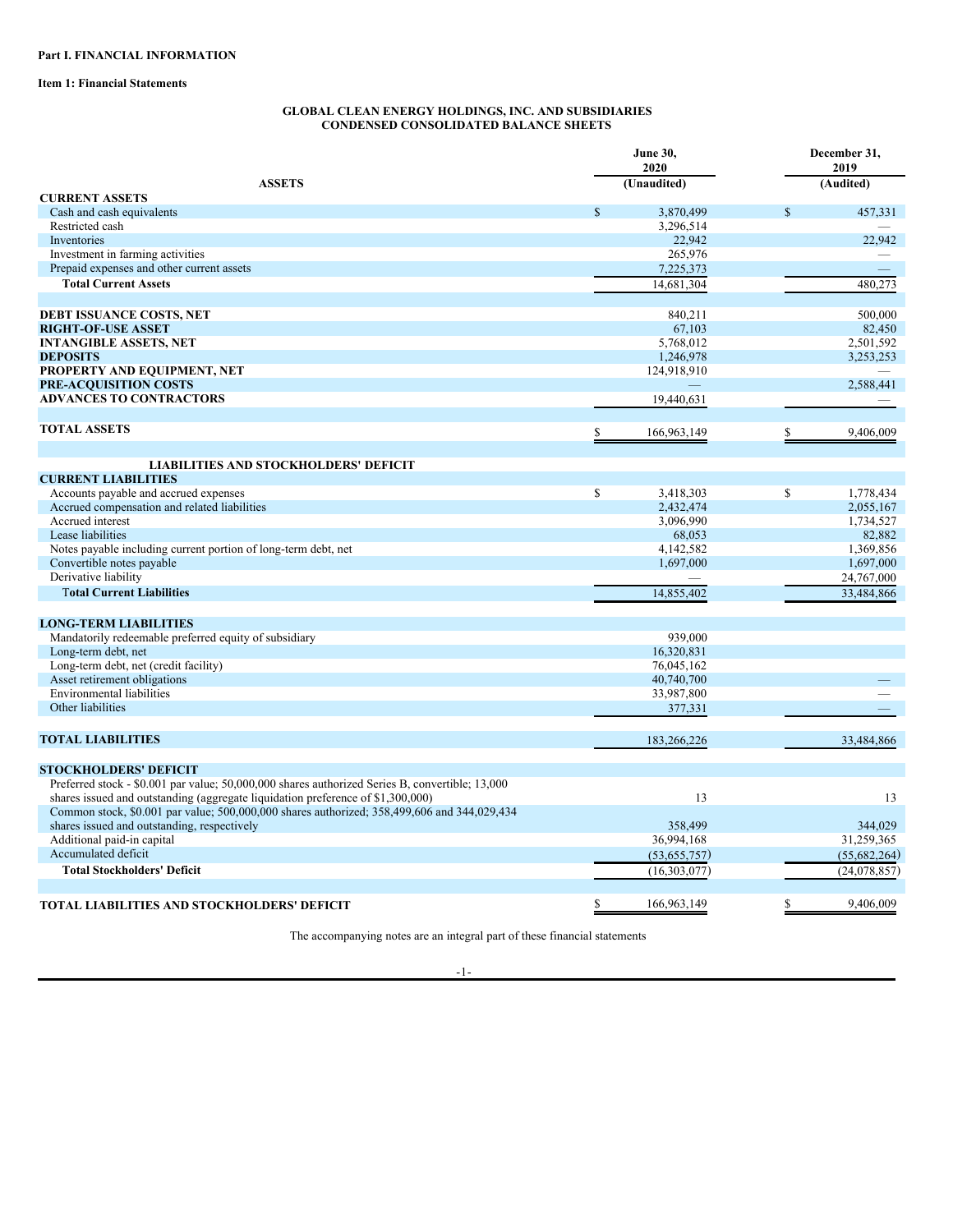#### **GLOBAL CLEAN ENERGY HOLDINGS, INC. AND SUBSIDIARIES CONDENSED CONSOLIDATED STATEMENTS OF OPERATIONS (Unaudited)**

|                                                                | For the three months<br>ended June 30. |             | For the six months<br>ended June 30. |             |  |
|----------------------------------------------------------------|----------------------------------------|-------------|--------------------------------------|-------------|--|
|                                                                | 2020                                   | 2019        | 2020                                 | 2019        |  |
| <b>REVENUE</b>                                                 |                                        |             |                                      |             |  |
| <b>OPERATING EXPENSES</b>                                      |                                        |             |                                      |             |  |
| General and Administrative                                     | 1,820,933                              | 937,765     | 2,064,040                            | 1,965,342   |  |
| Facilities expense                                             | 709,305                                |             | 775,282                              |             |  |
| Depreciation expense                                           | 27,031                                 |             | 27,031                               |             |  |
| Amortization of intangible assets                              | 95,023                                 | 61,306      | 156,330                              | 122,613     |  |
| Preliminary stage acquisition costs                            |                                        | 82,693      |                                      | 1,016,936   |  |
| <b>Total Operating Expenses</b>                                | 2,652,292                              | 1,081,764   | 3,022,683                            | 3,104,891   |  |
| <b>OPERATING LOSS</b>                                          | (2,652,292)                            | (1,081,764) | (3,022,683)                          | (3,104,891) |  |
| <b>OTHER INCOME (EXPENSE)</b>                                  |                                        |             |                                      |             |  |
| Interest expense (net)                                         | (759, 225)                             | (89, 546)   | (939, 173)                           | (180,075)   |  |
| Gain in derecognition of derivative liabilities                |                                        |             | 512.363                              |             |  |
| Change in fair value derivative and finance charges related to |                                        |             |                                      |             |  |
| derivative liability                                           |                                        | 1,318,000   | 5,476,000                            | (2,619,000) |  |
| <b>Total Other Income (Expense)</b>                            | (759, 225)                             | 1,228,464   | 5,049,190                            | (2,799,075) |  |
| <b>NET INCOME/(LOSS)</b>                                       | (3,411,517)                            | 146,690     | 2,026,507                            | (5,903,966) |  |
| <b>BASIC NET INCOME/(LOSS) PER COMMON SHARE</b>                | (0.01)                                 | 0.00        | 0.01                                 | (0.01)      |  |
| <b>DILUTED NET INCOME PER COMMON SHARE</b>                     | (0.01)                                 | 0.00        | 0.00                                 | (0.01)      |  |
| WEIGHTED AVERAGE SHARES OUTSTANDING                            | 355,889,716                            | 341,529,434 | 353,860,445                          | 341,529,434 |  |
| <b>DILUTED WEIGHTED-AVERAGE SHARES OUTSTANDING</b>             | 355,889,716                            | 633.198.762 | 639.971.915                          | 341,529,434 |  |

The accompanying notes are an integral part of these financial statements

-2-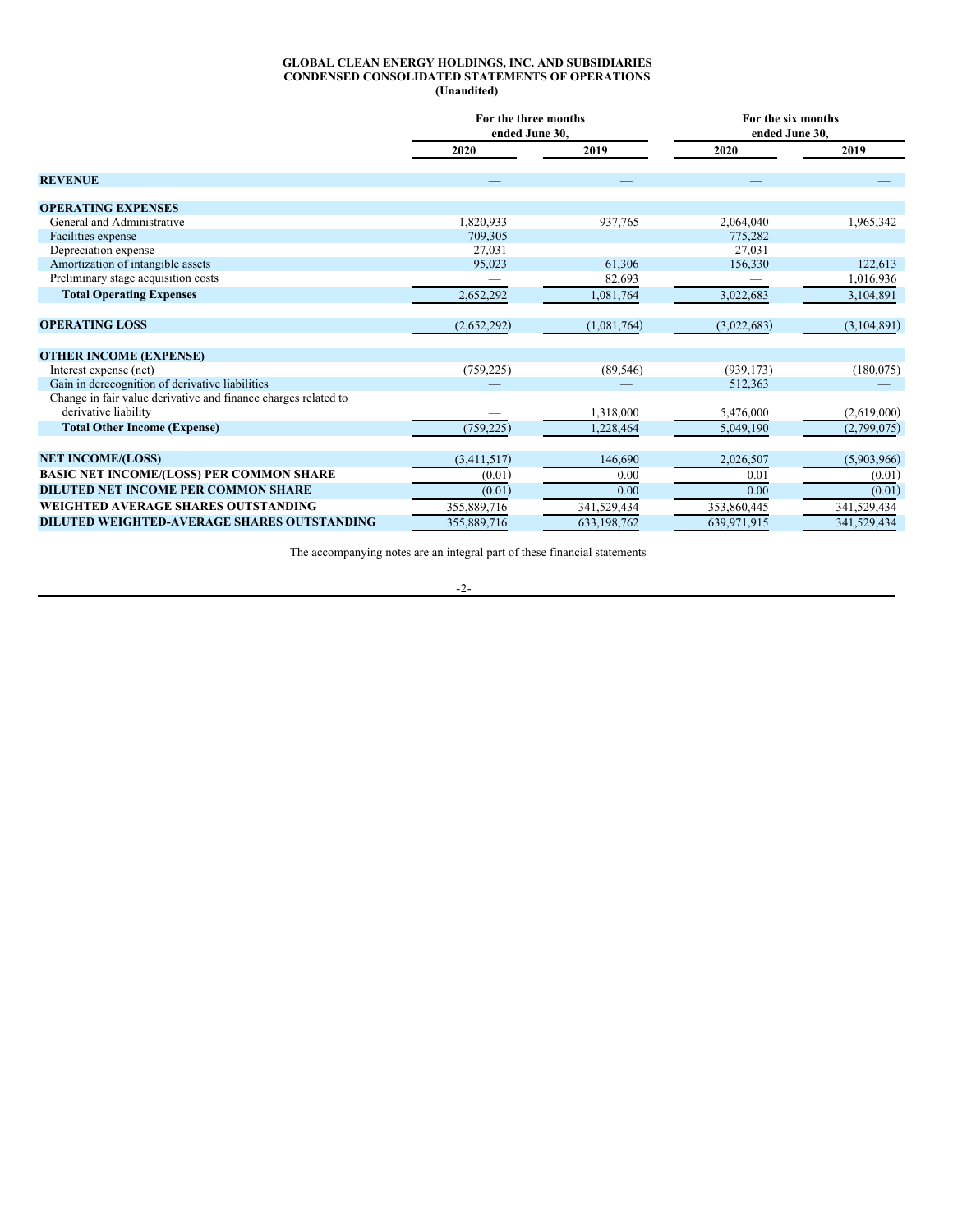#### **GLOBAL CLEAN ENERGY HOLDINGS, INC. AND SUBSIDIARIES CONDENSED CONSOLIDATED STATEMENTS OF CHANGES IN EQUITY (DEFICIT) (Unaudited)**

|                                                                                      |               | <b>Series B</b> |        | <b>Common Stock</b> |           | <b>Additional</b><br>Paid in | Accumulated     |                |
|--------------------------------------------------------------------------------------|---------------|-----------------|--------|---------------------|-----------|------------------------------|-----------------|----------------|
|                                                                                      | <b>Shares</b> |                 | Amount | <b>Shares</b>       | Amount    | Capital                      | <b>Deficit</b>  | Total          |
| <b>Balance at December 31, 2018</b>                                                  | 13.000        |                 | 13     | 341,529,434         | \$341,529 | \$30,669,220                 | \$ (43,890,445) | \$(12,879,683) |
| Share-based compensation from issuance of options and<br>compensation-based warrants |               |                 |        |                     |           | 43,008                       |                 | 43,008         |
| Exercise of stock options                                                            |               |                 |        |                     |           |                              |                 |                |
| Net income for the quarter ended March 31, 2019                                      |               |                 |        |                     |           |                              | (6,050,656)     | (6,050,656)    |
| Balance at March 31, 2019                                                            | 13,000        |                 | 13     | 341,529,434         | 341,529   | 30,712,228                   | (49, 941, 101)  | (18, 887, 331) |
| Share-based compensation from issuance of options and<br>compensation-based warrants |               |                 |        |                     |           | 460,395                      |                 | 460,395        |
| Exercise of stock options                                                            |               |                 |        |                     |           |                              |                 |                |
| Net income for the quarter ended June 30, 2019                                       |               |                 |        |                     |           |                              | 146,690         | 149,690        |
| Balance at June 30, 2019                                                             | 13,000        |                 | 13     | 341,529,434         | \$341,529 | 31,172,623                   | (49,794,411)    | (18, 280, 246) |

|                                                                                      |               | <b>Series B</b> |        | <b>Common Stock</b> |           | <b>Additional</b><br>Paid in | Accumulated     |                |
|--------------------------------------------------------------------------------------|---------------|-----------------|--------|---------------------|-----------|------------------------------|-----------------|----------------|
|                                                                                      | <b>Shares</b> |                 | Amount | <b>Shares</b>       | Amount    | Capital                      | <b>Deficit</b>  | Total          |
| <b>Balance at December 31, 2019</b>                                                  | 13.000        |                 | 13     | 344,029,434         | \$344,029 | \$31,259,365                 | \$ (55,682,264) | \$(24,078,857) |
| Share-based compensation from issuance of options and<br>compensation-based warrants |               |                 |        |                     |           | 25,614                       |                 | 25,614         |
| Exercise of stock options                                                            |               |                 |        | 8,177,315           | 8,177     | 63,419                       |                 | 71,596         |
| Net income for the quarter ended March 31, 2020                                      |               |                 |        |                     |           |                              | 5,438,024       | 5,438,024      |
| <b>Balance at March 31, 2020</b>                                                     | 13,000        |                 | 13     | 352,206,749         | 352,206   | 31,348,398                   | (50, 244, 240)  | (18,543,623)   |
| Share-based compensation from issuance of options and<br>compensation-based warrants |               |                 |        |                     |           | 155,186                      |                 | 155,186        |
| Exercise of stock options                                                            |               |                 |        | 6.292.857           | 6,293     | 12.907                       |                 | 19,200         |
| Option grants for investment in subsidiaries                                         |               |                 |        |                     |           | 5,477,677                    |                 | 5,477,677      |
| Net loss for the quarter ended June 30, 2020                                         |               |                 |        |                     |           |                              | (3,411,517)     | (3,411,517)    |
| Balance at June 30, 2020                                                             | 13,000        |                 | 13     | 358,499,606         | \$358,499 | 36,994,168                   | (53,655,757)    | (16,303,077)   |

The accompanying notes are an integral part of these financial statements

-3-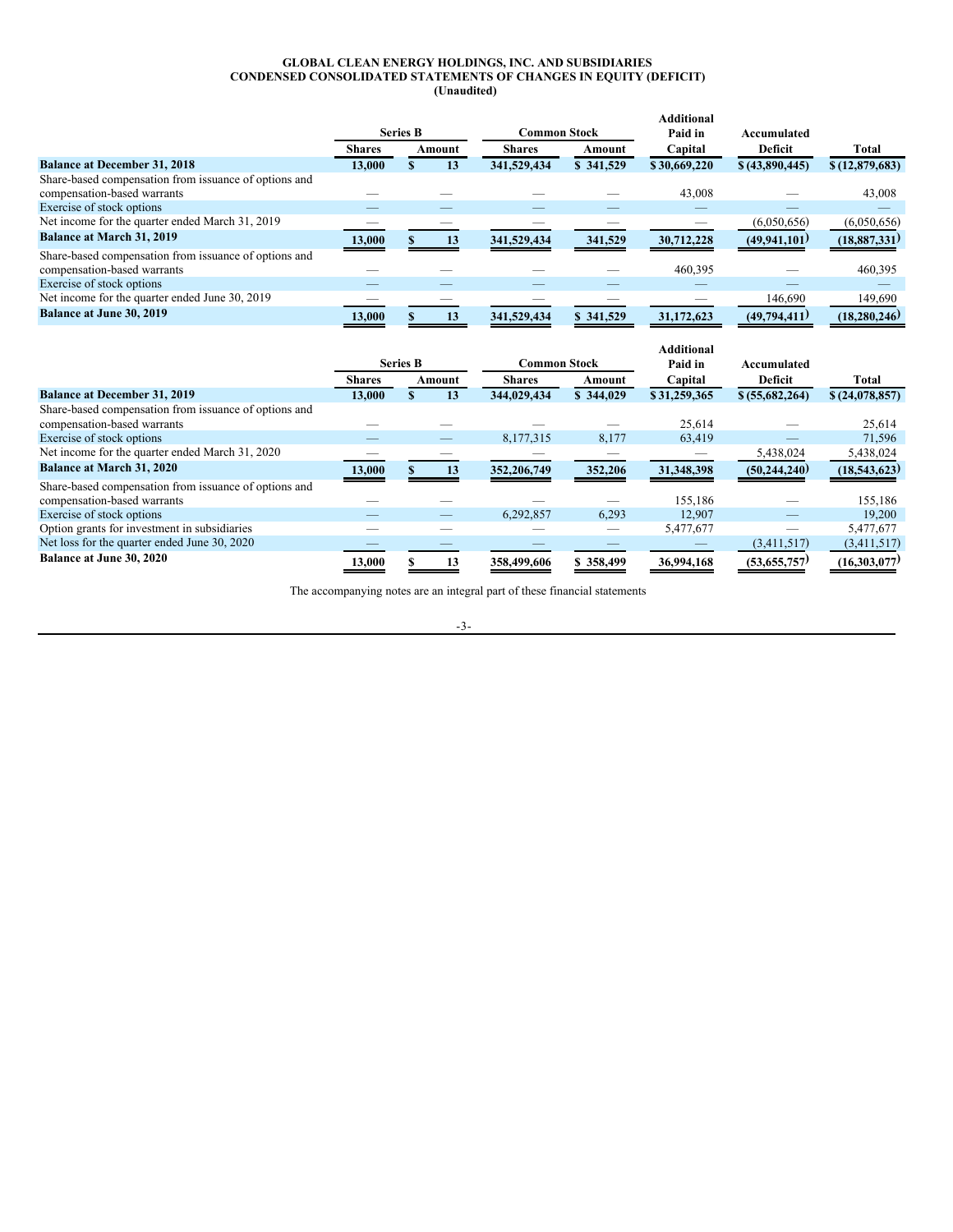### **GLOBAL CLEAN ENERGY HOLDINGS, INC. AND SUBSIDIARIES CONDENSED CONSOLIDATED STATEMENT OF CASH FLOWS (Unaudited)**

|                                                                             | For the six months ended June 30. |               |
|-----------------------------------------------------------------------------|-----------------------------------|---------------|
|                                                                             | 2020                              | 2019          |
| <b>Operating Activities:</b>                                                |                                   |               |
| Net Income/(Loss)                                                           | 2,026,507                         | (5,903,966)   |
| Adjustments to reconcile net loss to net cash used in operating activities: |                                   |               |
| Share-based compensation                                                    | 180,800                           | 503,403       |
| Depreciation and amortization                                               | 181,411                           |               |
| Gain on settlement of liabilities                                           | (512, 363)                        | 122,613       |
| Change in fair value of derivative liability                                | (5,476,000)                       | 2,619,000     |
| Amortization of debt discount                                               | 745,648                           |               |
| Changes in operating assets and liabilities:                                |                                   |               |
| Farming activities                                                          | (265,976)                         |               |
| Prepaid expenses                                                            | (2,900,691)                       |               |
| Deposits and other assets                                                   | (1,493,725)                       |               |
| Accounts payable and accrued expenses                                       | 1,639,869                         | 882,307       |
| Accrued compensation and related liabilities                                | 377,307                           | (21)          |
| Interest payable                                                            | 1,631,553                         | 181,057       |
| Other liabilities                                                           | 377,331                           |               |
| Other operating activities                                                  | 518                               |               |
| Net Cash Used in Operating Activities                                       | (3,487,811)                       | (1, 595, 607) |
| <b>Investing Activities:</b>                                                |                                   |               |
| Pre-acquisition costs and deposit on refinery acquisition                   |                                   | (1,255,382)   |
| Cash paid for acquisition of Alon Bakersfield Property, Inc.                | (36,500,000)                      |               |
| Property plant & equipment                                                  | (5,487,828)                       |               |
| Intangible assets                                                           |                                   |               |
| Advances to contractors                                                     | (19, 440, 631)                    |               |
| Deposits                                                                    |                                   |               |
| Net Cash Used in Investing Activities                                       | (61, 428, 459)                    | (1,255,382)   |
| <b>Financing Activities:</b>                                                |                                   |               |
| Proceeds received from exercise of stock options                            | 90,796                            |               |
| Payments on notes payable and long-term debt                                | (4,746,633)                       |               |
| Long-term debt (credit facility)                                            | 80,500,000                        |               |
| Payments on debt issuance costs                                             | (4,218,211)                       |               |
| Debt issuance costs                                                         |                                   | (100,000)     |
| Net Cash Provided by Financing Activities                                   | 71,625,952                        | (100,000)     |
|                                                                             |                                   |               |
| Net Change in Cash, Cash Equivalents and Restricted Cash                    | 6,709,682                         | (2,950,989)   |
| Cash, Cash Equivalents and Restricted Cash at Beginning of Period           | 457,331                           | 5,226,489     |
| Cash, Cash Equivalents and Restricted Cash at End of Period                 | 7 167 013                         | 2.275.500     |

Supplemental Noncash Investing and Financing Activities

During the six months ended June 30, 2020, in connection with the Company's purchase of Alon Properties, Inc., in addition to the cash paid, the Company assumed asset retirement obligations and environmental liabilities of \$74.5 million, and issued options with a fair value of \$5.5M. The purchase included the acquisition of property and equipment of \$116.8 million and intangible assets of \$3.4 million.

During the six months ended June 30, 2020, the Company converted a derivative liability of \$19.3 million into a fixed payment obligation with a fair value of \$18.8 million, and thereby recognized a gain on derecognition of the derivative liability of \$0.5 million.

During the six months ended June 30, 2020, the Company issued warrants to a third-party to purchase an equity interest in its subsidiary, Sustainable Oils, Inc., which warrant had a fair value of approximately \$9,000.

During the six months ended June 30, 2020, the Company financed its insurance premiums with a note payable of \$4.3 million.

During the six months ended June 30, 2020, the Company converted \$0.27 million of accrued interest on its credit agreement to additional principal.

The accompanying notes are an integral part of these consolidated financial statements

-4-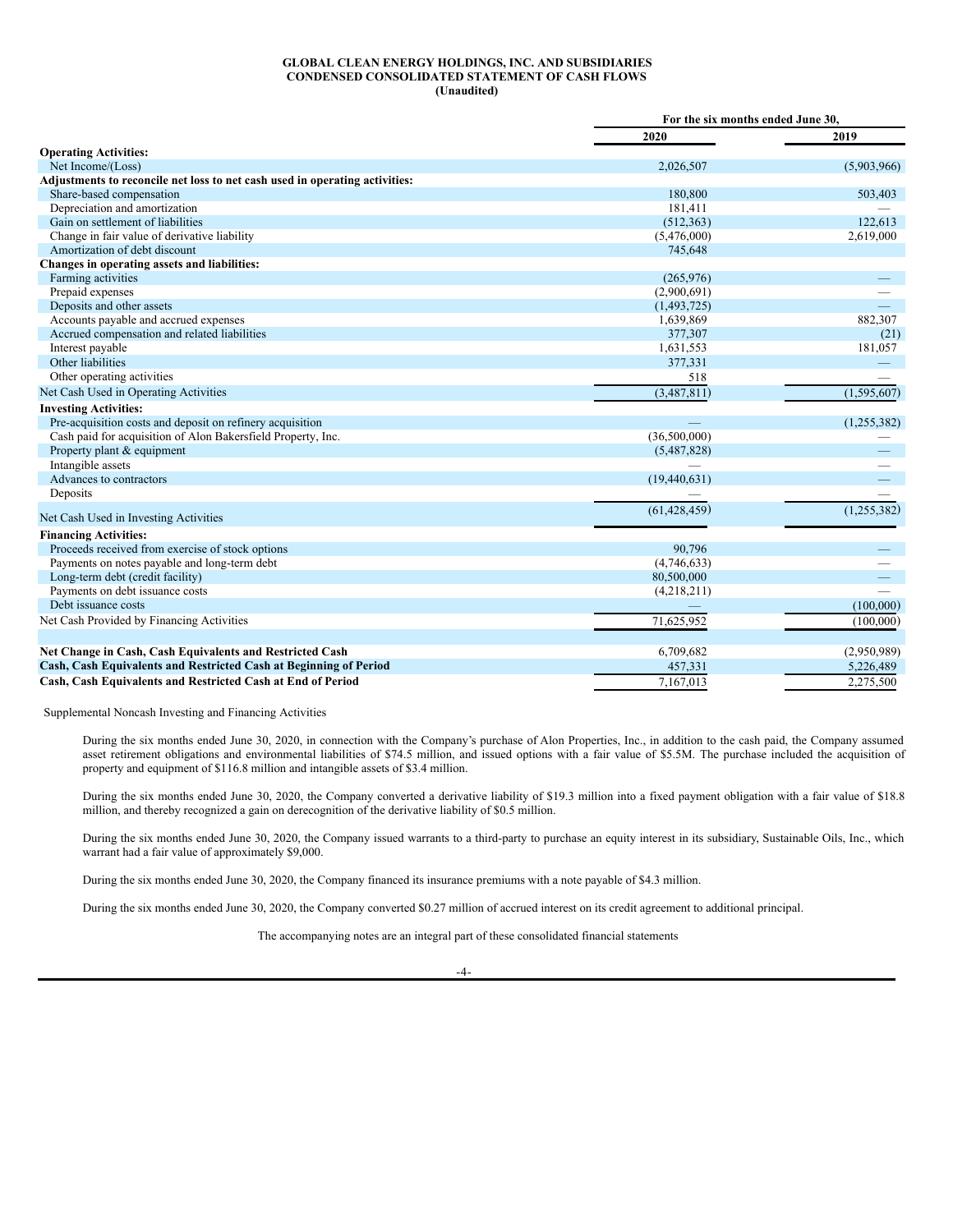# **NOTE A — ORGANIZATION AND SIGNIFICANT ACCOUNTING POLICIES**

### **Description of Business**

Global Clean Energy Holdings, Inc., a Delaware corporation, and its wholly owned subsidiaries (collectively, the "Company," "we", "us" or "our") is a U.S.-based integrated agricultural-energy biofuels company that holds assets across feedstocks and plant genetics, agronomics, cultivation, and regulatory approvals, commercialization, and downstream biorefining and storage. The Company is focused on the development and refining of non-food based bio-feedstocks and has a proprietary investment in camelina sativa ("Camelina"), a fast growing, low input and ultra-low carbon intensity crop used as a feedstock for renewable fuels. The Company holds its Camelina assets (including all related intellectual property related rights and approvals) and operates its Camelina business through a subsidiary, Sustainable Oils Inc., a Delaware corporation.

In 2018 and 2019 the Company pursued the acquisition of a crude oil refinery in Bakersfield, California with the objective of retrofitting it to produce renewable diesel from Camelina and other non-food feedstocks. On May 7, 2020 the Company completed the acquisition of the targeted refinery (the "Bakersfield Biorefinery"). The retrofitting of the refinery is expected to be completed in the first quarter of 2022. The Company has entered into a product offtake agreement with a major oil company for the majority of the renewable diesel to be produced at the Bakersfield Biorefinery. See Note B which describes the offtake agreement in more detail.

### **Basis of Presentation**

The accompanying condensed and consolidated balance sheet of the Company at December 31, 2019, has been derived from audited condensed and consolidated financial statements, but does not include all disclosures required by accounting principles generally accepted in the United States of America ("U.S. GAAP"). The accompanying unaudited condensed and consolidated financial statements as of June 30, 2020 and for the three and six months ended June 30, 2020 and 2019, have been prepared in accordance with U.S. GAAP for interim financial information and with the instructions to Form 10-Q and Article 8 of Regulation S-X. Accordingly, they do not include all of the information and footnotes required by U.S. GAAP for complete financial statements, and should be read in conjunction with the audited condensed and consolidated financial statements and related notes to the financial statements included in the Company's Annual Report on Form 10-K for the year ended December 31, 2019 as filed with the U.S. Securities and Exchange Commission (SEC). In the opinion of the Company's management, all material adjustments (consisting of normal recurring adjustments) considered necessary for a fair presentation have been made to the unaudited condensed and consolidated financial statements. The unaudited condensed and consolidated financial statements include all material adjustments (consisting of all normal accruals) necessary to make the condensed and consolidated financial statements not misleading as required by Regulation S-X Rule 10-01. Operating results for the six months ended June 30, 2020 are not necessarily indicative of the results that may be expected for the year ended December 31, 2020 or any future periods.

The accompanying condensed consolidated financial statements include the accounts of Global Clean Energy Holdings, Inc. and its subsidiaries. All intercompany accounts and transactions have been eliminated in consolidation.

### **Restricted Cash**

In accordance with the Company's senior credit agreement (see Note E - Debt), the Company is required to advance the calculated interest expense on its borrowings at the time of such borrowings to the estimated commercial operational date of

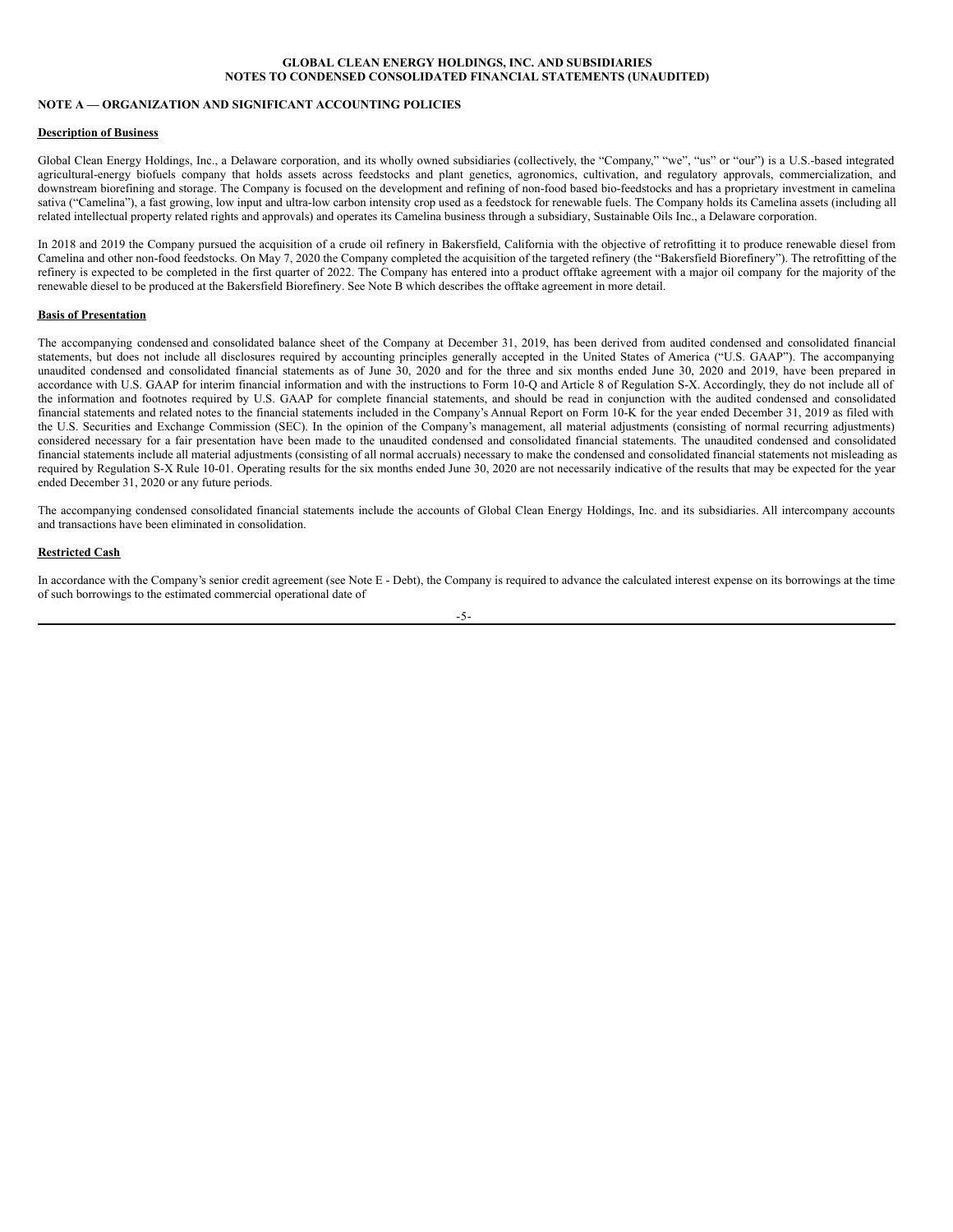# **NOTE A — ORGANIZATION AND SIGNIFICANT ACCOUNTING POLICIES (CONTINUED)**

the Bakersfield Biorefinery. This interest is deposited into a designated account and the appropriate amount is paid to the lender at the end of each quarter. Additionally, the construction funds are deposited into its own designated account and deposited from that designated account into the Bakersfield Renewable Fuel, LLC account only upon approval by the lenders. These two accounts are restricted and not directly accessible by the Company, although these funds are credited to the Company's balance sheet.

### **Property and Equipment**

Property and equipment are stated at cost. Depreciation of office equipment is computed using the straight-line method over estimated useful lives of 3 to 5 years. Refinery assets and buildings are depreciated using the straight-line method over estimated useful lives of 10 to 25 years, however, the refinery will not begin to be depreciated until its retrofitting has been completed and it's ready for operations. Normal maintenance and repair items are charged to operating costs and are expensed as incurred. The cost and accumulated depreciation of property and equipment sold or otherwise retired are removed from the accounts and gain or loss on disposition is reflected in the statement of operations. Interest on borrowings related to the retrofitting of the Bakersfield Biorefinery is being capitalized, which will continue until the refinery is available for use. During the six months ended June 30, 2020, \$1.6 million of interest has been capitalized, and is included in property and equipment, net on the accompanying June 30, 2020 balance sheet.

# **Long-Lived Assets**

In accordance with U.S. GAAP for the impairment or disposal of long-lived assets, the carrying values of intangible assets and other long-lived assets are reviewed on a regular basis for the existence of facts or circumstances that may suggest impairment. The Company recognizes impairment when the aggregate of the expected undiscounted future cash flows is less than the carrying amount of the asset. Impairment losses, if any, are measured as the excess of the carrying amount of the asset over its estimated fair value.

### **Pre-Acquisition Costs**

We began capitalizing pre-acquisition costs once we determined that the acquisition of the Bakersfield Biorefinery project was probable, which was in April of 2019 when the product offtake agreement was signed. We capitalized those costs directly identifiable with the specific property and those costs that would be capitalized if the property were already acquired. Upon the acquisition of the Bakersfield Biorefinery, these capitalized pre-acquisition costs, which totaled \$3.2 million, were reclassified to property and equipment.

For the full year of 2019 and for the year 2020 up to and including the acquisition date of May 7, 2020, we capitalized \$2.6 million and \$0.6 million of these costs, respectively. As of May 7, 2020, we allocated our accumulated pre-acquisition costs of \$3.2 million to the acquired Bakersfield Biorefinery. See Note C - Property and Equipment, included herein.

## **Debt Issuance Costs**

During 2018, we signed a letter of intent to acquire our Bakersfield Refinery. The acquisition of the refinery and the related \$365 million of financing to fund the retrofit closed in May 2020. In connection with financing the refinery, we incurred \$0.5 million of debt issuance costs in 2019 and \$4.2 million of debt issuance costs in the second quarter of 2020 related to acquisition of the Bakersfield Biorefinery. Debt issuance costs are amortized over the term of the loan as interest: however, as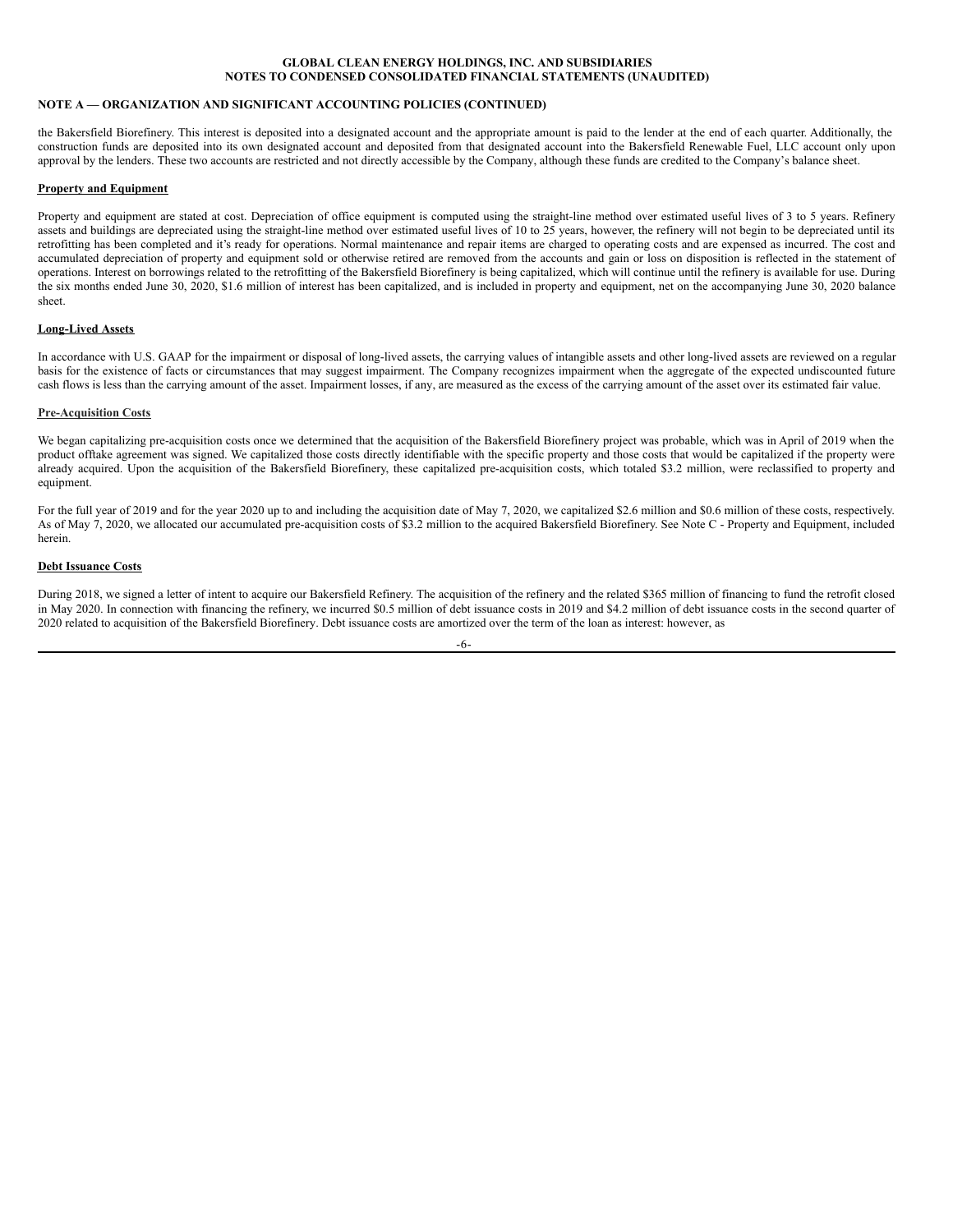### **NOTE A — ORGANIZATION AND SIGNIFICANT ACCOUNTING POLICIES (CONTINUED)**

such interest relates to retrofitting of the refinery, these costs will be capitalized as part of the refinery until the refinery is placed in service. The amortization of the debt issuance costs is classified as interest expense unless it meets the criteria to be capitalized. At March 31, 2020 and December 31, 2019, certain unamortized debt issuance costs are presented on the balance sheet as deferred costs. However, upon the closing of the Bakersfield biorefinery acquisition and as of June 30, 2020, these costs are classified as a direct deduction from the carrying amount of the debt liability of the financing to the extent that we borrow on the credit agreements.

### **Derecognition of Liabilities**

The Company reviews its liabilities, including but not limited to, accounts payable, notes payable, accrued expenses, accrued liabilities and other legal obligations for a determination of the legal enforcement or settlement of these obligations. Upon conclusive evidence that an obligation may be extinguished, has expired, is discharged, is cancelled or otherwise no longer legally exists, then the Company will derecognize the respective liability on its balance sheet.

### **Asset Retirement Obligations**

The Company recognizes liabilities which represent the fair value of a legal obligation to perform asset retirement activities, including those that are conditional on a future event, when the amount can be reasonably estimated. If a reasonable estimate cannot be made at the time the liability is incurred, we record the liability when sufficient information is available to estimate the liability's fair value. We have asset retirement obligations with respect to our Bakersfield Biorefinery due to various legal obligations to clean and/or dispose of these assets at the time they are retired. However, the majority of these assets can be used for extended and indeterminate periods of time provided that they are properly maintained and/or upgraded. It is our practice and intent to continue to maintain these assets and make improvements based on technological advances. In the logistics segment, these obligations relate to the required cleanout of the pipeline and terminal tanks. In order to determine fair value, management must make certain estimates and assumptions including, among other things, projected cash flows, a credit-adjusted risk-free rate and an assessment of market conditions that could significantly impact the estimated fair value of the asset retirement obligations. We believe the estimates selected, in each instance, represent our best estimate of future outcomes, but the actual outcomes could differ from the estimates selected. See Note I for environmental liabilities, which are accounted for separately from asset retirement obligations.

### **Advances to Contractors**

Upon the acquisition of the Bakersfield Biorefinery, the Company advanced \$20.1 million to its primary engineering, procurement and construction contractor. These funds are credited against future invoices in accordance with an agreed schedule.

### **Income Taxes**

The Company utilizes the liability method of accounting for income taxes. Under the liability method, deferred tax assets and liabilities are determined based on differences between financial reporting and tax basis of assets and liabilities and the carryforward of operating losses and tax credits, and are measured using the enacted tax rates and laws that will be in effect when the differences are expected to reverse. A valuation allowance against deferred tax assets is recorded when it is more likely than not that such tax benefits will not be realized. Assets and liabilities are

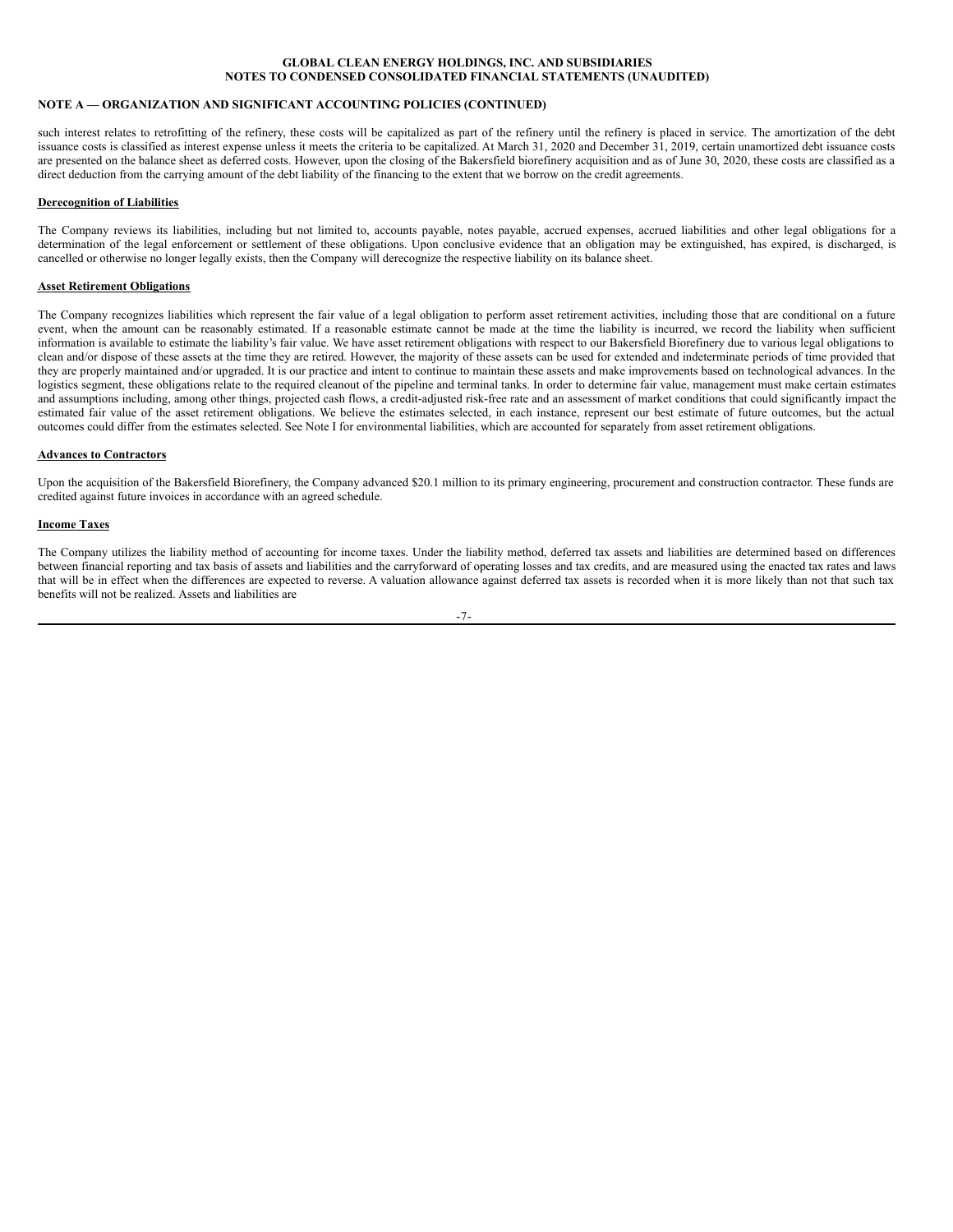### **NOTE A — ORGANIZATION AND SIGNIFICANT ACCOUNTING POLICIES (CONTINUED)**

established for uncertain tax positions taken or positions expected to be taken in income tax returns when such positions are judged to not meet the "more-likely-than-not" threshold based on the technical merits of the positions. Estimated interest and penalties related to uncertain tax positions are included as a component of general and administrative expense.

### **Revenue Recognition**

The Company recognizes revenue in accordance with ASC 606 using the following five-step model: (1) identify the contract with the customer, (2) identify the performance obligations in the contract, (3) determine the transaction price, (4) allocate the transaction price to the performance obligations in the contract, and (5) recognize revenue. The Company did not recognize any revenues during the quarters ended June 30, 2020 and 2019. Based upon the Company's Product Offtake Agreement (see Note B), the Company expects to recognize revenue from the sale of biofuel beginning in 2022.

### **Research and Development**

Research and development costs are charged to operating expenses when incurred.

### **Fair Value Measurements and Fair Value of Financial Instruments**

As of June 30, 2020 and December 31, 2019, the carrying amounts of the Company's financial instruments that are not reported at fair value in the accompanying consolidated balance sheets, including cash and cash equivalents, accounts receivable, accounts payable, and accrued liabilities approximate their fair value due to their short-term nature. The Company's derivative liability related to its derivative forward contract is reported at fair value.

U.S. GAAP specifies a hierarchy of valuation techniques based on whether the inputs to those valuation techniques are observable or unobservable. Observable inputs reflect market data obtained from independent sources, while unobservable inputs reflect the Company's market assumptions. These two types of inputs have created the following fair-value hierarchy:

Level 1— Quoted prices for identical instruments in active markets;

Level 2— Quoted prices for similar instruments in active markets, quoted prices for identical or similar instruments in markets that are not active, and model-derived valuations in which all significant inputs and significant value drivers are observable in active markets; and

Level 3— Valuations derived from valuation techniques in which one or more significant inputs or significant value drivers are unobservable.

At December 31, 2019, the Company had a derivative liability of \$24.8 million related to a forward contract that also included a call option. The notional amount of the forward contract related to gallons of the commodity, Ultra Low Sulfur Diesel. Under the terms of the contract the Company was obligated to pay the equivalent of the notional amount multiplied by the market price of Ultra Low Sulfur Diesel at the settlement dates; however, the call option of the contract capped the market price of Ultra Low Sulfur Diesel.

-8-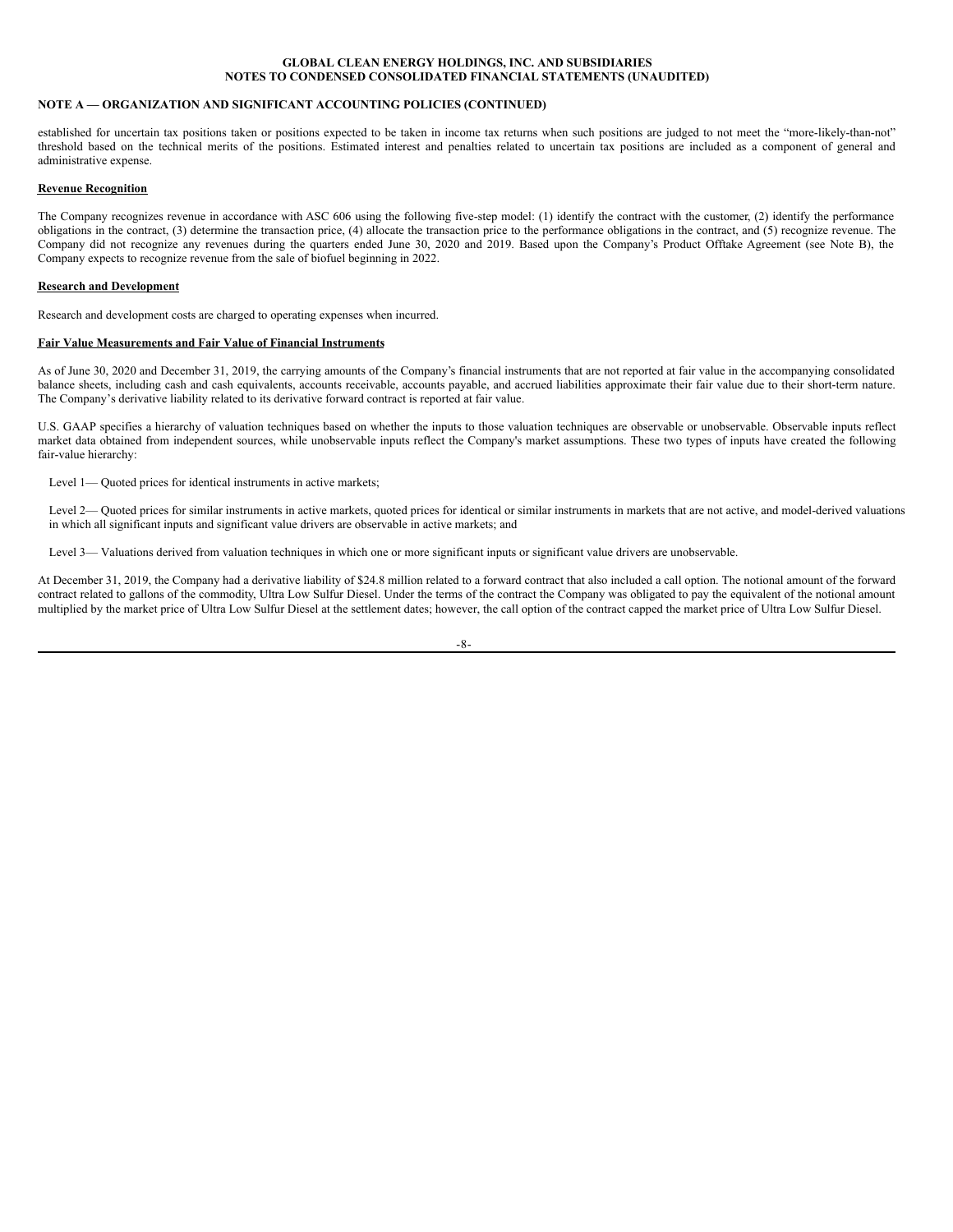# **NOTE A — ORGANIZATION AND SIGNIFICANT ACCOUNTING POLICIES (CONTINUED)**

In March of 2020 the Company settled the derivative contract by agreeing to a payment of \$5.5 million due on April 30, 2020 and six equal payments beginning in October of 2021 totaling \$17.6 million. The Company recognized \$5.5 million of income from the decrease in fair value on the derivative contract from January 1, 2020 through March 19, 2020, and also recognized a gain of \$512,000 on the derecognition of the derivative contract. The derivative forward contract was amended again in April 2020. Under the amendment, the contract was replaced with a fixed payment obligation, whereby the Company agreed to pay the counterparty a total of \$24.8 million, which included a payment of \$4.5 million that the Company paid in June 2020, and six equal installment payments in 2022 totaling \$20.3 million.

The fair value of the derivative forward contract is primarily based upon the notional amount and the forward strip market prices of Ultra Low Sulfur Diesel, and is reduced by the fair value of the call option. The forward strip market prices are observable. However, to determine the fair value of the call option, Company used the Black's 76 option pricing model. As a result, the contract as a whole is included in the Level 3 of the fair value hierarchy.

The derivative liability discussed herein was extinguished in the first quarter of 2020, and the Company had no derivative liabilities in the second quarter ending June 30, 2020. The following presents changes in the derivative liability through June 30, 2020:

|                                             | <b>Six Months Ended</b>  |  |                      |  |
|---------------------------------------------|--------------------------|--|----------------------|--|
|                                             | <b>June 30, 2020</b>     |  | <b>June 30, 2019</b> |  |
| <b>Beginning Balance</b>                    | 24,767,000               |  | 11,917,000           |  |
| Conversion to note payable                  | (19,291,000)             |  |                      |  |
| Change in fair value recognized in earnings | (5,476,000)              |  | 2,619,000            |  |
| <b>Ending Balance</b>                       | $\overline{\phantom{a}}$ |  | 14,536,000           |  |

### **Estimates**

Management uses estimates and assumptions in preparing financial statements. Those estimates and assumptions affect the reported amounts of assets and liabilities, the disclosure of contingent assets and liabilities, and reported revenues and expenses. Significant estimates used in preparing these financial statements include a) valuation of common stock, warrants, and stock options, b) those assumed in determining the value of the derivative transactions, c) estimated useful lives of equipment and intangible assets d) the estimated costs to remediate or clean-up the refinery site, and the inflation rate, discount rate and timing of payments to calculate the asset retirement obligations and environmental liabilities, and e) the allocation of the acquisition price of the Bakersfield Biorefinery to the various assets acquired. It is at least reasonably possible that the significant estimates used will change within the next year.

### **Income/Loss per Common Share**

Income/Loss per share amounts are computed by dividing income or loss applicable to the common stockholders of the Company by the weighted-average number of common shares outstanding during each period. Diluted income or loss per

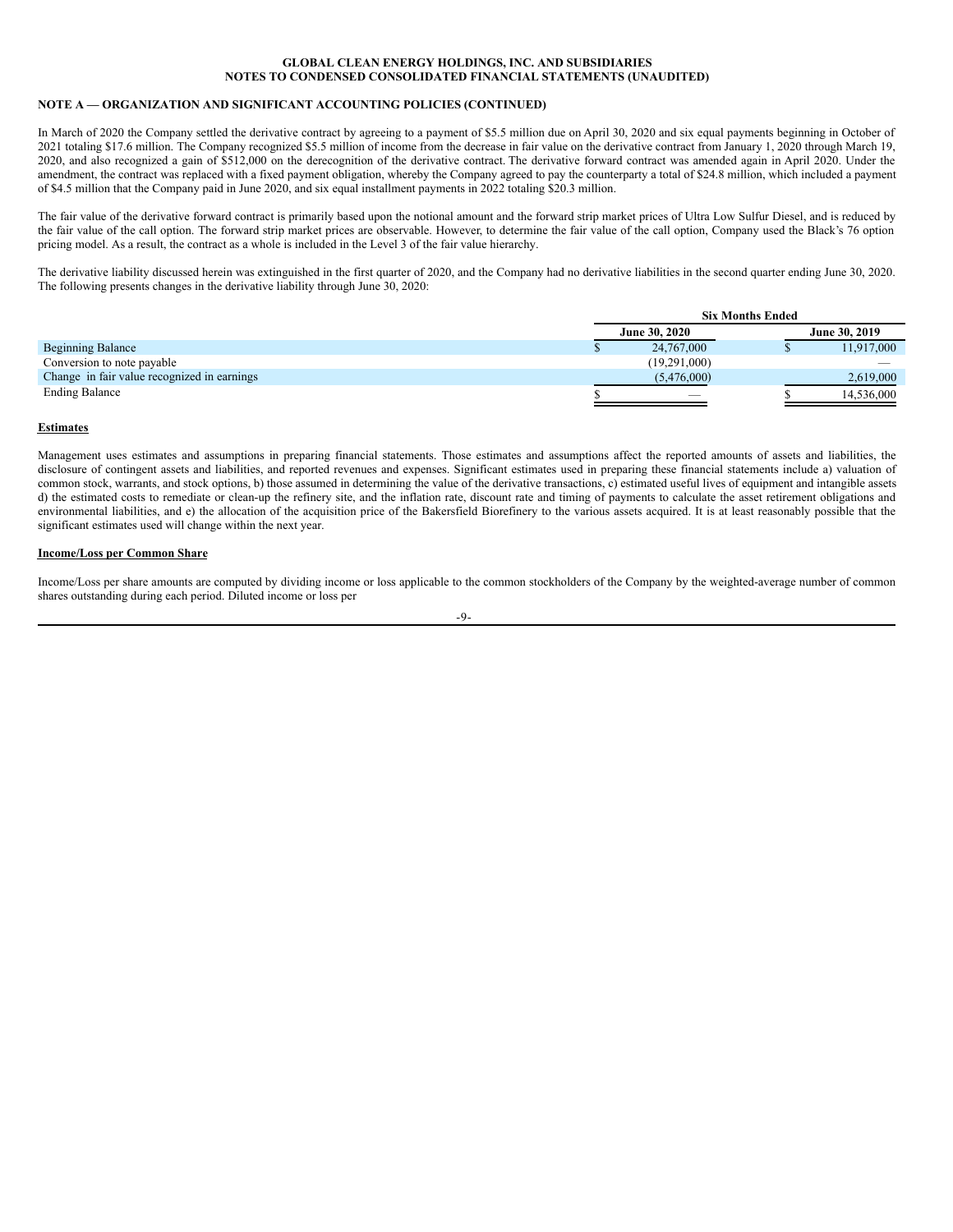# **NOTE A — ORGANIZATION AND SIGNIFICANT ACCOUNTING POLICIES (CONTINUED)**

share amounts are computed assuming the issuance of common stock for potentially dilutive common stock equivalents. The number of dilutive warrants and options is computed using the treasury stock method, whereby the dilutive effect is reduced by the number of treasury shares the Company could purchase with the proceeds from exercises of warrants and options.

The following table presents: 1) instruments that were dilutive for the three months ended June 30, 2019 and the six months ended June 30, 2020 and included in the diluted earnings per share, and 2) instruments that were anti-dilutive for the three months ended June 30, 2020 and six months ended June 30, 2019 and excluded from diluted earnings per share as they would have been anti-dilutive::

|                                        |                                                  | For the Three Months ended                |                                                  | For the Six Months ended                  |
|----------------------------------------|--------------------------------------------------|-------------------------------------------|--------------------------------------------------|-------------------------------------------|
|                                        | June 30,<br>2020                                 | June 30,<br>2019                          | June $30$ ,<br>2020                              | June 30,<br>2019                          |
|                                        | <b>Instruments</b><br>Excluded in<br>Diluted EPS | Instruments<br>Included in<br>Diluted EPS | Instruments<br>Included in<br><b>Diluted EPS</b> | Instruments<br>Excluded in<br>Diluted EPS |
| Convertible notes and accrued interest | 101,091,766                                      | 95,955,013                                | 101,091,766                                      | 95,955,013                                |
| Convertible preferred stock - Series B | 11.818.181                                       | 11,818,181                                | 11,818,181                                       | 11,818,181                                |
| Stock options and warrants             | 173.282.235                                      | 183,896,134                               | 173, 201, 523                                    | 177,534,870                               |

### **Stock Based Compensation**

The Company recognizes compensation expenses for stock-based awards expected to vest on a straight-line basis over the requisite service period of the award based on their grant date fair value. However, in the case of awards with accelerated vesting, the amount of compensation expense recognized at any date will be based upon the portion of the award that is vested at that date. The Company estimates the fair value of stock options using a Black-Scholes option pricing model which requires management to make estimates for certain assumptions regarding risk-free interest rate, expected life of options, expected volatility of stock and expected dividend yield of stock. For the quarters ended June 30, 2020 and 2019, charges related to stock-based compensation amounted to approximately \$155,000 and \$460,000, respectively. For the six months ended June 30, 2020 and 2019, charges related to stock-based compensation amounted to approximately \$181,000 and \$503,000, respectively. For all quarters in 2019 and 2020, all stockbased compensation is classified in general and administrative expense.

### **Subsequent Events**

The Company has evaluated subsequent events through the date these condensed consolidated financial statements were available to be issued. See Note J to these condensed consolidated financial statements for a description of events occurring subsequent to June 30, 2020.

### **NOTE B — BASIS OF PRESENTATION AND LIQUIDITY**

The accompanying consolidated financial statements have been prepared assuming that the Company will continue as a going concern. During the year ended December 31, 2019 and six months ended June 30, 2020, the Company incurred losses from operations applicable to its common stockholders of \$4.9 million and \$3.0 million, respectively, and has an accumulated deficit applicable to its common stockholders of \$54 million, at June 30, 2020.

-10-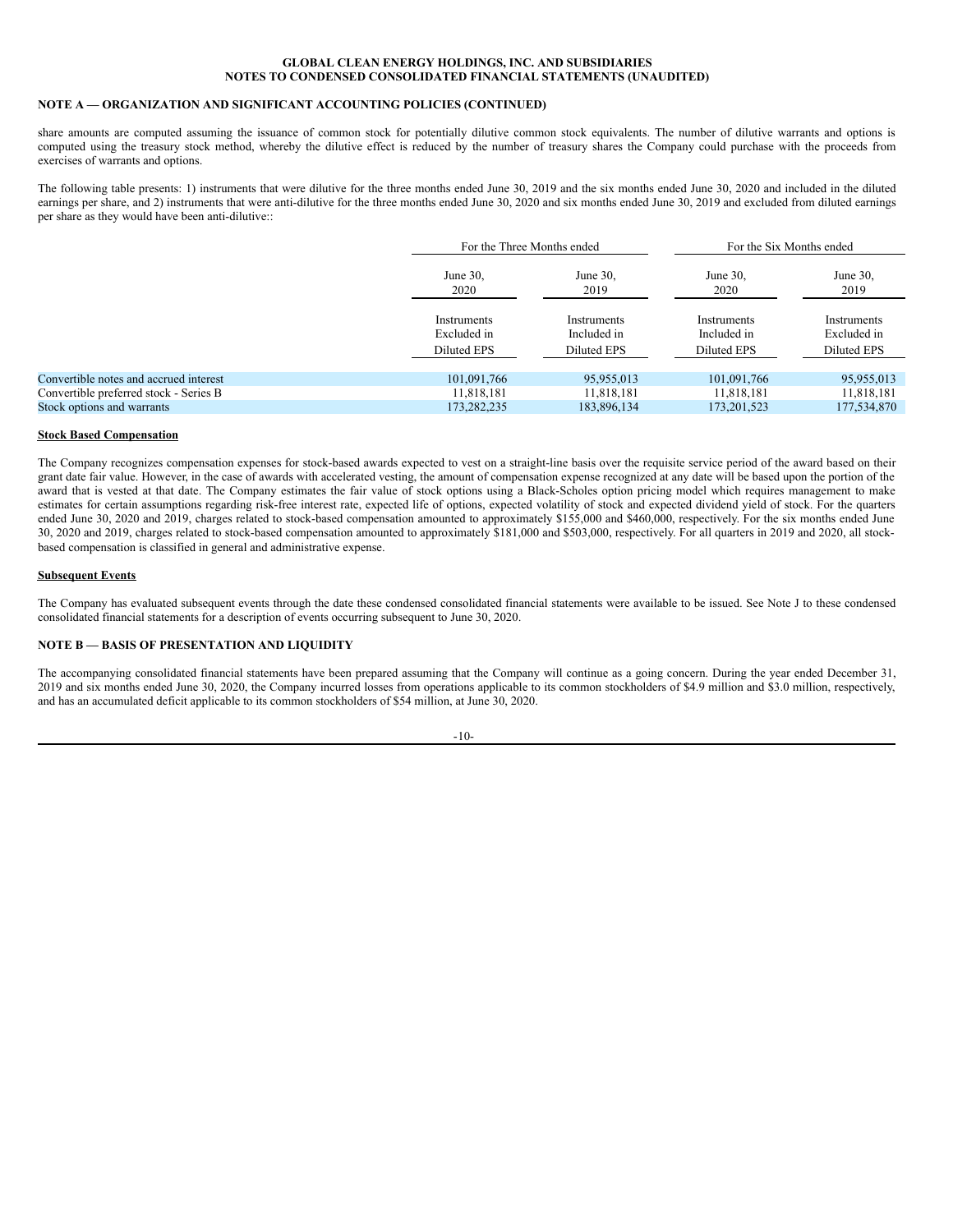# **NOTE B — BASIS OF PRESENTATION AND LIQUIDITY (CONTINUED)**

On May 4, 2020, a group of lenders agreed to provide a \$300 million senior secured term loan facility to BKRF OCB, LLC, one of Global Clean Energy Holdings, Inc.'s subsidiaries, to enable that subsidiary to acquire the equity interests of Bakersfield Renewable Fuels, LLC and to pay the anticipated costs of the retooling of the Bakersfield Biorefinery owned by Bakersfield Renewable Fuels, LLC. Concurrently with the foregoing senior credit facility, a group of mezzanine lenders also agreed to provide a \$65 million secured term loan facility to be used to pay the costs of repurposing and starting up the Bakersfield biorefinery. Although the funds provided by the senior and mezzanine lenders may only be used for the Bakersfield Biorefinery and servicing these debt obligations, since the Company shares facilities and personnel, Global Clean Energy Holdings, Inc. will realize a reduction in certain of its operating expenses. The Company believes that these cost savings, plus the Company's other financial resources should be sufficient to fund the Company's operations through the start-up of the Bakersfield Biorefinery. See "Note E - Debt." On October 12, 2020 the group of lenders agreed to lend up to an additional \$15 million for the Bakersfield Biorefinery and a portion to the upstream Camelina business. See, "Note J - Subsequent Events."

In April of 2019, the Company executed a binding Product Offtake Agreement (the "Offtake Agreement") with ExxonMobil Oil Corporation ("Purchaser") pursuant to which Purchaser has committed to purchase a minimum of 85 million gallons per year of renewable diesel annually from the Bakersfield Biorefinery (with a right to purchase higher volumes as available), and the Company has committed to sell these quantities of renewable diesel to Purchaser. Purchaser's obligation to purchase renewable diesel will last for a period of five years following the date that the Bakersfield Biorefinery commences commercial operations. Purchaser has the option to extend the initial five-year term. Either party may terminate the Offtake Agreement if the Bakersfield Biorefinery does not meet certain production levels by certain milestone dates following the commencement of the Bakersfield Biorefinery's operations.

### **NOTE C – PROPERTY AND EQUIPMENT**

On May 7, 2020 through its subsidiary BKRF OCB, LLC, the Company purchased all of the outstanding equity interests of Alon Bakersfield Property, Inc. a company that owned a refinery in Bakersfield, California from Alon Paramount Holdings, Inc. ("Alon Paramount") for a total consideration of \$120.2 million. Immediately prior to the purchase, Alon Bakersfield Property Inc. was converted into a limited liability company and renamed as "Bakersfield Renewable Fuels, LLC." The Company is now retooling the acquired refinery into a biorefinery. In accordance with ASC Topic 805, *Business Combinations*, the Company determined that the purchase is an asset purchase and not a business combination based the following a) substantially all of the fair value of the gross assets acquired is concentrated in a single identifiable asset group, b) that the existing crude oil based (very high carbon) refinery is not able to produce renewable diesel (very low carbon) fuel, c) no refinery in the U.S. has been designed specifically around the feedstock of Camelina seed, thus the technical aspect is new and unique to the Bakersfield Biorefinery and d) the Company did not acquire an assembled workforce. Thus, the acquired asset group does not have the full inputs or substantive process to produce outputs and does not have any acquired revenue generating contractual arrangements.

The total consideration for the purchase of the Bakersfield Biorefinery was \$120.2 million, and consisted of \$40 million of cash, an option right of \$5.5 million to the seller, and an assumption of \$74.7 million of liabilities. The liabilities assumed consist of \$40.7 million of Asset Retirement Obligations (ARO) and \$34 million of other environmental liabilities. These liabilities are the estimated costs of clean-up, remediation and associated costs of the acquired assets in accordance with current regulations. The total consideration of the purchase was allocated to the asset categories acquired based upon their relative fair value. The following summarizes this allocation of the purchase price and also the reclassification of the pre-acquisition costs:

-11-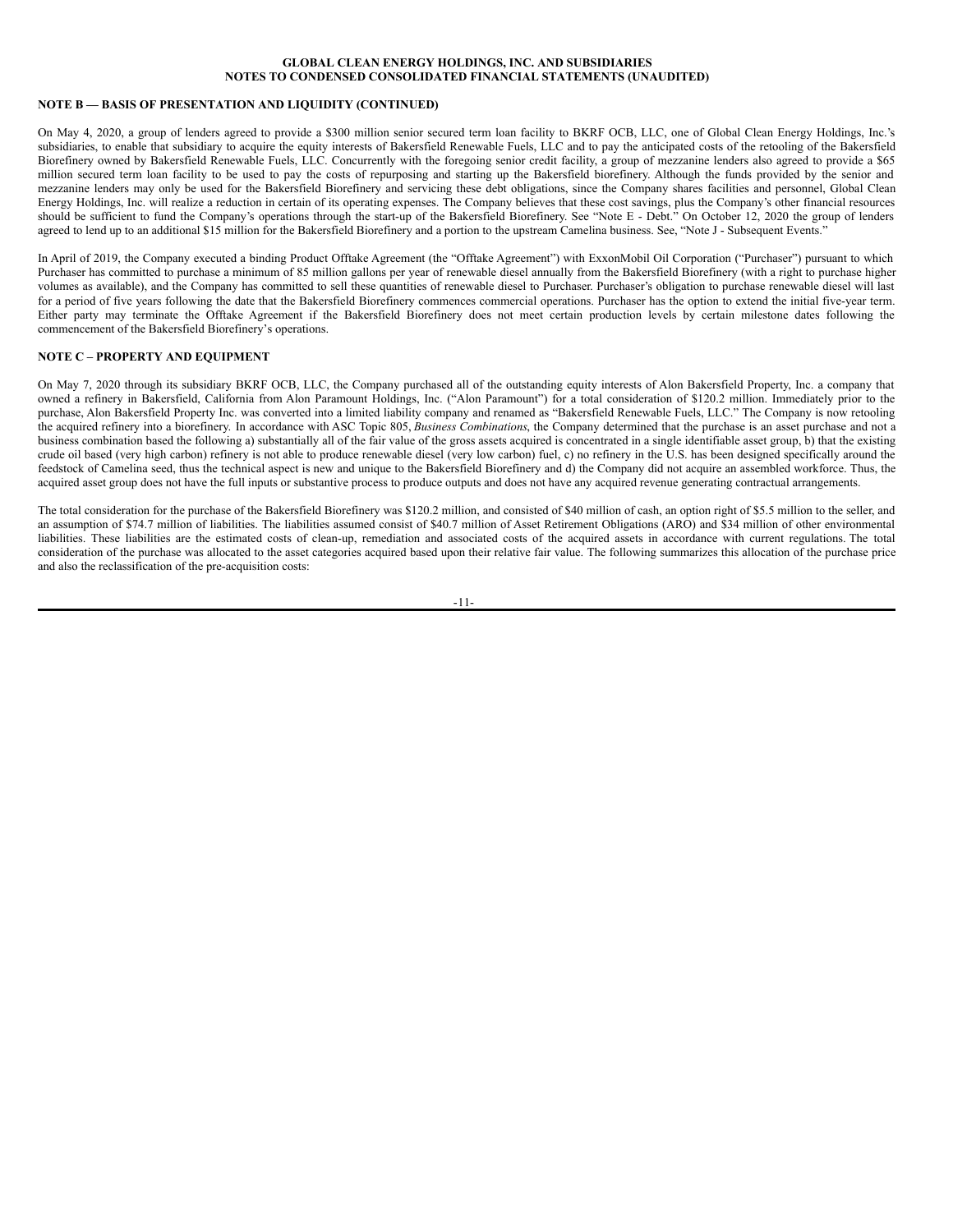# **NOTE C – PROPERTY AND EQUIPMENT (CONTINUED)**

| <b>Valuation</b> |                                                         |                          |                                                   | <b>Total Capitalized</b><br><b>Costs on Acquisition</b> |
|------------------|---------------------------------------------------------|--------------------------|---------------------------------------------------|---------------------------------------------------------|
|                  |                                                         |                          |                                                   |                                                         |
| 13,506,000       |                                                         | $\overline{\phantom{a}}$ |                                                   | 13,506,000                                              |
| 3,656,600        |                                                         | __                       |                                                   | 3,656,600                                               |
| 99,614,100       |                                                         | 3,222,449                |                                                   | 102,836,549                                             |
| 3,420,700        |                                                         | $\overline{\phantom{a}}$ |                                                   | 3,420,700                                               |
| 120, 197, 400    |                                                         | 3,222,449                |                                                   | 123,419,849                                             |
|                  | <b>Capitalized Costs</b><br><b>Based on Acquisition</b> |                          | <b>Allocated Pre-</b><br><b>Acquisition Costs</b> |                                                         |

Property and equipment as of June 30, 2020 and December 31, 2019 are as follows:

|                                | June 30, 2020 | December 31, 2019 |
|--------------------------------|---------------|-------------------|
| Land                           | 13,506,000    |                   |
| Office Equipment               | 61,078        | 61,078            |
| <b>Buildings</b>               | 3,656,600     |                   |
| Refinery Equipment             | 102,836,549   |                   |
| <b>Construction in Process</b> | 4,946,792     |                   |
| <b>Total Cost</b>              | 125,007,019   | 61,078            |
| Less accumulated depreciation  | (88,109)      | (61,078)          |
| Property and equipment, net    | 124,918,910   |                   |

Depreciation expense for property and equipment was approximately \$27,000 for the quarter and six months ended June 30, 2020. There was no depreciation for the quarter and six months ended June 30, 2019.

# **NOTE D – INTANGIBLE ASSETS**

Intangible assets consist of patent license fees and refinery permits. Through a 2013 acquisition, the Company acquired certain patents, intellectual property and rights related to the development of Camelina as a biofuels feedstock, as a result of which the Company continues to incur costs related to patent license fees and patent applications for Camelina sativa plant improvements. These acquired assets include three patents and the related intellectual property associated with these

-12-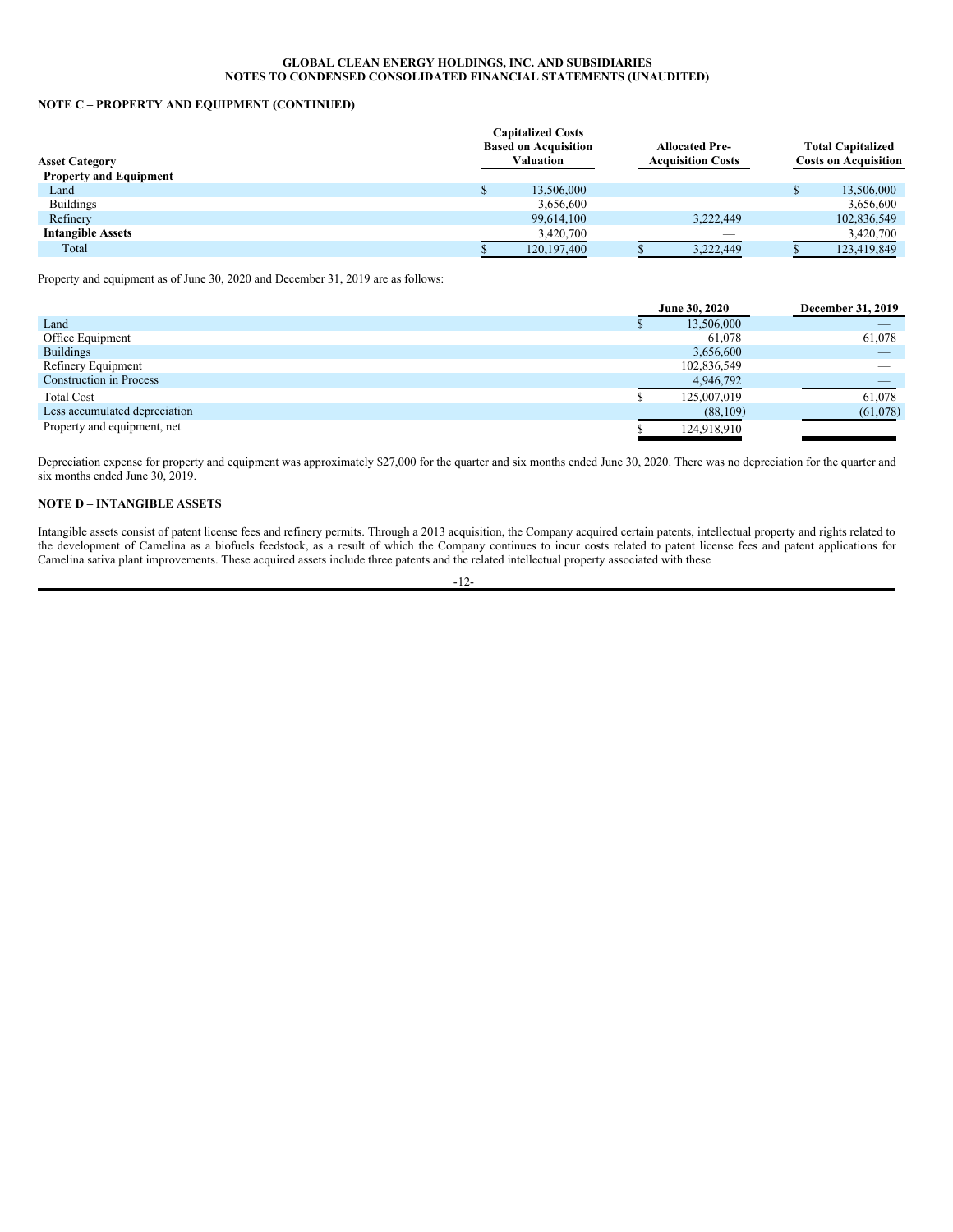# **NOTE D – INTANGIBLE ASSETS (CONTINUED)**

patents. These three patents have an expected useful life of 17 years and are carried at cost less any accumulated amortization and any impairment losses. Amortization is calculated using the straight-line method over their remaining patent life. These three purchased patents expire in 2029. Any future costs associated with the maintenance of these patents and patent and registration costs for any additional patents that are essential to the Company's business will be capitalized and amortized over the life of the patent once issued. Upon the Company's acquisition of the Bakersfield Biorefinery, the Company acquired necessary permits for the operation of the facility. The permit cost of \$3.4 million is amortized on a straight-line basis over 15 years. The intangible assets as of the quarter ended June 30, 2020 and 2019 is shown in the following table:

|                               | <b>June 30,</b> | <b>June 30,</b>          |
|-------------------------------|-----------------|--------------------------|
|                               | 2020            | 2019                     |
| Patent license fees           | 4,189,952       | 4,187,902                |
| Refinery permits              | 3,420,700       | $\overline{\phantom{a}}$ |
| Less accumulated amortization | (1,842,640)     | (1.686.310)              |
| Intangible Assets, Net        | 5,768,012       | 2,501,592                |

Amortization expense for intangible assets was approximately \$95,000 and \$61,000 for the quarters ended June 30, 2020 and 2019, respectively.

### **NOTE E – DEBT**

At June 30, 2020, notes payable and long-term debt consisted of the following:

| Convertible note payable to executive officer            | 1,000,000   |
|----------------------------------------------------------|-------------|
| Other convertible notes payable                          | 697,000     |
| Fixed payment obligation, net of discount of \$5,225,715 | 15,024,285  |
| Other notes                                              | 5,439,128   |
| Senior credit facility                                   | 80,769,090  |
|                                                          | 102,929,503 |
| Less: unamortized debt issuance costs                    | (4,723,928) |
|                                                          | 98,205,575  |
|                                                          |             |

# **Credit Facilities**

On May 4, 2020, in order to fund the purchase and subsequent retrofitting of Bakersfield Renewable Fuels, LLC, BKRF OCB, LLC entered into a senior secured credit agreement with a group of lenders (the "Senior Lenders") pursuant to which the Senior Lenders agreed to provide a \$300 million senior secured term loan facility to BKRF OCB, and to pay the costs of the retooling the Bakersfield Biorefinery. The senior loan bears interest at the rate of 12.5% per annum, payable quarterly, provided that the borrower may defer up to 2.5% interest to the extent it does not have sufficient cash to pay the interest, such deferred interest being added to principal. The principal of the senior loans matures in November, 2026, provided that BKRF OCB, LLC must offer to prepay the senior loans with any proceeds of such asset dispositions, borrowings other than

$$
-13-
$$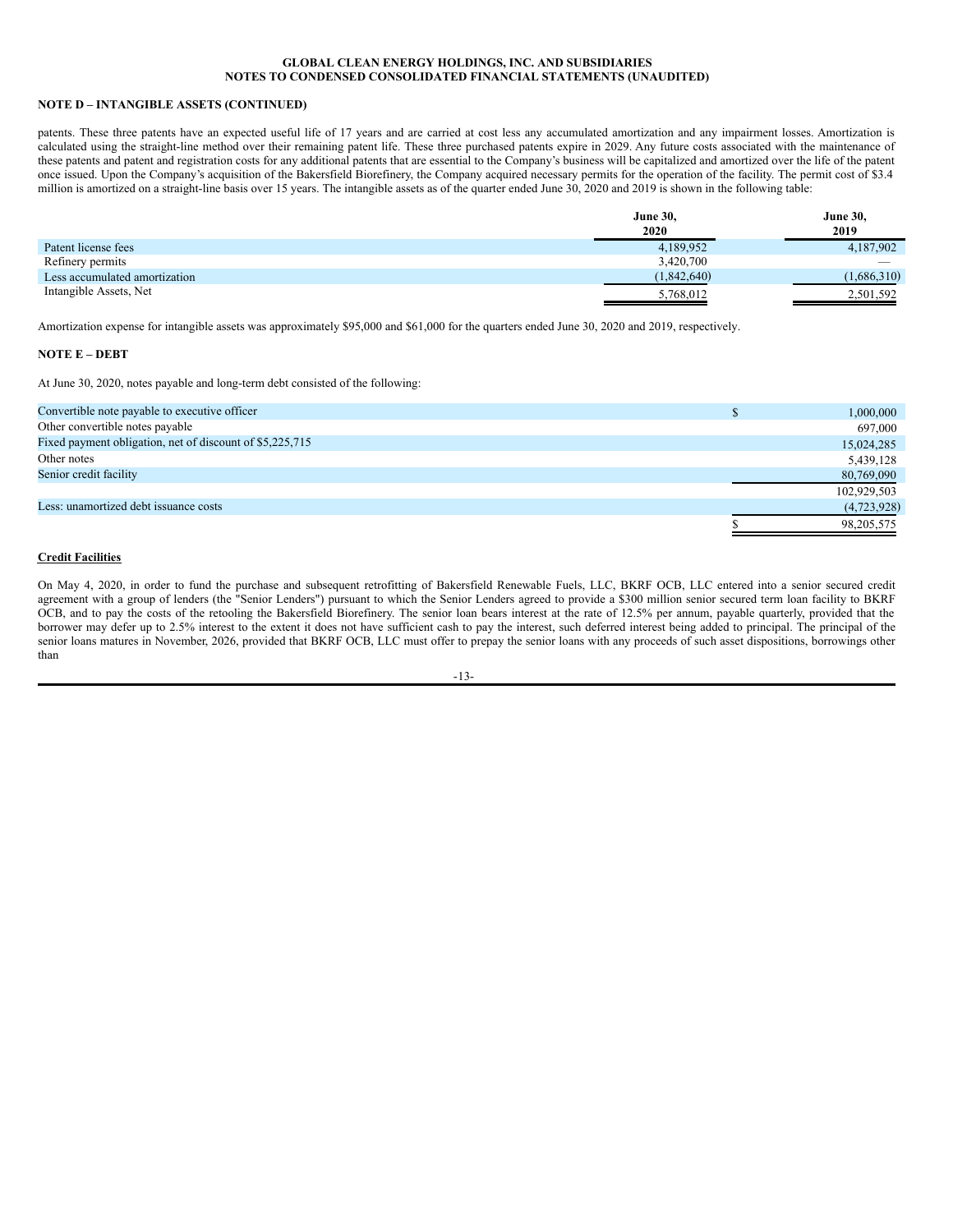# **NOTE E – DEBT (CONTINUED)**

permitted borrowings, proceeds from losses, and excess net cash flow. BKRF OCB, LLC may also prepay the senior loan in whole or in part with the payment of a prepayment premium. As additional consideration for the senior loans, the Senior Lenders are issued Class B Units in BKRF HCP, LLC, an indirect parent company of BKRF OCB, LLC, as the Company draws on the facility. As of June 30, 2020, 80.5 million Class B Units have been issued, and the aggregate fair value of such units on the date of issuance totaled \$939,000. The senior loans are secured by all of the assets of BKRF OCB, LLC (including its membership interests in Bakersfield Renewable Fuels, LLC), all of the outstanding membership interest in BKRF OCB, LLC, and all of the assets of Bakersfield Renewable Fuels, LLC. The credit facility contains certain covenants, and as of June 30, 2020, the Company was in compliance with all of the covenants.

On May 4, 2020, BKRF HCB, LLC, the indirect parent of BKRF OCB, LLC, entered into a credit agreement with a group of mezzanine lenders who agreed to provide a \$65 million secured term loan facility to be used to pay the costs of repurposing and starting up the Bakersfield biorefinery. As of November 30, 2020, BKRF HCB, LLC has not drawn down on the credit facility. The mezzanine loans bear interest at the rate of 15.0% per annum on amounts borrowed, payable quarterly, provided that the borrower may defer interest to the extent it does not have sufficient cash to pay the interest, such deferred interest being added to principal. As additional consideration for the mezzanine loans, the mezzanine lenders will be issued Class C Units in BKRF HCP, LLC at such times as advances are made under the mezzanine loans. The mezzanine loans will be secured by all of the assets of BKRF HCP, LLC, including all of the outstanding membership interest in BKRF HCB, LLC. The mezzanine loans mature in November 2027.

### **Promissory Notes**

Prior to 2016 the Company invested in and purchased various assets and is carrying a note, that is due upon demand, related to such assets in the principal amount of \$1.3 million. The promissory note is due upon demand, and has an interest rate of 18% per annum.

### **Convertible Note Payable to Executive Officer**

On October 16, 2018, Richard Palmer, the Company's Chief Executive Officer and President, entered into a new employment agreement with the Company and concurrently agreed to defer \$1 million of his accrued unpaid salary and bonus for two years. In order to evidence the foregoing deferral, the Company and Mr. Palmer entered into a \$1 million convertible promissory note (the "Convertible Note"). The Convertible Note is accruing simple interest on the outstanding principal balance of the note at the annual rate of five percent (5%) and became due and payable on October 15, 2020, its maturity date. Under its existing credit agreements, the Company is restricted from repaying Mr. Palmer's loan and, accordingly, is currently in default under the Convertible Note. As of the quarters ended June 30, 2020 and 2019 the Company had recorded accrued interest payable of approximately \$85,000 and \$35,000 respectively. Under the Convertible Note, Mr. Palmer has the right, exercisable at any time until the Convertible Note is fully paid, to convert all or any portion of the outstanding principal balance and accrued and unpaid interest into shares of the Company's Common Stock at an exercise price of \$0.0154 per share.

### **Convertible Notes Payable**

The Company has several notes that are convertible into the Company or the Company's subsidiaries shares at different prices: ranging from \$0.03 per share into the parent company's stock and up to \$1.48 per share into a subsidiary's common stock. These notes have passed their original maturity date and they continue to accrue interest at varying rates, from 8% to

-14-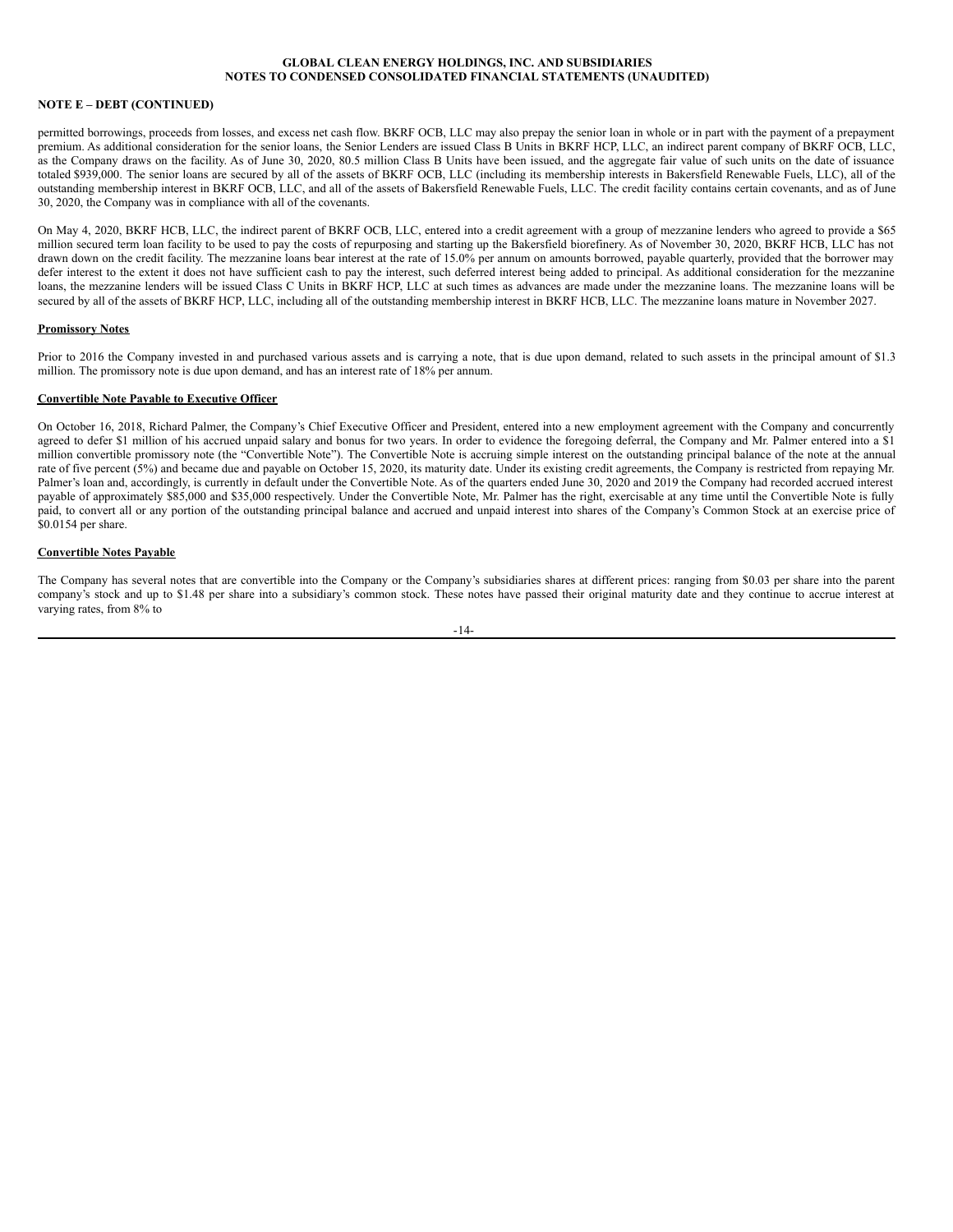# **NOTE E – DEBT (CONTINUED)**

10%. On a combined basis, as of June 30, 2020 the principal amount of these notes is approximately \$0.7 million.

# **Fixed Payment Obligation**

As described in Note A, under "Fair Value Measurements and Fair Value of Financial Instruments", the Company amended a derivative forward contract during the quarter ended March 31, 2020, with the counterparty. The amendment terminated the derivative forward contract and replaced it with a fixed payment obligation. Under the terms of the fixed payment obligation, the Company agreed to pay the counterparty a total of \$23.1 million, which included a payment of \$5.5 million in April 2020, and six installment payments in 2022 totaling \$17.6 million. Under the subsequent revised terms of the fixed payment obligation in April, 2020, the Company agreed to pay the counterparty a total of \$24.8 million, which included a payment of \$4.5 million in June 2020 (which was paid), and six monthly equal installment payments beginning in April, 2022. For financial reporting purposes, the fixed payment obligation has been recorded at the present value of future payments, using a discount rate of 14.8%.

### **Insurance Premium Financing**

Upon the acquisition of the Bakersfield Biorefinery in May 2020, the Company bound numerous insurance contracts to cover its corporate, ownership and construction risks primarily to provide financial protection against various risks and to satisfy certain lender requirements. The Company paid 35% of the total premiums and financed the balance at 3.8% annual interest rate. The Company is obligated to make seventeen equal monthly payments totaling approximately \$4.5 million beginning in July 2020. The insurance policies cover various periods from 12 to 60 months.

# **NOTE F – MANDATORILY REDEEMABLE PREFERRED EQUITY**

As described above, during the quarter ended June 30, 2020, the Company issued its lenders on its senior debt 80.5 million Class B Units of its subsidiary, BKRF HCB, LLC. The Company is obligated to make certain distribution payments to holders of these preferred units, and after the distributions reach a certain limit the units are considered fully redeemed. As such, for accounting purposes, these preferred units are considered to be mandatorily redeemable and have been classified as liabilities in the accompanying June 30, 2020, balance sheet.

# **NOTE G – STOCKHOLDERS' EQUITY**

### **Common Stock**

In the second quarter of 2020, the Company issued a total of 6,292,857 shares of common stock related to the exercise of stock options. These option exercises consisted of 5,542,857 and 750,000 shares issued to an officer and a consultant, respectively.

### **Series B Preferred Stock**

On November 6, 2007, the Company sold a total of 13,000 shares of Series B Convertible Preferred Stock ("Series B Shares") to two investors for an aggregate purchase price of \$1.3 million, less offering costs of \$9,265. Each share of the Series B Shares has a stated value of \$100.

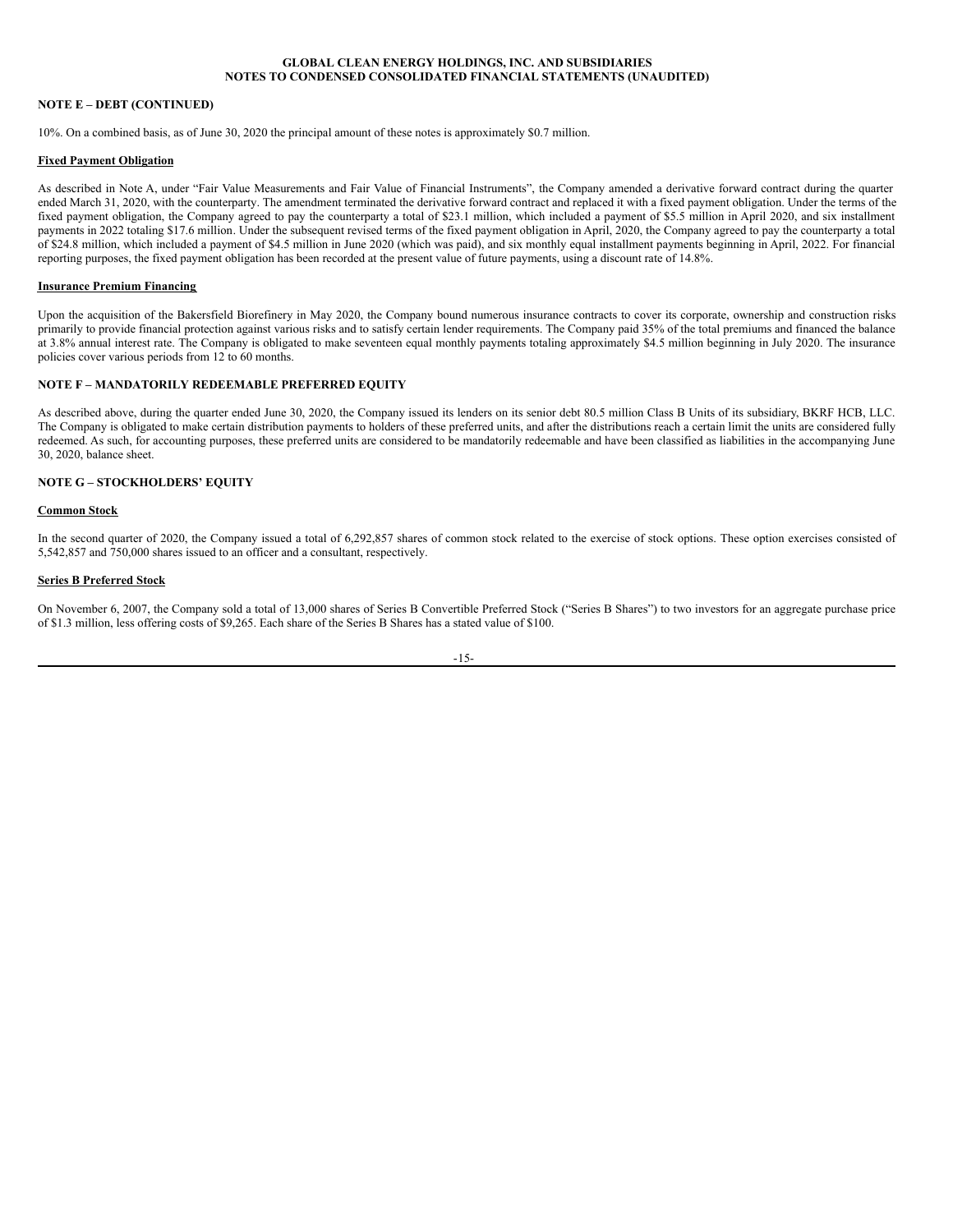# **NOTE G – STOCKHOLDERS' EQUITY (CONTINUED)**

The Series B Shares may, at the option of each holder, be converted at any time or from time to time into shares of the Company's Common Stock at the conversion price then in effect. The number of shares into which one Series B Share shall be convertible is determined by dividing \$100 per share by the conversion price then in effect. The initial conversion price per share for the Series B Shares is \$0.11, which is subject to adjustment for certain events, including stock splits, stock dividends, combinations, or other recapitalizations affecting the Series B Shares.

Each holder of Series B Shares is entitled to the number of votes equal to the number of shares of the Company's Common Stock into which the Series B Shares could be converted on the record date for such vote, and has voting rights and powers equal to the voting rights and powers of the holders of the Company's Common Stock.

No dividends are required to be paid to holders of the Series B shares. However, the Company may not declare, pay or set aside any dividends on shares of any class or series of the Company's capital stock (other than dividends on shares of our Common Stock payable in shares of Common Stock) unless the holders of the Series B shares shall first receive, or simultaneously receive, an equal dividend on each outstanding share of Series B shares.

In the event of any liquidation, dissolution or winding up of the Company, the holders of the Series B Preferred Stock shall be entitled to receive, prior to any distribution to the holders of the Common Stock, an amount equal to \$100 per share, or \$1,300,000 in the aggregate, plus an amount equal to any dividends declared and unpaid with respect to each such share.

# **NOTE H – STOCK OPTIONS AND WARRANTS**

### **2010 Equity Incentive Plan**

In 2010, the Company's Board of Directors adopted the Global Clean Energy Holdings, Inc. 2010 Equity Incentive Plan (the "2010 Plan") wherein 20,000,000 shares of the Company's common stock were reserved for issuance thereunder. As of March 31, 2019, there were no shares available for future option grants under the 2010 Plan. The 2010 Plan expired in April 2020 and was replaced with the 2020 Equity Incentive Plan. There were no grants of stock options in the first quarter of 2020.

### **2020 Equity incentive Plan**

On April 10, 2020, the Company's Board of Directors adopted the 2020 Equity Incentive Plan ("2020 Plan") pursuant to which the Board of Directors reserved an aggregate of 20,000,000 shares of Common Stock for future issuance. The 2020 Plan became effective on April 10, 2020. As of November 30, 2020, options for the purchase of 7,170,000 shares have been granted under the 2020 Plan to attract and retain the necessary personnel to meet the Company's objectives. The 2020 Plan will expire on April 9, 2030, and no further awards may be granted after such date. The 2020 Plan provides for the following types of awards: incentive stock options, nonstatutory stock options, restricted stock awards, restricted stock unit awards, stock appreciation rights, performance stock awards, performance cash awards, and other stock-based awards. Stock awards may be granted under the 2020 Plan to employees (including officers) and consultants of the Company or affiliates, and to members of the Company's Board of Directors.

During the second quarter ended June 30, 2020 the Company granted stock options for the purchase of a total of 15,030,000 shares of Common Stock under the 2020 Plan, of which 6,655,000 were to employees and 8,375,000 were non-qualified stock options to non-employees.

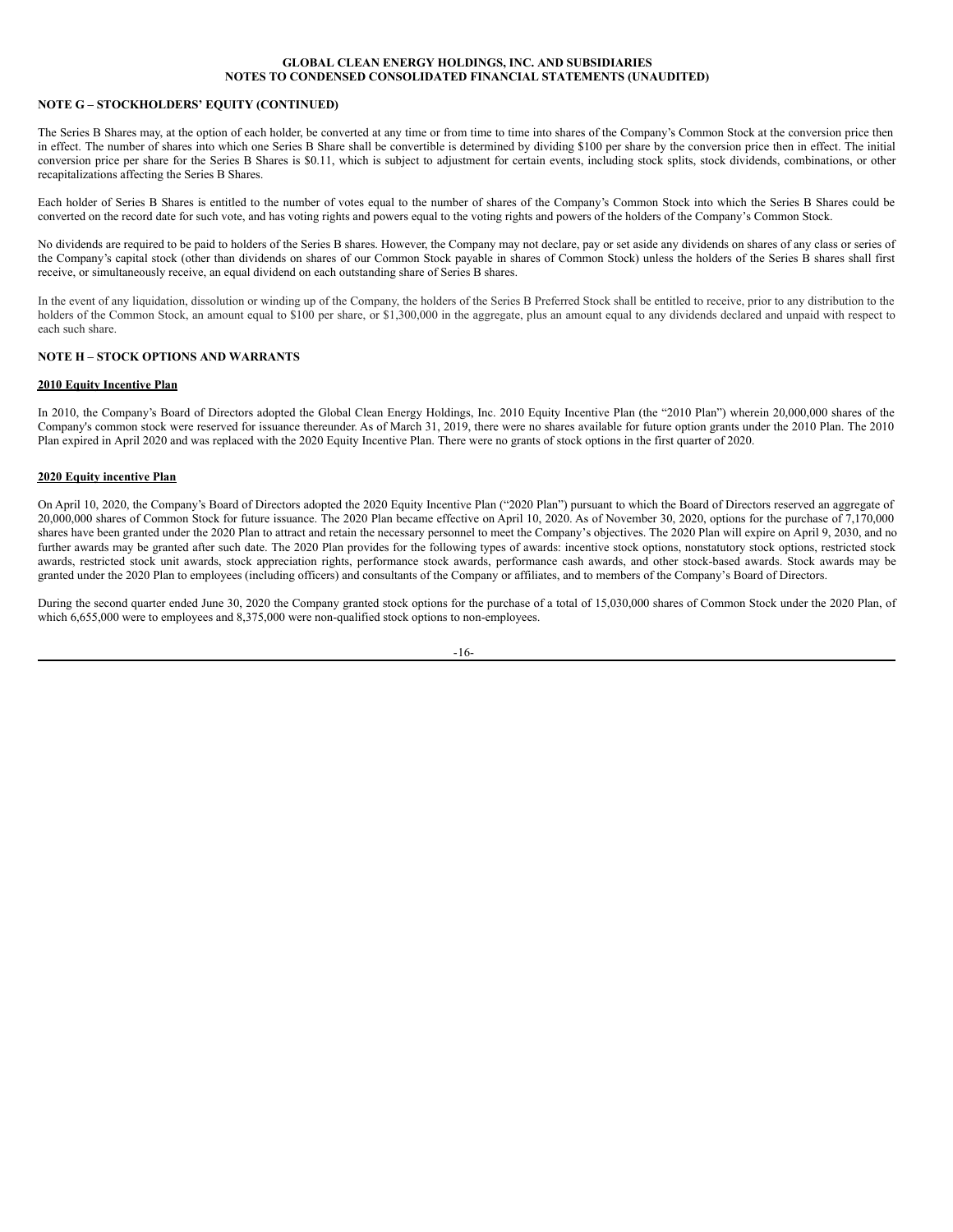# **NOTE H – STOCK OPTIONS AND WARRANTS (CONTINUED)**

During the six months ended June 30, 2020, the Company issued 5,542,857 shares, 7,677,315 shares, 500,000 shares and 750,000 shares upon exercises of outstanding options to an officer, consultant and director of the Company, and an attorney who provided services to the Company, respectively.

A summary of the option award activity in 2020 and awards outstanding at June 30, 2020 is as follows:

|                                         | <b>Shares</b><br>Under<br>Option | Weighted<br>Average<br><b>Exercise</b><br>Price | Weighted<br>Average<br>Remaining<br>Contractual<br>Life (Years) |    | Aggregate<br><b>Intrinsic</b><br>Value |
|-----------------------------------------|----------------------------------|-------------------------------------------------|-----------------------------------------------------------------|----|----------------------------------------|
| Outstanding at December 31, 2019        | 199,027,315                      | 0.016                                           | 3.6                                                             | \$ | 14,360,463                             |
| Granted                                 | 15,030,000                       | 0.073                                           |                                                                 |    |                                        |
| Exercised<br>Forfeited                  | (14, 470, 172)<br>(5,000,000)    | 0.006<br>0.090                                  |                                                                 |    |                                        |
| Expired                                 | (1,800,000)                      | 0.01                                            |                                                                 |    |                                        |
| Outstanding at June 30, 2020            | 192,787,143                      | 0.021                                           | 3.5                                                             | \$ | 13,602,106                             |
|                                         |                                  |                                                 |                                                                 |    |                                        |
| Vested and exercisable at June 30, 2020 | 175, 765, 145                    | 0.018                                           | 3.4                                                             | S  | 12,897,568                             |

The fair value of stock option grants with only continued service conditions for vesting is estimated on the grant date using a Black-Scholes option pricing model. The following table illustrates the assumptions used in estimating the fair value of options granted during the periods presented:

-17-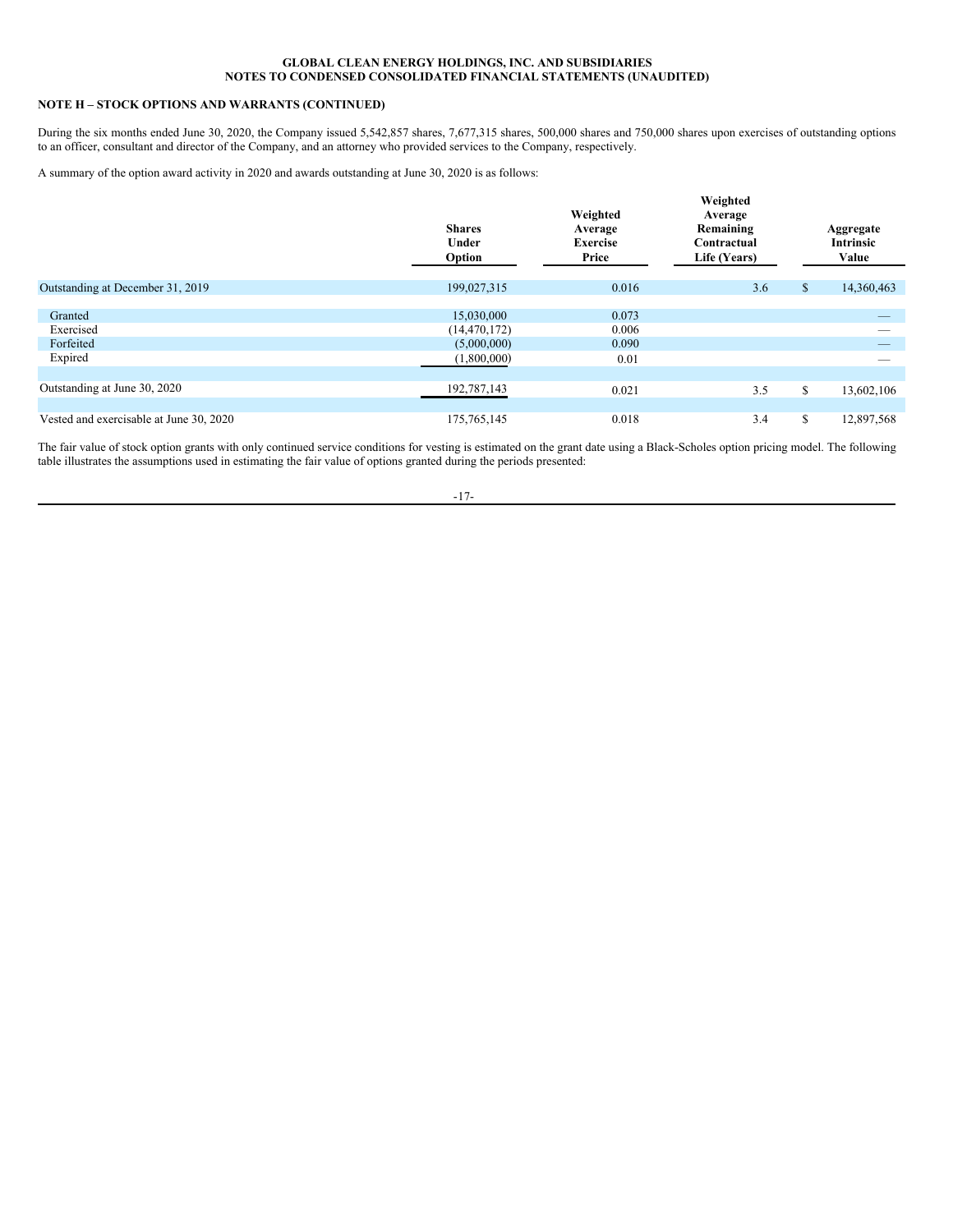### **NOTE H – STOCK OPTIONS AND WARRANTS (CONTINUED)**

|                                 | <b>Ouarter ended June 30,</b><br>2020 | Six months ended June<br>30, 2020 |
|---------------------------------|---------------------------------------|-----------------------------------|
| Expected Term (in Years)        | $2$ to 5                              | $2$ to 5                          |
| Volatility                      | 85%                                   | 85%                               |
| <b>Risk Free Rate</b>           | 1.4%                                  | 1.4%                              |
| Dividend Yield                  | 0%                                    | $0\%$                             |
| Suboptimal Exercise Factor (1)  | 1.3                                   | 1.3                               |
| Exit Rate Pre-vesting (2)       | 0%                                    | $0\%$                             |
| Exit Rate Post-vesting (3)      | 0%                                    | 0%                                |
| Aggregate Grant Date Fair Value | 499.935                               | 499.935                           |

(1)The suboptimal exercise factor estimates the value realized by the holder upon exercise of the option and the estimated point at which an option holder would exercise an inthe-money option. The Company estimated the suboptimal factor based on the holder realizing a pre-tax profit of \$500,000. Used for lattice model purposes only.

(2) Assumed forfeiture rate for market condition option awards prior to vesting. Used for lattice model purposes only.

(3) Assumed expiration or forfeiture rate for market condition option awards after vesting. Used for lattice model purposes only.

For the quarters ended June 30, 2020 and 2019 The Company recognized stock compensation expenses related to stock option awards for the quarters ended June 30, 2020 and 2019 of \$155,186 and \$460,395 respectively, and for the six months ended June 30, 2020 and June 30, 2019 of \$180,800 and \$503,403, respectively. The Company recognizes all stock-based compensation in general and administrative expenses in the accompanying condensed consolidated statements of operations. As of June 30, 2020, there was approximately \$410,000 of unrecognized compensation cost related to option awards that will be recognized over the remaining service period of approximately 3.4 years.

### **Stock Purchase Warrants and Call Option**

In 2020, the Company issued, to a party interested in Camelina development, a non-transferable warrant for the purchase of an approximately eight-percent interest in its subsidiary, Sustainable Oils, Inc. for approximately \$20 million. The warrant expires on June 1, 2021. The Company determined the fair value of the warrants to be approximately \$9,000.

Concurrently with the closing of the acquisition of Bakersfield Renewable Fuels, LLC in May 2020, the Company entered into a Call Option Agreement with the seller, Alon Paramount, pursuant to which the Company granted to Alon Paramount an option to purchase from Global Clean Energy Holdings, Inc. up to 33 1/3% of the membership interests of a subsidiary that indirectly owns Bakersfield Renewable Fuels, LLC. The option exercise price is based on the cash purchase price that the Company paid for Bakersfield Renewable Fuels, LLC. The foregoing option can be exercised by Alon Paramount until the 90<sup>th</sup> day after the refinery meets certain operational criteria. Upon the exercise of the option, Alon Paramount will be allocated its share of the refinery's assets and liabilities and profits and losses. Bakersfield Renewable Fuels, LLC is also responsible for all

-18-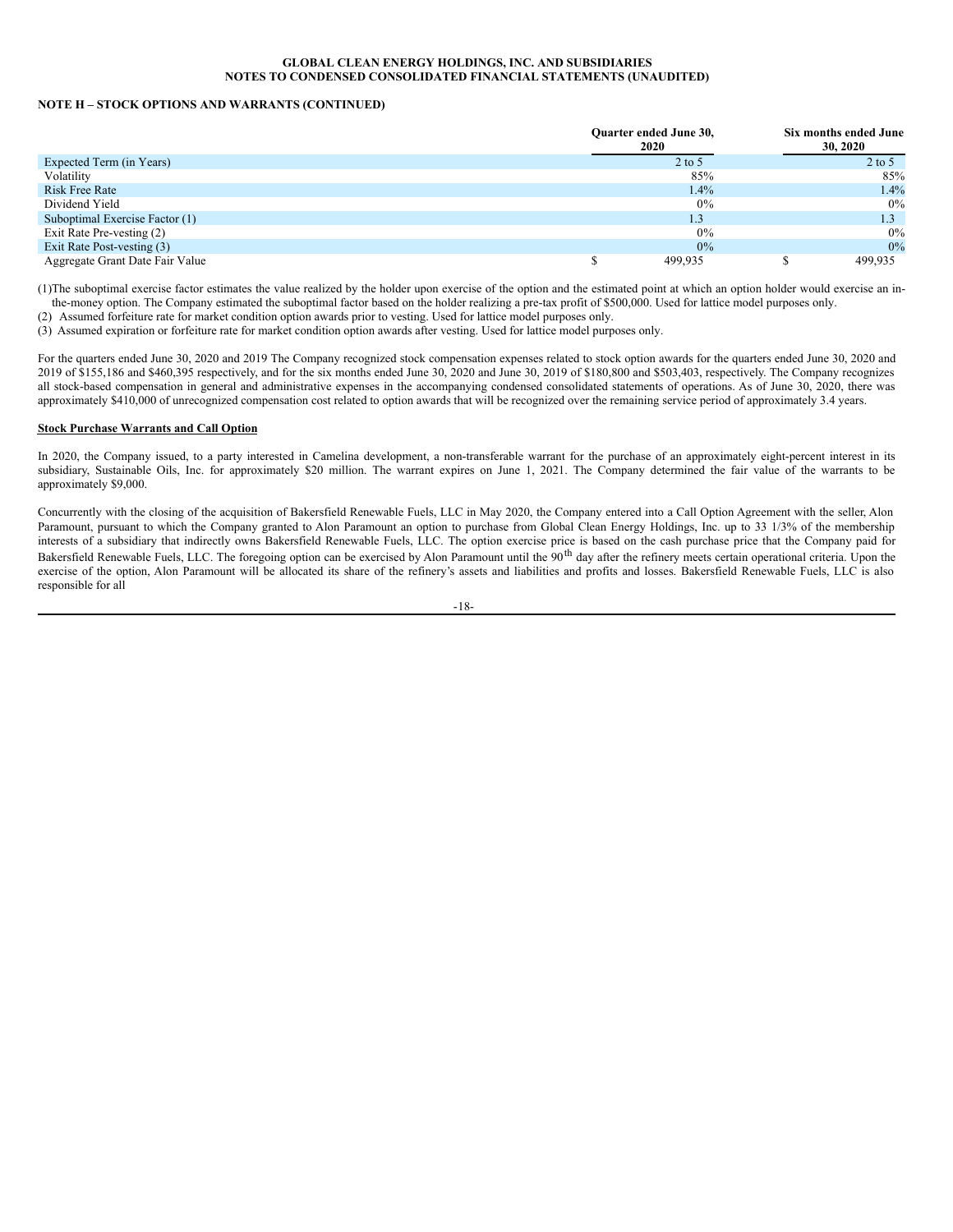# **NOTE H – STOCK OPTIONS AND WARRANTS (CONTINUED)**

of the environmental liabilities and clean up costs associated with the Bakersfield Refinery.

# **NOTE I – COMMITMENTS AND CONTINGENCIES**

### **Employment Agreements**

The Company maintains an employment agreement with its Chief Executive Officer and Executive Vice-President that provide for the terms of their compensation, including bonuses and share-based compensation. See the Company's December 31, 2019 Form 10-K (as amended) for further details.

# **Engineering, Procurement and Construction Contract**

On April 30, 2020, GCE Acquisitions entered into an Engineering, Procurement and Construction Agreement with ARB, Inc. ("ARB") pursuant to which ARB has agreed to provide services for the engineering, procurement, construction, start-up and testing of the Bakersfield Biorefinery. The agreement, which was assigned by GCE Acquisitions to BKRF OCB, LLC, the borrower under the senior credit facility, provides for ARB to be paid on a cost plus fee basis subject to a guaranteed maximum price of \$201.4 million, subject to increase for approved change orders.

### **Environmental Remediation Liabilities**

The Company recognizes its asset retirement obligation and environmental liabilities in accordance with ASC 410-30, and has estimated such liabilities as of its acquisition date. It is the Company's policy to accrue environmental and clean-up related costs of a non-capital nature when it is both probable that a liability has been incurred and the amount can be reasonably estimated. Environmental liabilities represent the current estimated costs to investigate and remediate contamination at our properties. This estimate is based on internal and third-party assessments of the extent of the contamination, the selected remediation technology and review of applicable environmental regulations, typically considering estimated activities and costs for 15 years, and up to 30 years if a longer period is believed reasonably necessary. Accruals for estimated costs from environmental remediation obligations generally are recognized no later than completion of the remedial feasibility study and include, but are not limited to, costs to perform remedial actions and costs of machinery and equipment that are dedicated to the remedial actions and that do not have an alternative use. Such accruals are adjusted as further information develops or circumstances change. We discount environmental liabilities to their present value if payments are fixed and determinable. Expenditures for equipment necessary for environmental issues relating to ongoing operations are capitalized. Changes in laws and regulations and actual remediation expenses compared to historical experience could significantly impact our results of operations and financial position. We believe the estimates selected, in each instance, represent our best estimate of future outcomes, but the actual outcomes could differ from the estimates selected. **Legal**

On May 7, 2020 through BKRF OCB, LLC, one of the Company's indirect subsidiaries, the Company purchased all of the outstanding equity interests of Bakersfield Renewable Fuels, LLC from Alon Paramount Holdings, Inc. ("Alon Paramount") for \$40 million in cash. Bakersfield Renewable Fuels, LLC owns an oil refinery in Bakersfield, California that the Company is retooling into a biorefinery. In connection with the acquisition, BKRF OCB, LLC agreed to undertake certain cleanup activities

 $-19-$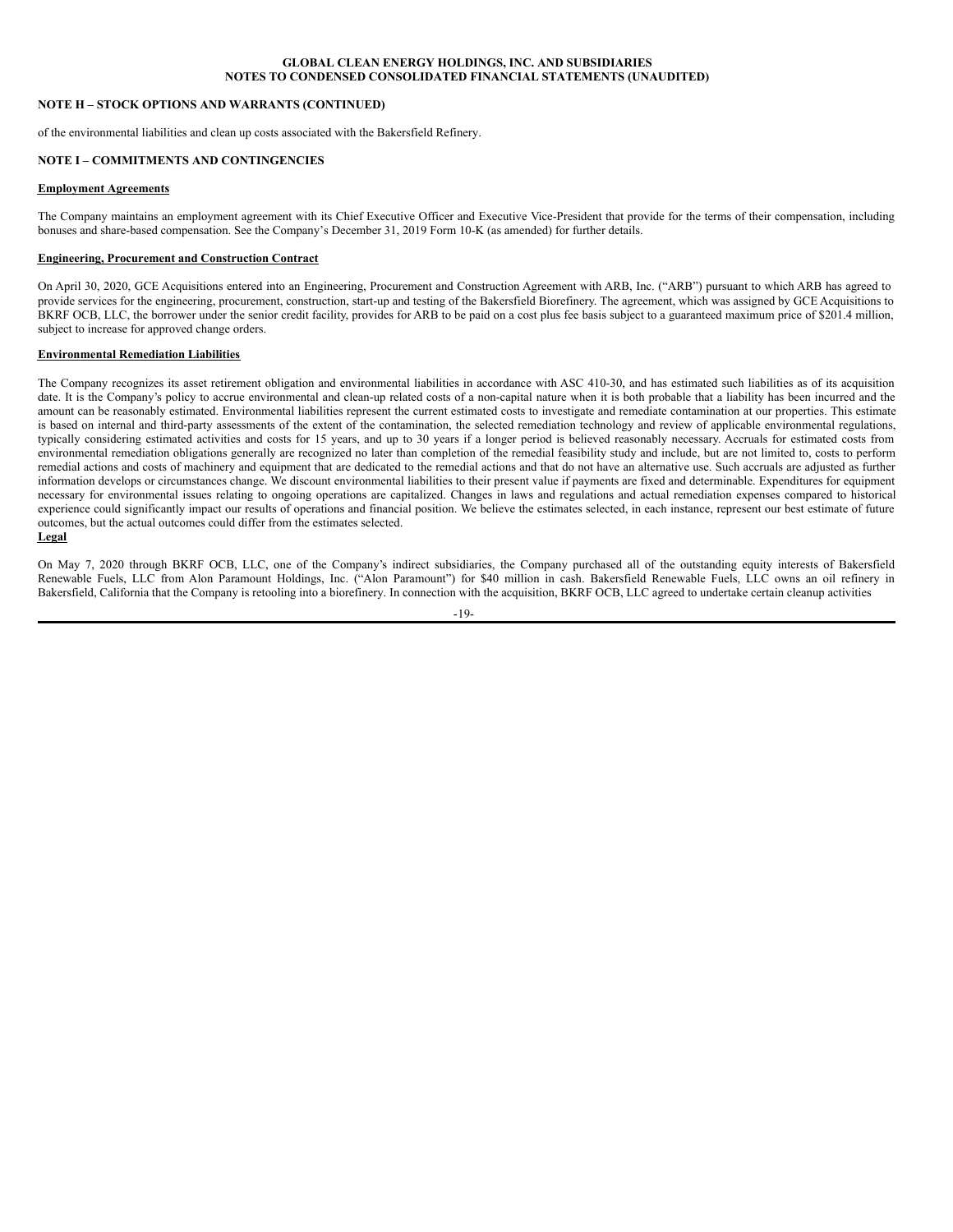# **NOTE H – STOCK OPTIONS AND WARRANTS (CONTINUED)**

at the refinery and provide a guarantee for liabilities arising from the cleanup. The Company has assumed significant environmental and clean-up liabilities associated with the purchase of the Bakersfield Refinery.

Bakersfield Renewable Fuels, LLC, formerly Alon Bakersfield Property, Inc., is one of the parties to an action pending in the United States Court of Appeals for the Ninth Circuit. In June 2019, the jury awarded the plaintiffs approximately \$6.7 million against Alon Bakersfield Property, Inc. and Paramount Petroleum Corporation (a parent company of Alon Bakersfield Property, Inc. at the time of the award in 2019). Under the Share Purchase Agreement, Alon Paramount agreed to assume and be liable for (and to indemnify, defend, and save Bakersfield Renewable Fuels harmless from) this litigation. In addition, Paramount Petroleum has posted a bond to cover this judgment amount. All legal fees in this matter are being paid by Alon Paramount.

In August 2020, a complaint was filed against GCE Holdings Acquisitions, LLC for a claimed breach of a certain consulting agreement. The claim is for \$1.2 million. On October 14, 2020, GCE Holdings Acquisitions, LLC filed an answer and denied all allegations in the complaint. The Company does not believe that the ultimate resolution of this matter will have a material effect on its financial statements, and no loss has been accrued regarding this claim.

In the ordinary course of business, the Company may face various claims brought by third parties and the Company may, from time to time, make claims or take legal actions to assert the Company's rights, including intellectual property rights, contractual disputes and other commercial disputes. Any of these claims could subject the Company to litigation. Management believes the outcomes of currently pending claims will not likely have a material effect on the Company's consolidated financial position and results of operations.

### **Indemnities and Guarantees**

In addition to the indemnification provisions contained in the Company's organization documents, the Company generally enters into separate indemnification agreements with the Company's directors and officers. These agreements require the Company, among other things, to indemnify the director or officer against specified expenses and liabilities, such as attorneys' fees, judgments, fines and settlements, paid by the individual in connection with any action, suit or proceeding arising out of the individual's status or service as the Company's directors or officers, other than liabilities arising from willful misconduct or conduct that is knowingly fraudulent or deliberately dishonest, and to advance expenses incurred by the individual in connection with any proceeding against the individual with respect to which the individual may be entitled to indemnification by the Company.

# **COVID-19**

In December 2019, a novel strain of coronavirus diseases ("COVID-19") was first reported in Wuhan, China. Less than four months later, on March 11, 2020, the World Health Organization declared COVID-19 a global pandemic. The extent of COVID-19's effect on the Company's operational and financial performance will depend on future developments, including the duration, spread and intensity of the pandemic, all of which are uncertain and difficult to predict considering the rapidly evolving landscape. The Company is currently analyzing the potential impacts to its business. At this time, it is not possible to determine the magnitude of the overall impact of COVID-19 on the Company.

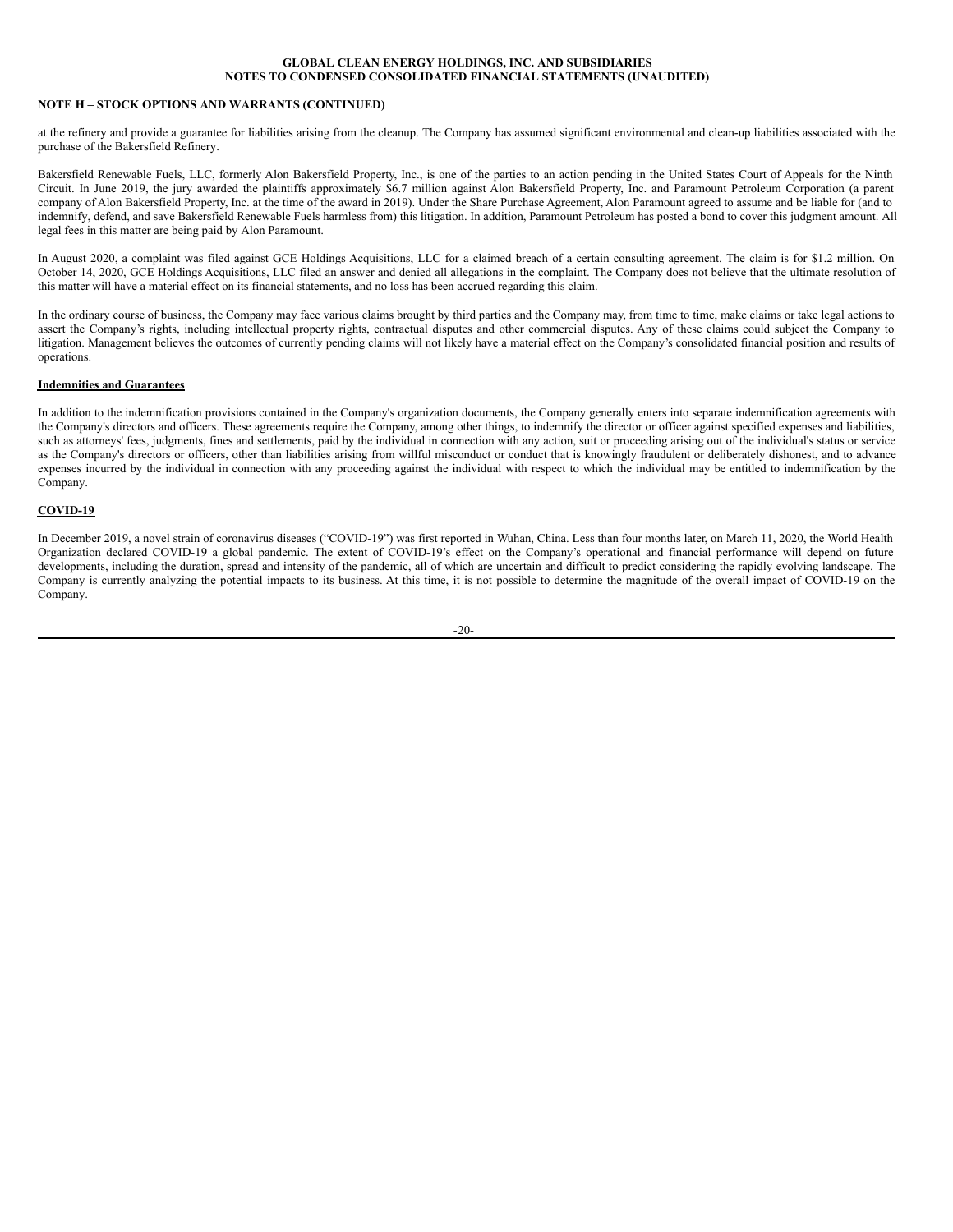# **NOTE J – SUBSEQUENT EVENTS**

On October 12, 2020 the Company's senior and mezzanine lenders agreed to make an additional \$15 million available to the Company, if requested, to develop the Bakersfield Refinery and the feedstock program.

On October 12, 2020 the Company entered into a \$1.5 million contract with a Mid-West seed company to manage up to 500 acres of Camelina seed production for the specific purpose of harvesting, transporting, cleaning and packaging the finished Camelina seed, which is to be certified as the Company's proprietary seed to the Company's standards. This seed will be grown in 2021 for the purpose of providing the seed to growers for the 2022 growing season. The contract anticipates a total yield of certified seed of approximately 900,000 lbs. or enough seed to plant approximately 110,000 acres.

On November 17, 2020, the Company held its annual meeting of stockholders at which i) the 2020 Equity Incentive Plan and ii) the proposal to effect a reverse stock split of the common shares at a ratio of 1-for-10, at the discretion of the Board, were approved. The Board, while considering market conditions, anticipates completing the reverse split of the common shares in early 2021.

-21-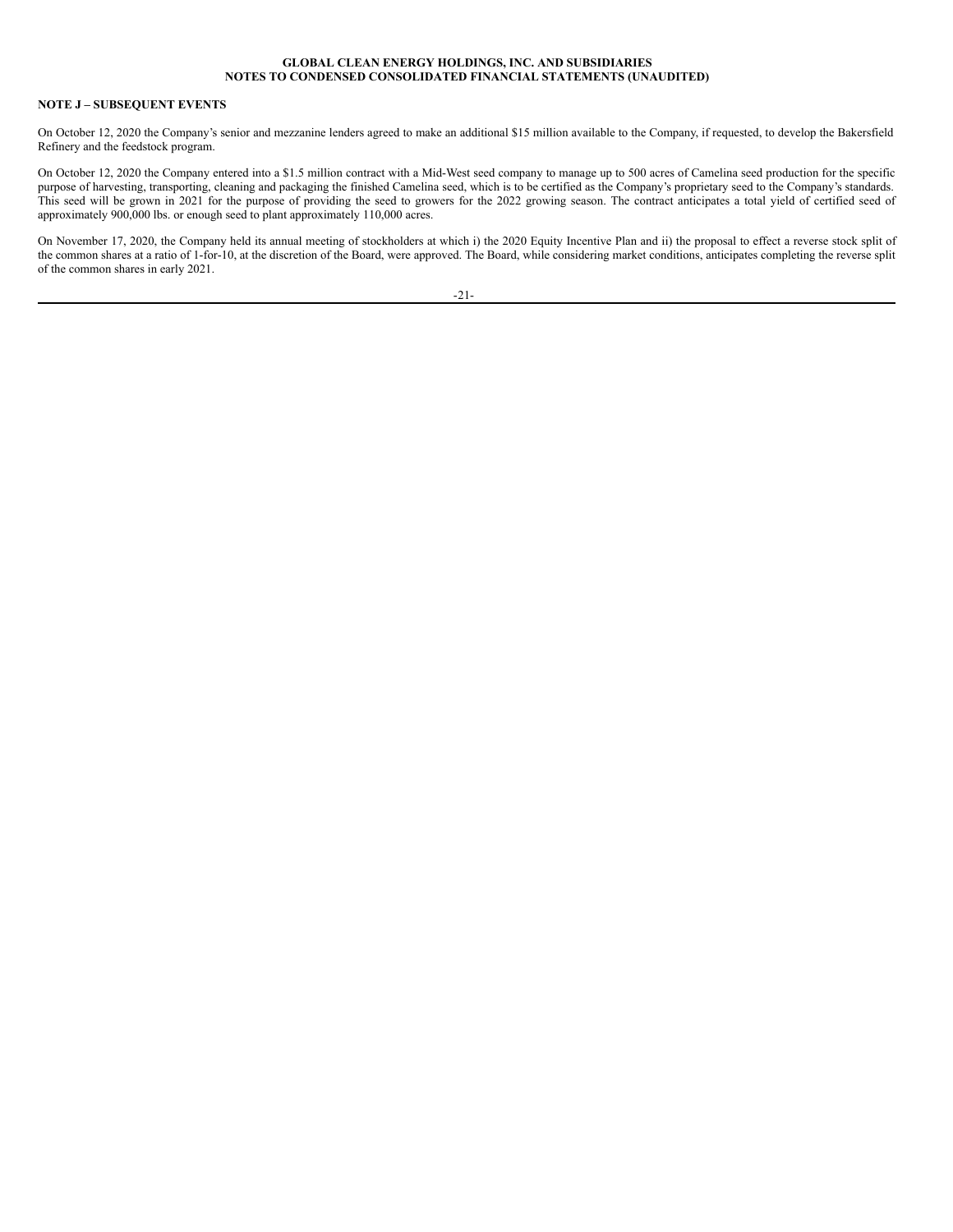### **Item 2: Management's Discussion and Analysis of Financial Condition and Results of Operations**

This report contains forward-looking statements. These statements relate to future events or the Company's future financial performance. In some cases, you can identify forward-looking statements by terminology such as "may," "will," "should," "except," "plan," "anticipate," "believe," "estimate," "predict," "potential" or "continue," the negative of such terms or other comparable terminology. These statements are only predictions. Actual events or results may differ materially.

Although the Company believes that the expectations reflected in the forward-looking statements are reasonable, the Company cannot guarantee future results, levels of activity, performance or achievements. Moreover, neither the Company, nor any other person, assumes responsibility for the accuracy and completeness of the forwardlooking statements. The Company is under no obligation to update any of the forward-looking statements after the filing of this Quarterly Report on Form 10-Q to conform such *statements to actual results or to changes in its expectations.*

The following discussion should be read in conjunction with the Company's unaudited condensed consolidated financial statements and the related notes and other financial information appearing elsewhere in this Form 10-O. Readers are also urged to carefully review and consider the various disclosures made by the Company which attempt to advise interested parties of the factors which affect the Company's business, including without limitation the disclosures made under the caption "Management's Discussion and Analysis of Financial Condition and Results of Operations," under the caption "Risk Factors," and the audited consolidated financial statements and related notes included in the Company's Annual Report filed on Form 10-K for the year ended December 31, 2019 and other reports and filings made with the Securities and Exchange *Commission ("SEC").*

### **Overview**

Since 2007, Global Clean Energy Holdings, Inc. and its subsidiaries (collectively, hereafter the "Company", "we", "us" or "our") has been an integrated agriculturalenergy biofuels company that, directly or through its subsidiaries, acquired and developed agricultural biofuel feedstock assets. In 2013 we acquired certain Camelina sativa ("Camelina") assets that we have been developing as an ultra-low carbon non-food based feedstock for the production and sale of renewable fuels. In July 2018, we entered into a letter of intent to purchase a 500-acre crude oil refinery in Bakersfield, California (the "Bakersfield Biorefinery"). During the fiscal quarter ended June 30, 2019 and continuing up to our acquisition of the Bakersfield Biorefinery on May 7, 2020 we incurred an increasing amount of general and administrative expenses and other preliminary acquisition costs expenses related to our efforts to acquire the Bakersfield Biorefinery.

In order to fund our operating and acquisition-related expenses, in October of 2018 we entered into a derivative contract (the "Derivative Contract") with a commodity trading company for the delivery of ultra-low sulfur renewable diesel for settlement over a six-month period beginning in July 2020. Under the Derivative Contract, we received \$6 million in cash. At the inception of the Derivative Contract, we recorded a \$15.1 million liability and \$9.1 million of financing costs. During the remaining portion of 2018, the derivative liability decreased by \$3.1 million. In October 2019 we modified the Derivative Contract, entered into a new Derivative Contract, and received another \$4 million of cash. The cash that we received from the Derivative Contract was used to fund our operating costs, our due diligence costs, our pre-acquisition costs, the purchase price down payment/deposit for the Bakersfield Biorefinery, our consulting and legal fees associated with the acquisition, and our payments to key vendors and suppliers. The Derivative Contract was amended in March 2020 and was converted into a fixed payment obligation. This fixed payment obligation was modified again in April 2020. Under the amended terms, the fixed payment obligation requires total payments of \$24.8 million, including a payment of \$4.5 million in June 2020, and six monthly installment payments beginning in May 2022.

$$
-22-
$$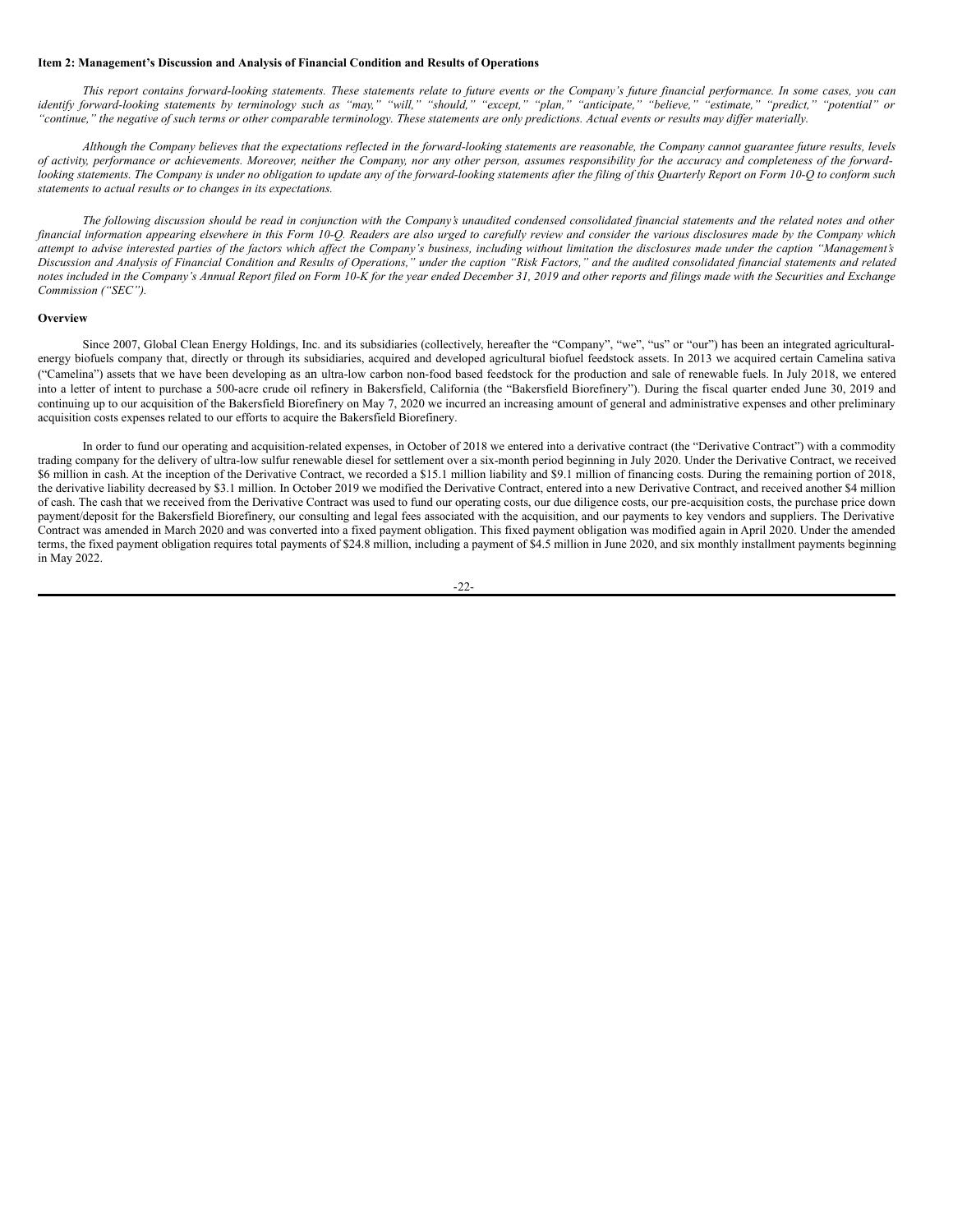In May 2020 we completed the purchase of the Bakersfield Biorefinery. In order to fund the purchase price of the Bakersfield Biorefinery and the conversion of the facility into a renewable diesel refinery, in May 2020 we also entered into a \$300 million senior loan facility and a \$65 million mezzanine loan facility. We are currently converting the Bakersfield Biorefinery from a crude oil refinery into a biorefinery, and we do not expect to commence our proposed biofuel refinery operations until early 2022. Therefore, we do not anticipate generating revenues from the operations of the Bakersfield Biorefinery until the first half of 2022. In order to have Camelina seed and oil available when our biorefinery commences its refinery operations, and in order to have farmland under cultivation for future Camelina harvests, we have started investing in farming activities related to our Camelina seed production. These activities include investments in growing certified seed for future plantings, payments to farmers for growing Camelina for delivery to us, processing costs and other necessary costs associated with adding to our Camelina seed, oil and meal inventories.

#### **Critical Accounting Policies**

The preparation of financial statements in conformity with accounting principles generally accepted in the United States requires management to make estimates and assumptions that affect the reported assets, liabilities, sales and expenses in the accompanying financial statements. Critical accounting policies are those that require the most subjective and complex judgments, often employing the use of estimates about the effect of matters that are inherently uncertain.

The Company's most critical accounting policies and estimates that may materially impact the Company's results of operations include:

*Capitalization of Pre-Acquisition Costs*. The Company capitalizes its pre-acquisition costs once management determines that it is probable that the project will occur. Probability is determined based on (i) whether management, having the requisite authority, has implicitly or explicitly authorized and committed to funding the acquisition or construction of a specific asset, (ii) the financial resources are available consistent with such authorization, and (iii) the ability exists to meet the necessary local and other governmental regulations. Cost capitalization occurs when the event is probable, but prior to the start of construction. We capitalize those costs that are directly identifiable with the specific property and those costs that would be capitalized if the property were already acquired. We expense general and administrative and overhead costs and costs, including payroll, that would be considered support functions.

*Derecognition of Liabilities*. The Company reviews its liabilities, including but not limited to, accounts payable, notes payable, accrued expenses, accrued liabilities and other legal obligations, for a determination of the legal enforcement or settlement of an obligation. Upon conclusive evidence that an obligation may be extinguished, has expired, is discharged, cancelled or otherwise no longer legally exists, then the Company will derecognize the respective liability on the Company's balance sheet.

*Derivative Commodity Instruments*. The Company uses derivative commodity instruments as a means of generating cash for its efforts in procuring a refinery to fulfill its business plan. The Company may use such instruments in the future to manage its exposures for its feedstocks or end products. Normal purchases and normal sales are contracts that provide for the purchase or sale of something other than a financial instrument or derivative instrument that will be delivered in quantities expected to be used or sold over a reasonable period in the normal course of business. While the Company may deliver refined products from its biorefinery in the future, at this time these derivative contracts are not considered normal sales contracts. The results of our derivative activities were material to the Company's financial position, results of operations or cash flows in 2019 and 2020. The Company's risk management practices and its compliance with policies are reviewed by the Company's Board of Directors. Derivatives beyond those designated as normal purchase and normal sale contracts are recorded at fair value on the Consolidated Balance Sheet with resulting gains and losses reflected in income. Fair values are derived principally from published market quotes and other independent third-party quotes. The change in fair value of Company's derivative commodity instruments in 2019 and 2020 was material to the Company's results of operations.

*Recoverability of Intangible Assets*. The Company invests in the development of various plant-based feedstocks for conversion to fuel as part of its core business plan. The Company has purchased patents and associated know-how that relate directly to the development and growing of Camelina. The Company invests in the ongoing development of Camelina

-23-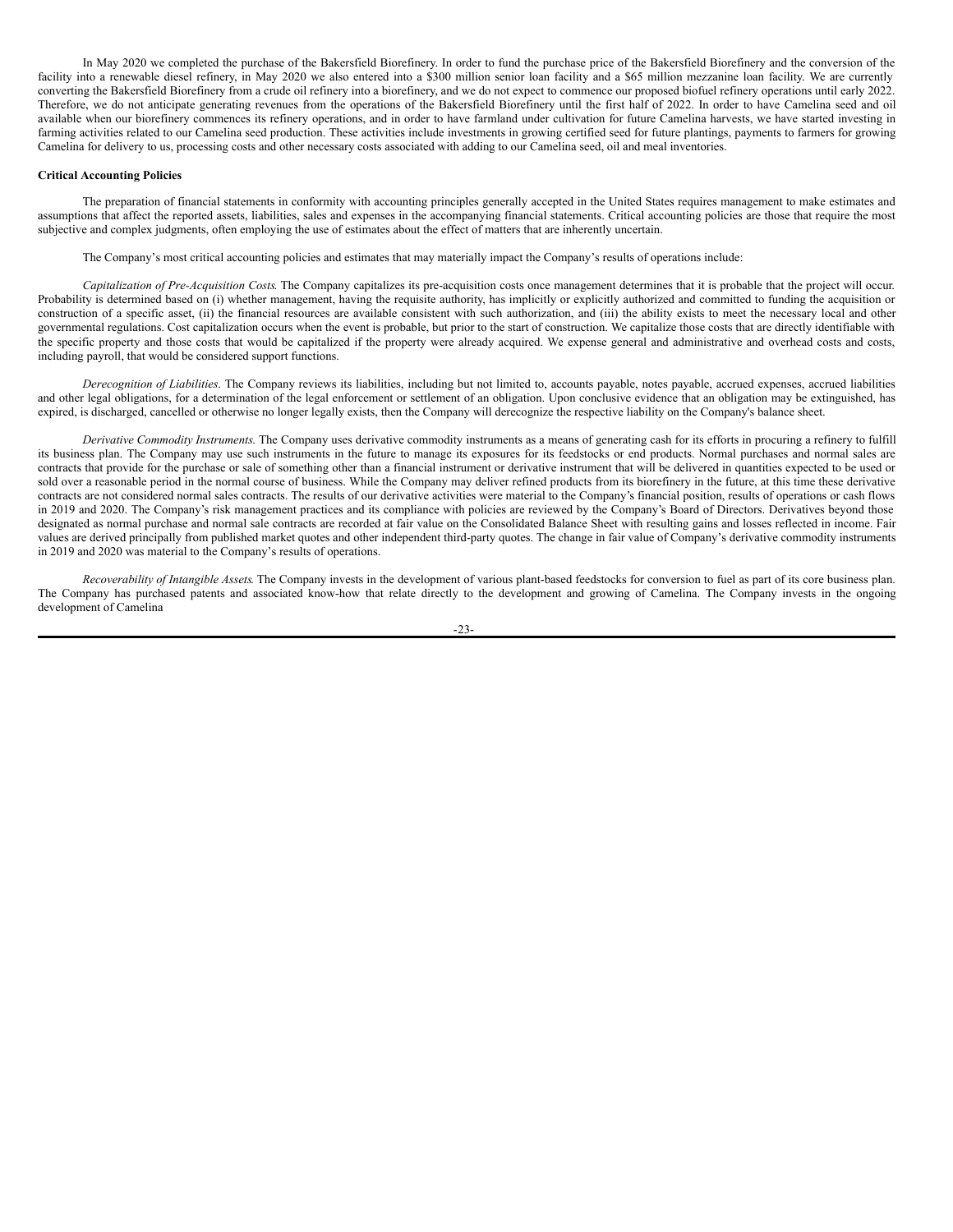through research and additional patents as breakthroughs occur. The Company capitalizes all of its patent expenses and amortizes these costs over a 17-year period in conjunction with the life of the patent protection. As part of the Bakersfield Biorefinery we acquired certain operational permits which we amortize over an estimated life of 15 years. We evaluate the carrying costs of these assets on a periodic basis and will impair such value if deemed necessary. As of June 30, 2020, no impairment is necessary and the carrying value of our intangible assets remains a significant value and expected economic generator going forward.

Certain other critical accounting policies, including the assumptions and judgments underlying them, are disclosed in Note 1 to the Consolidated Financial Statements included in the Annual Report on Form 10-K for the year ended December 31, 2019 that the Company has filed with the Securities and Exchange Commission. However, we do not believe that there are any alternative methods of accounting for our operations that would have a material effect on our financial statements.

#### **Results of Operations**

### **Three Months Ended June 30, 2020 vs. Three Months Ended June 30, 2019**

*Revenues.* As discussed above, during 2019 and continuing until we purchased the Bakersfield Biorefinery on May 7, 2020, our activities were devoted solely to the acquisition and financing of the Bakersfield Biorefinery. Following the acquisition, we refocused our efforts on building our operations and management teams necessary and on putting the processes in place to accomplish the task of retrofitting the Bakersfield Biorefinery and we did not engage in any operating activities that generated revenues. Therefore, we had no operating revenues in the fiscal quarters ended June 30, 2019 (the "2019 fiscal quarter") or June 30, 2020 (the "2020 fiscal quarter").

*General And Administrative Expenses and Facility Expenses.*General and administrative expense consists of expenses generally involving corporate overhead functions and operations. Our general and administrative expenses increased by \$0.9 million, or 100%, from \$0.9 million in the 2019 fiscal quarter to \$1.8 million in the 2020 fiscal quarter. This increase was primarily related to an increase in payroll costs, professional fees, legal fees and various vendor costs. In the period after we acquired the Bakersfield Biorefinery on May 7, 2020, our general and administrative expenses increased significantly, and these expenses are expected to continue to increase as the development of the refinery progresses. Facility expense primarily consists of maintenance costs to keep the Bakersfield assets, purchased in May 2020, in an operational mode and expenses normally related to operations. Our facility expenses were \$0.7 million in the 2020 fiscal quarter and we incurred no such expenses in the 2019 fiscal quarter.

*Other Income/Expense.*In the 2020 fiscal quarter we had no impact from derivatives, whereas in the 2019 fiscal quarter we incurred a \$1.3 million gain from our change in derivative liability.

*Interest Income/Expense.* Interest expense in the 2020 fiscal quarter and the 2019 fiscal quarter consisted of interest of \$0.8 million and \$0.1 million, respectively, from outstanding promissory notes and discount on our notes payable. Our incurred interest will increase significantly in the future as we draw down on the \$300 million senior and \$65 million mezzanine loans, and as the outstanding principal balances of those loans increases. However, construction period interest will be capitalized as part of the cost of the refinery and will be depreciated, and therefore, will not impact our interest expense.

*Net losses.* We incurred an operating loss of \$2.7 million and \$1.1 million in the 2020 and 2019 fiscal quarters respectively. We incurred a net loss of \$3.4million in the 2020 fiscal quarter compared to a \$0.2 million net income in the 2019 fiscal quarter. Our operating loss increased because of the increase in activity related to our purchase of the Bakersfield Biorefinery. We expect to incur losses for the remainder of 2020 and 2021 while our biorefinery is under construction and therefore not operational.

#### **Six Months Ended June 30, 2020 vs. Six Months Ended June 30, 2019**

-24-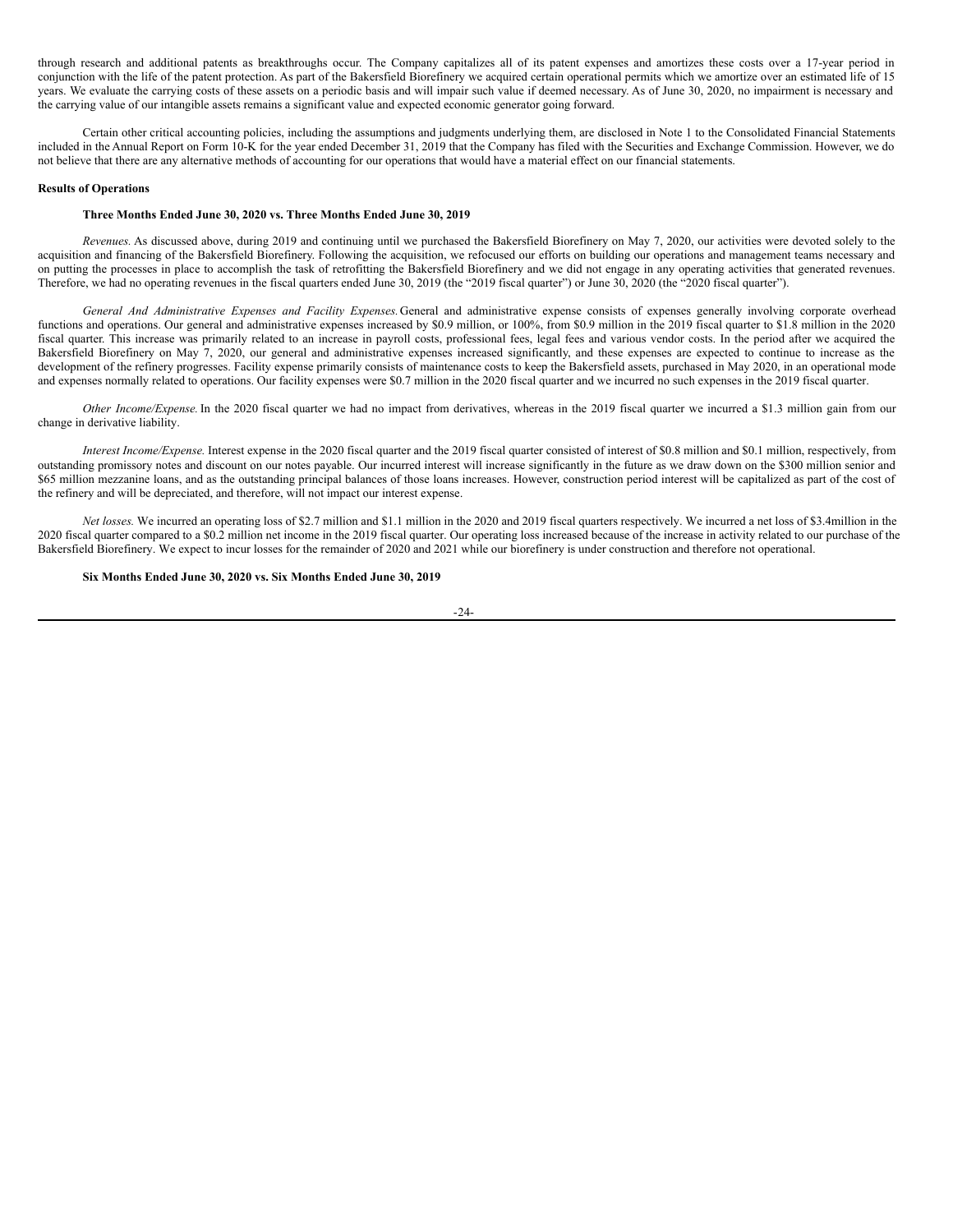*Revenues.* As discussed above, during 2019 and during most of the second quarter of 2020, our activities were devoted solely to the acquisition and financing of the Bakersfield Biorefinery, which acquisition was completed on May 7, 2020. Because we were focused on purchasing, and thereafter retrofitting, the Bakersfield Biorefinery during 2019 and 2020, we did not engage in any operating activities that generated revenues. Therefore, we had no operating revenues in the six months ended June 30, 2019 (the "2019 fiscal period") or June 30, 2020 (the "2020 fiscal period").

*General And Administrative Expenses and Facility Expenses.*Our general and administrative expenses increased by \$0.1 million, or 5%, from \$2.0 million in the 2019 fiscal period to \$2.1 million in the 2020 fiscal period This increase was primarily related to an increase in payroll costs, professional fees, legal fees and various vendor costs. Since we acquired the Bakersfield Biorefinery in May 2020, our general and administrative expenses have increased in the second half of 2020 and are expected to continue to increase as the development of the refinery progresses. Our facility expenses were \$0.8 million in the 2020 fiscal period and we incurred no such expenses in the 2019 period.

*Other Income/Expense.*In the 2020 fiscal period we had net income of \$5.0 million compared to a net expense of \$2.8 million in the 2019 fiscal period. In the 2020 fiscal period we generated a \$5.5 million gain on the change of our derivative liability and a gain of \$0.5 million on the settlement of the derivative liability compared to the 2019 fiscal period in which we incurred a \$2.6 million charge due to a change in our derivative liability.

*Interest Income/Expense.* Interest expense in the 2020 fiscal period and the 2019 fiscal period consisted of interest of \$0.9 million and \$0.2 million, respectively, from outstanding promissory notes and discount on our notes payable. Our incurred interest will increase significantly in the future as we draw down on the \$300 million senior and \$65 million mezzanine loans, and as the outstanding principal balances of those loans increases. As referenced above, our construction period interest will be capitalized.

*Net Income/Losses.* For the 2020 fiscal period, we had net income of \$2.0 million compared to a net loss of \$5.9 million in the 2019 fiscal period. Our net income was primarily generated by our \$6.0 million gain resulting from the change in our derivative liability and the gain on the settlement of liabilities. We expect to incur losses for the remainder of 2020 and 2021 while our biorefinery is under construction and therefore not operational.

### **Liquidity and Capital Resources**

As of June 30, 2020 and 2019, we had approximately \$7.2 million (of which \$3.9 million was unrestricted) and \$0.5 million of cash, respectively, and a negative working capital of \$0.2 million and \$33 million, respectively. However, of the \$7.2 million of cash, only \$3.9 million is unrestricted and available to pay our current liabilities, while the remaining \$3.3 million of cash is restricted and can only be used to fund our senior loan interest obligations and our biorefinery construction costs.

Our efforts to acquire the Bakersfield Biorefinery commenced in early 2018. Our operating costs, including the costs of the professionals that we engaged, exceeded our capital resources. Accordingly, on October 15, 2018, we entered into a derivative contract with a commodities trading company whereby we received \$6 million of cash in exchange for a contract for ultra-low sulfur diesel to be settled over a six-month time period beginning in July of 2020. This contract created a net fair value liability of \$15.1 million. The purpose of this contract was to obtain the cash the Company needed to pursue the acquisition of the Bakersfield Biorefinery. The liability in excess of cash received is considered financing charges and recorded as an expense. Because of a delay in completing the purchase of the Bakersfield Biorefinery, we had to amend the original derivative contract. Accordingly, on October 29, 2019 we unwound the October 15, 2018 contract and entered into a new derivative transaction whereby we received an additional cash payment of \$4 million. On March 19, 2020 we unwound the derivative contract and fixed the obligation with a cash payment of \$5.5 million due on April 30th and six equal monthly payments of \$2.928 million beginning on October 31, 2021. On April 28, 2020 this agreement with the commodities trading company was amended in terms to reduce and extend the short-term cash payment to \$4.5 million in June 2020 (that we paid) and increased and deferred the six equal monthly payments of \$3.375 million beginning on April 30, 2022. This payment stream is scheduled to coincide around the commencement of operations of the Bakersfield Biorefinery.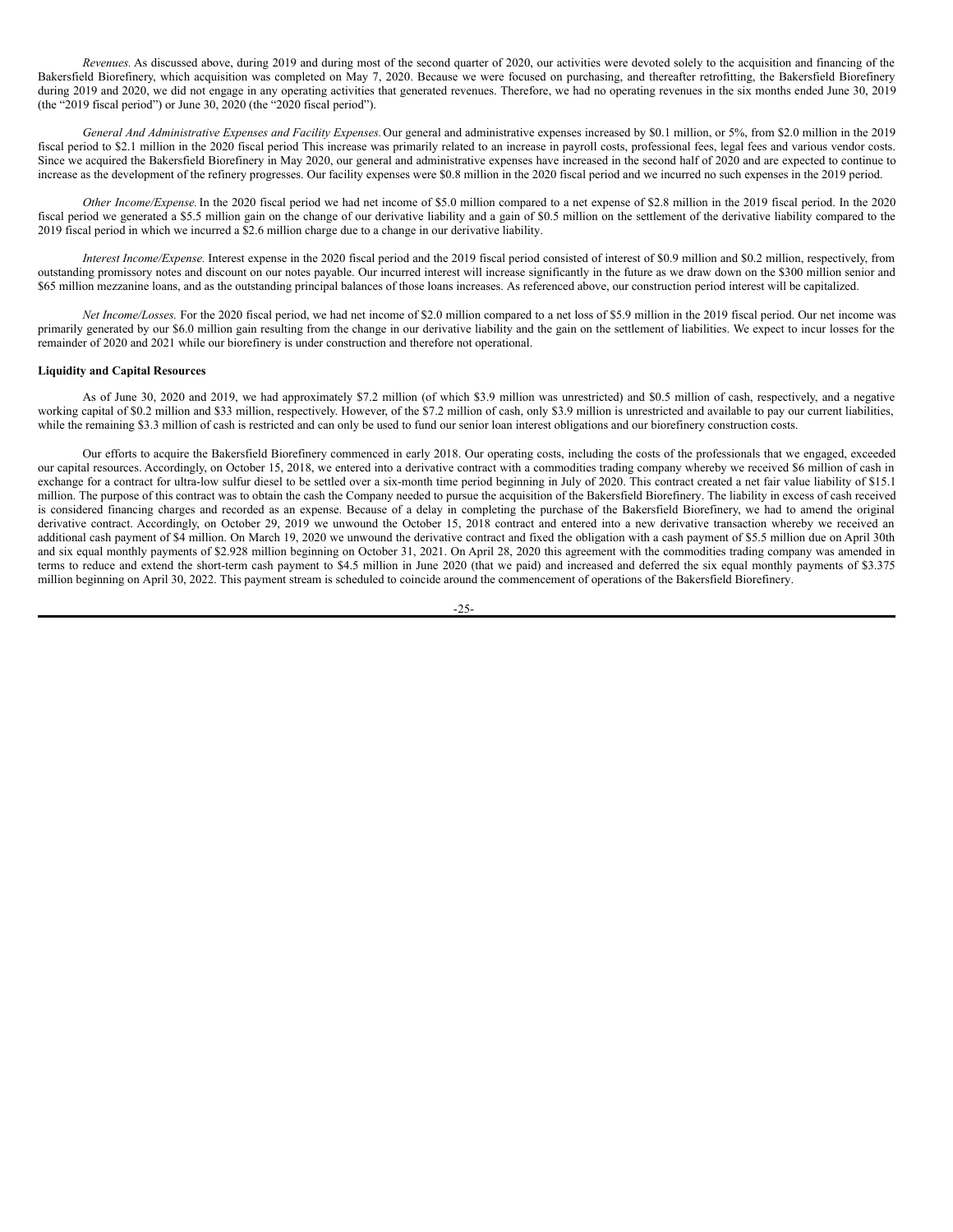The Bakersfield Biorefinery is currently being retooled and converted from a crude oil refinery into a biofuels refinery. The construction of the Bakersfield Biorefinery is expected to be completed, and the Bakersfield Biorefinery is expected to commence commercial operations in early 2022. Until the Bakersfield Biorefinery is operational, we do not expect to generate any significant operating revenues. During the construction phase of the biorefinery, we will incur significant operating costs and capital expenditures to upgrade the existing equipment and facilities. The expenses that we expect to incur include, among others, the purchase price of new biorefinery equipment, the payments to our primary contractor under a \$201 million engineering, procurement and construction agreement, the costs of maintaining the existing facility, paying licensing fees, the costs of upgrading the refinery's rail line and certain pipelines, and making interest and other payments under our senior and mezzanine credit facilities.

In order to fund the cost of acquiring the Bakersfield Biorefinery, converting the existing refinery into a biorefinery, and paying all operating expenses during the preoperational period, in May 2020 we entered into a \$300 million senior secured term loan facility and a \$65 million secured term loan facility with various mezzanine lenders. Our senior and mezzanine lenders have also recently agreed to make an additional \$15 million available to us, if requested, to develop the Bakersfield Refinery and our feedstock program. As of November 30, 2020, we have borrowed \$151 million under the senior credit facility, of which approximately \$65 million is unspent; we have not yet utilized the mezzanine credit facility or the additional \$15 million of available credit.

The senior loan bears interest at the rate of 12.5% per annum, payable quarterly. No principal payments are required to be made under the senior loan until maturity. The senior loan matures on November 4, 2026. The mezzanine loan will bear interest at the rate of 15.0% per annum on amounts borrowed, payable quarterly, provided that we may defer up to 2.5% interest to the extent we do not have sufficient cash to pay the interest (any deferred interest will be added to principal). Principal of the mezzanine loans is due at maturity. As additional consideration for the senior loans and mezzanine loans, the senior lenders were issued Class B units (and the mezzanine lenders will be issued Class C Units when we borrow under the mezzanine loans) in our subsidiary that indirectly owns the Bakersfield Biorefinery. The Class B and C Units will not affect our liquidity until the Bakersfield Biorefinery commences operations in 2022. However, since the holders of the Class B and C Units will be entitled to certain priority cumulative distributions, if any, that may be made in the future from the operations of the Bakersfield Biorefinery, the Class B and C Units will reduce the amount of distributions that we may be entitled to receive in the future from the operations of the Bakersfield Biorefinery.

Based on our construction budget (including the purchase orders we have issued for the required equipment) and on our internal projections of our future operating expenses, we anticipate that the \$365 million available to us under the senior and mezzanine loans should be sufficient to fund our projected capital expenditures and operating expenses at the Bakersfield Biorefinery until the Bakersfield Biorefinery becomes operational. Although the funds provided under the senior and mezzanine loans may only be used for the Bakersfield refinery and servicing these debt obligations, since we share facilities and personnel, we will realize a reduction in certain of our operating expenses. We believe that these cost savings, plus our other financial resources should be sufficient to fund our operations through the commercial start-up of the Bakersfield Biorefinery.

Our transition to profitability is dependent upon, among other things, the successful and timely development and construction of our biorefinery and the future commercialization of the products that we intend to produce at the Bakersfield Biorefinery. In order to ensure that we have a buyer for the renewable diesel produced at our biorefinery, we have entered into an offtake agreement with ExxonMobil Oil Corporation. Under that agreement, ExxonMobil has agreed to purchase a minimum of 85 million gallons per year of renewable diesel from the Bakersfield Biorefinery for a period of five years following the date that the Bakersfield Biorefinery commences commercial operations, with the right to acquire additional volumes. The revenues we expect to receive under the offtake agreement, together with our other projected sources of revenues, are expected to fund our anticipated working capital and liquidity needs.

-26-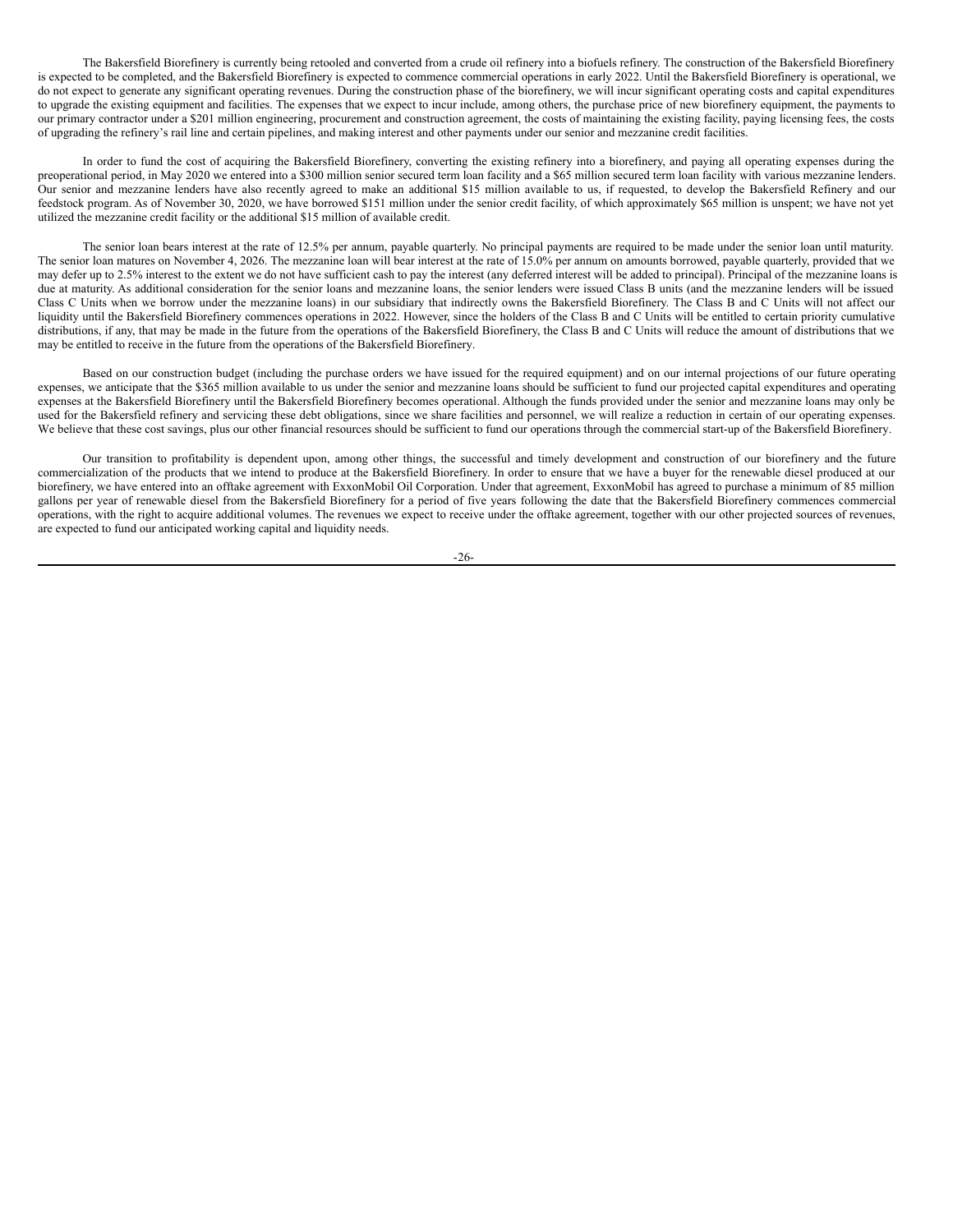Once completed, the Bakersfield Biorefinery will be able to produce renewable diesel from various renewable feedstocks, such as Camelina oil produced from our patented Camelina varieties, soybean oil, used cooking oil, inedible animal fat, and other vegetable oils. We believe that one of our strategic advantages is that a significant portion of the feedstock expected to be used at our biorefinery will be Camelina grain produced by third party farmers for us using our patented Camelina varieties. However, we anticipate that we will need additional funding to grow our certified Camelina seeds, to enter into agreements with farmers, and to otherwise ramp up the cultivation and production of Camelina. As of the date of this report, we have only secured limited funding for our Camelina production plans. Although we are currently in discussions with certain agri-finance companies, our existing lenders, and possible third party investors for debt or equity financing for our Camelina operations, no assurance can be given that we will obtain the necessary funds, or that if we do obtain such funding, that the terms under which we obtain such funding will be beneficial to us.

Inflation and changing prices have had no effect on our continuing operations over our two most recent fiscal years.

We have no off-balance sheet arrangements as defined in Item 303(a) of Regulation S-K.

#### **Item 3. Quantitative and Qualitative Disclosures about Market Risk**

Nothing to report.

#### **Item 4. Controls and Procedures**

### Evaluation of Disclosure Controls and Procedures

We maintain disclosure controls and procedures (as defined in Exchange Act Rule 13a-15(e)) that are designed to assure that information required to be disclosed in our Exchange Act reports is recorded, processed, summarized and reported within the time periods specified in the SEC's rules and forms, and that such information is accumulated and communicated to management, including our Chief Executive Officer and our Chief Financial Officer (the "Certifying Officers"), as appropriate, to allow timely decisions regarding required disclosures.

In designing and evaluating the disclosure controls and procedures, management recognizes that any controls and procedures, no matter how well designed and operated, can provide reasonable assurance only of achieving the desired control objectives, and management necessarily is required to apply its judgment in weighing the costs and benefits of possible new or different controls and procedures. Limitations are inherent in all control systems, so no evaluation of controls can provide absolute assurance that all control issues and any fraud within the company have been detected.

As required by Exchange Act Rule 13a-15(b), as of the end of the period covered by this Quarterly Report on Form 10-Q, management, under the supervision and with the participation of our Certifying Officers, evaluated the effectiveness of our disclosure controls and procedures. Based on this evaluation, the Certifying Officers have concluded that, as of the end of the period covered by this Quarterly Report on Form 10-Q, our disclosure controls and procedures were, based on the Framework of Internal Control - Integrated Framework issued by the Committee of Sponsoring Organizations of the Treadway Commission ("COSO") 2013, not effective because of the following material weaknesses in our internal control over financial reporting: (i) As of June 30, 2020 we did not have sufficient accounting staff , and (ii) as of June 30, 2020 there was insufficient segregation of duties related to processing, approving and reviewing transactions and journal entries. We have taken remedial steps to address the material weaknesses in our disclosure controls and procedures. These remedial steps include the following:

#### -27-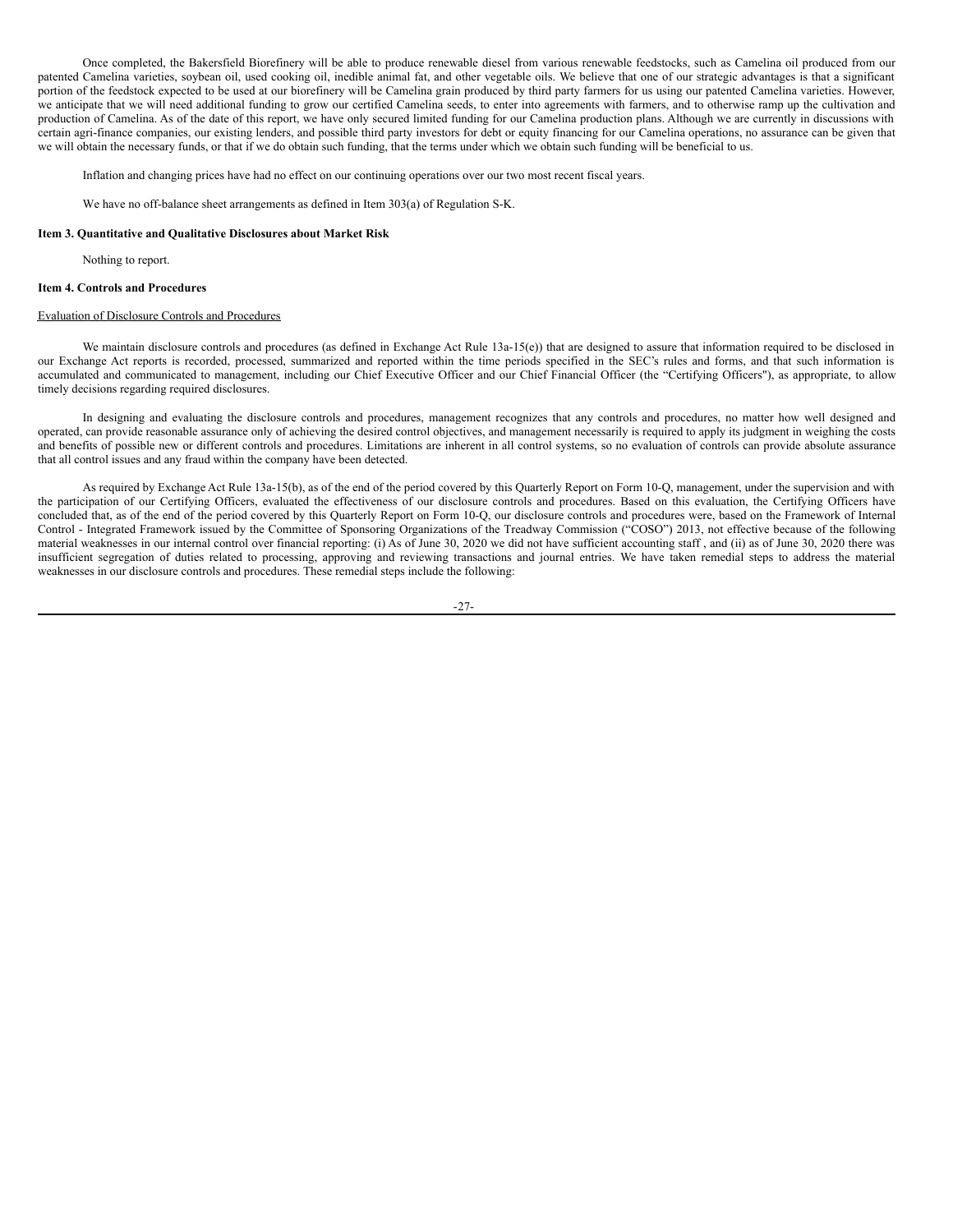(a) Since June 30, 2020, we have hired (i) a staff accountant who also is a CPA, and (iv) other members of a newly established clerical department;

(b) We began developing the accounting processes necessary to achieve effective controls, including more segregation of duties as our personnel allows;

(c) We have designed and are implementing more robust financial reporting, accounting and management controls over our accounting and financial reporting functions at our two facilities.

Except as described above, there has been no change in the Company's internal control over financial reporting during the quarter ended June 30, 2020 that has materially affected, or is reasonably likely to materially affect, the Company's internal control over financial reporting.

# **Part II. OTHER INFORMATION**

### **Item 1. Legal Proceedings**

On August 24, 2020 Wood Warren & Co Securities, LLC filed a complaint in the Superior Court of California, Alameda County, against GCE Holdings Acquisitions, LLC titled "Wood Warren & Co Securities, LLC vs. GCE Holdings Acquisitions, LLC' (Case No. RG 20072242). The complaint alleges that GCE Holdings Acquisitions, LLC breached that certain Consulting Agreement, dated October 8, 2019, by failing to pay Wood Warren & Co Securities, LLC certain fees that Wood Warrant claims it has earned under the Consulting Agreement. Wood Warren & Co Securities, LLC has asked the court for an award of \$1.2 million. On October 14, 2020, GCE Holdings Acquisitions, LLC filed an answer and denied all allegations in the complaint.

### **Item 1A. Risk Factors**

The discussion of our business and operations should be read together with the risk factors contained in Item 1A of our Annual Report on Form 10-K for the fiscal year ended December 31, 2019 filed with the SEC, which describe various risks and uncertainties to which we are or may become subject. These risks and uncertainties have the potential to affect our business, financial condition, results of operations, cash flows, strategies or prospects in a material and adverse manner.

*Uncertain Impact of Covid-19 Coronavirus*. The outbreak of coronavirus (also known as COVID-19) is not expected to materially impact our operations unless our workforce or our contractors cannot continue the development and construction of the Bakersfield Biorefinery. We are committed to ensuring the safety of our personnel, consultants and vendors who must work on site. There is no assurance that we will not have a COVID-19 exposure that may cause material delays in the development and/or commencement of commercial operations of the Bakersfield Biorefinery. Any material delay in completing the construction of the Bakersfield Biorefinery or commencing its operations could have a material negative impact on our future operations, cash flow and financial condition.

### **Item 2. Unregistered Sales of Equity Securities and Use of Proceeds**

On April 29, 2020, an independent contractor of the Company purchased 750,000 shares of Common Stock upon the exercise of a stock option. The exercise price was \$0.0056 per share.

On May 6, 2020, an executive officer of the Company purchased 5,542,857 shares of Common Stock upon the exercise of a stock option. The exercise price averaged approximately \$0.0027 per share.

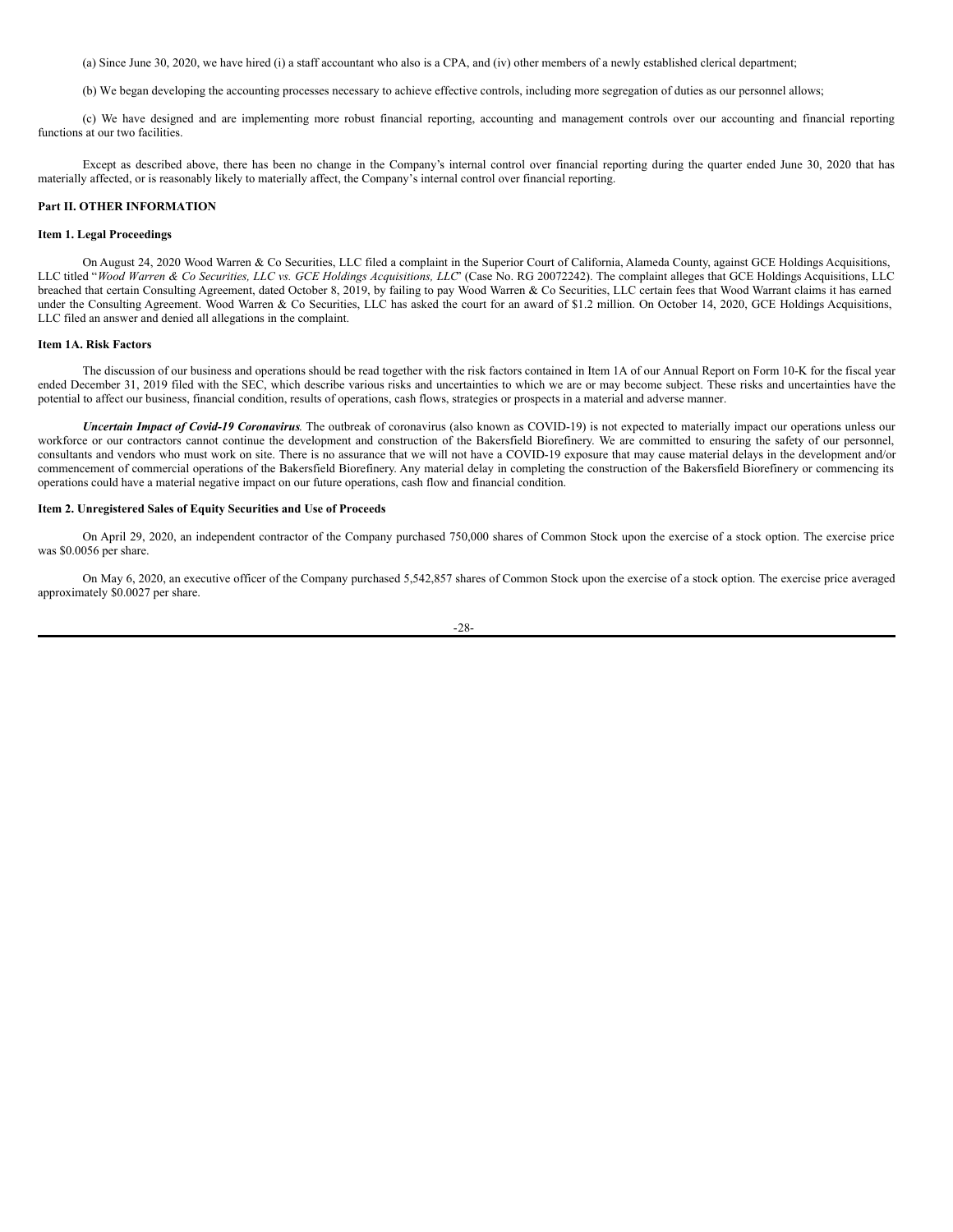All of the foregoing securities were issued in reliance upon the exemption from registration provided by Section 4(a)(2) of the Securities Act of 1933, as amended (the "Securities Act") or Regulation D under the Securities Act. No broker-dealers were used in connection with such sales of unregistered securities.

# **Item 3. Defaults upon Senior Securities**

Nothing to report.

# **Item 4. Mine Safety Disclosures**

Nothing to report.

### **Item 5. Other Information**

Nothing to report.

# **Item 6. Exhibits**

| Exhibit<br>Number | <b>Description</b>                                                                                                                                 |
|-------------------|----------------------------------------------------------------------------------------------------------------------------------------------------|
|                   |                                                                                                                                                    |
| 31.1              | Certification of Chief Executive Officer pursuant to Section 302 of the Sarbanes-Oxley Act of 2002.                                                |
|                   |                                                                                                                                                    |
| 31.2              | Certification of Chief Financial Officer pursuant to Section 302 of the Sarbanes-Oxley Act of 2002.                                                |
| 32.1              | Certification of Chief Executive Officer pursuant to 18 U.S.C. Section 1350, as adopted pursuant to Section 906 of the Sarbanes-Oxley Act of 2002. |
| 32.2              | Certification of Chief Financial Officer pursuant to 18 U.S.C. Section 1350, as adopted pursuant to Section 906 of the Sarbanes-Oxley Act of 2002. |
| 101.INS           | <b>XBRL</b> Instance Document.                                                                                                                     |
| 101.SCH           | XBRL Taxonomy Schema.                                                                                                                              |
| 101.CAL           | XBRL Taxonomy Extension Calculation Linkbase.                                                                                                      |
| 101.DEF           | XBRL Taxonomy Extension Definition Linkbase.                                                                                                       |
| 101.LAB           | XBRL Taxonomy Extension Label Linkbase.                                                                                                            |
| 101.PRE           | XBRL Taxonomy Extension Presentation Linkbase.                                                                                                     |
|                   |                                                                                                                                                    |

-29-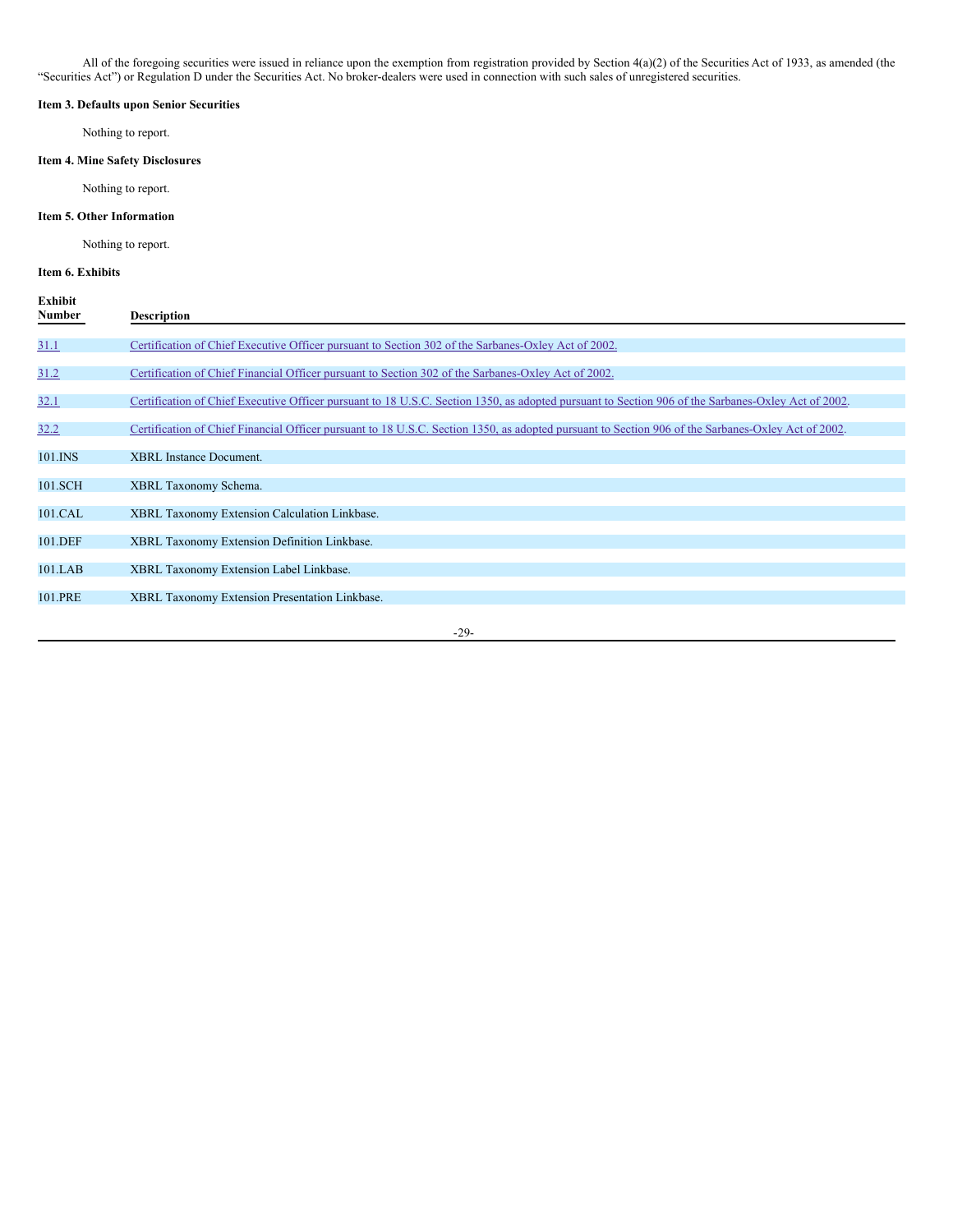# **SIGNATURES**

In accordance with the requirements of the Securities Exchange Act of 1934, the registrant has duly caused this report to be signed on its behalf by the undersigned thereunto duly authorized.

Date: December 10, 2020 By: /s/ Richard Palmer

# GLOBAL CLEAN ENERGY HOLDINGS, INC.

- Richard Palmer President and Chief Executive Officer
- Date: December 10, 2020 By: /s/ Ralph Goehring Ralph Goehring Chief Financial Officer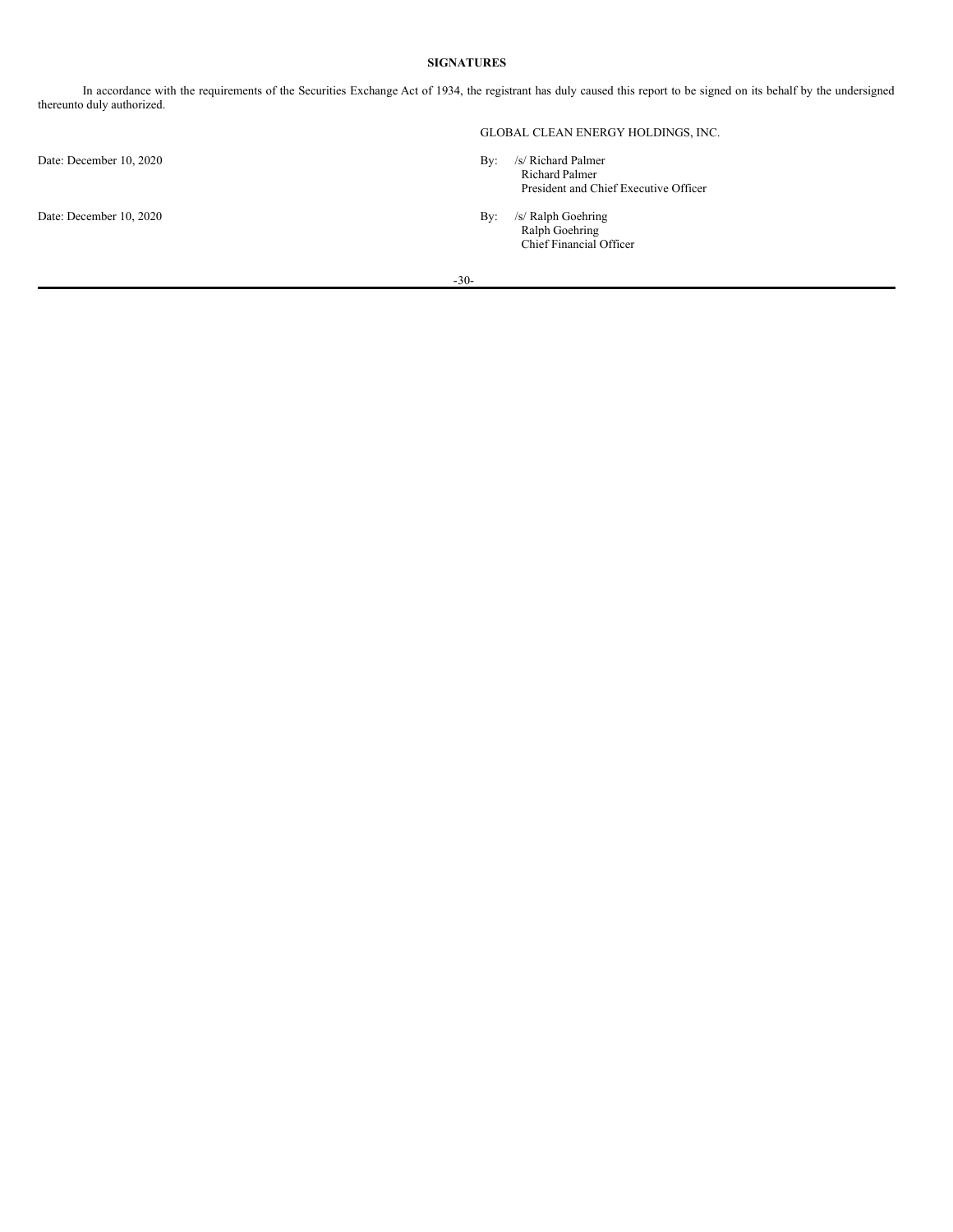### **CERTIFICATIONS PURSUANT TO SECTION 302 OF THE SARBANES-OXLEY ACT OF 2002**

<span id="page-31-0"></span>I, Richard Palmer, certify that:

1. I have reviewed this report on Form 10-Q for the quarter ended June 30, 2020 of Global Clean Energy Holdings, Inc.;

2. Based on my knowledge, this report does not contain any untrue statement of a material fact or omit to state a material fact necessary to make the statements made, in light of the circumstances under which such statements were made, not misleading with respect to the period covered by this report;

3. Based on my knowledge, the financial statements, and other financial information included in this report, fairly present in all material respects the financial condition, results of operations and cash flows of the registrant as of, and for, the periods presented in this report;

4. I am responsible for establishing and maintaining disclosure controls and procedures (as defined in Exchange Act Rules 13a-15(e) and 15d-15(e)) and internal control over financial reporting (as defined in Exchange Act Rules 13a-15(f) and 15d-15(f)) for the registrant and have:

(a) Designed such disclosure controls and procedures, or caused such disclosure controls and procedures to be designed under our supervision, to ensure that material information relating to the registrant, including its consolidated subsidiaries, is made known to us by others within those entities, particularly during the period for which this report is being prepared;

(b) Designed such internal control over financial reporting, or caused such internal control over financial reporting to be designed under our supervision, to provide reasonable assurance regarding the reliability of financial reporting and the preparation of financial statements for external purposes in accordance with generally accepted accounting principles;

(c) Evaluated the effectiveness of the registrant's disclosure controls and procedures and presented in this report our conclusions about the effectiveness of the disclosure controls and procedures, as of the end of the period covered by this report based on such evaluation; and

(d) Disclosed in this report any change in the registrant's internal control over financial reporting that occurred during the registrant's most recent fiscal quarter (the registrant's fourth fiscal quarter in the case of an annual report) that has materially affected, or is reasonably likely to materially affect, the registrant's internal control over financial reporting; and

5. I have disclosed, based on my most recent evaluation of internal control over financial reporting, to the registrant's auditors and to the audit committee of the registrant's board of directors (or persons performing the equivalent functions):

(a) All significant deficiencies and material weaknesses in the design or operation of internal control over financial reporting which are reasonably likely to adversely affect the registrant's ability to record, process, summarize and report information; and

(b) Any fraud, whether or not material, that involves management or other employees who have a significant role in the registrant's internal control over financial reporting.

Date: December 10, 2020 /s/ Richard Palmer

Richard Palmer President and Chief Executive Officer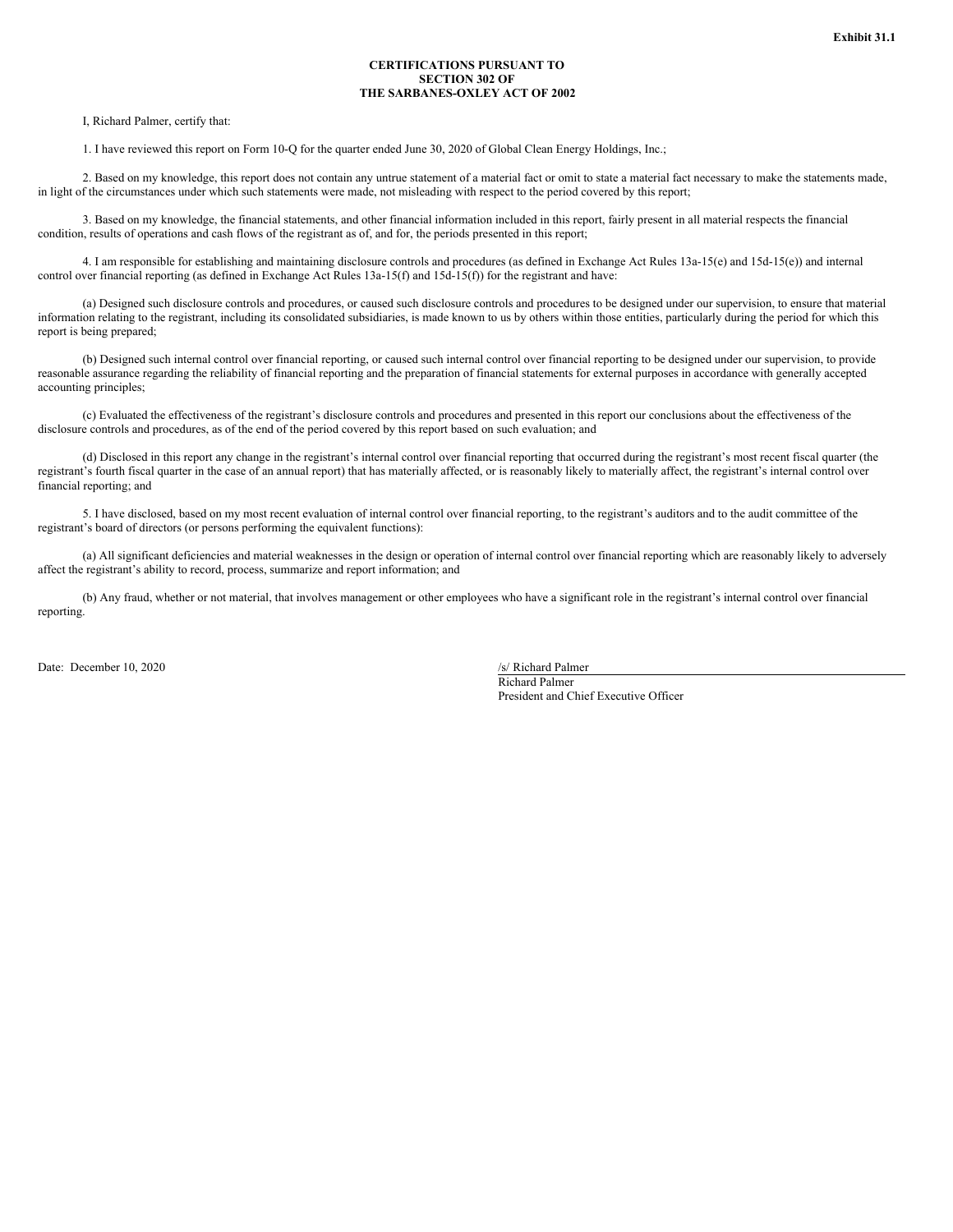### **CERTIFICATIONS PURSUANT TO SECTION 302 OF THE SARBANES-OXLEY ACT OF 2002**

<span id="page-32-0"></span>I, Ralph Goehring, certify that:

1. I have reviewed this report on Form 10-Q for the quarter ended June 30, 2020 of Global Clean Energy Holdings, Inc.;

2. Based on my knowledge, this report does not contain any untrue statement of a material fact or omit to state a material fact necessary to make the statements made, in light of the circumstances under which such statements were made, not misleading with respect to the period covered by this report;

3. Based on my knowledge, the financial statements, and other financial information included in this report, fairly present in all material respects the financial condition, results of operations and cash flows of the registrant as of, and for, the periods presented in this report;

4. I am responsible for establishing and maintaining disclosure controls and procedures (as defined in Exchange Act Rules 13a-15(e) and 15d-15(e)) and internal control over financial reporting (as defined in Exchange Act Rules 13a-15(f) and 15d-15(f)) for the registrant and have:

(a) Designed such disclosure controls and procedures, or caused such disclosure controls and procedures to be designed under our supervision, to ensure that material information relating to the registrant, including its consolidated subsidiaries, is made known to us by others within those entities, particularly during the period for which this report is being prepared;

(b) Designed such internal control over financial reporting, or caused such internal control over financial reporting to be designed under our supervision, to provide reasonable assurance regarding the reliability of financial reporting and the preparation of financial statements for external purposes in accordance with generally accepted accounting principles;

(c) Evaluated the effectiveness of the registrant's disclosure controls and procedures and presented in this report our conclusions about the effectiveness of the disclosure controls and procedures, as of the end of the period covered by this report based on such evaluation; and

(d) Disclosed in this report any change in the registrant's internal control over financial reporting that occurred during the registrant's most recent fiscal quarter (the registrant's fourth fiscal quarter in the case of an annual report) that has materially affected, or is reasonably likely to materially affect, the registrant's internal control over financial reporting; and

5. I have disclosed, based on my most recent evaluation of internal control over financial reporting, to the registrant's auditors and to the audit committee of the registrant's board of directors (or persons performing the equivalent functions):

(a) All significant deficiencies and material weaknesses in the design or operation of internal control over financial reporting which are reasonably likely to adversely affect the registrant's ability to record, process, summarize and report information; and

(b) Any fraud, whether or not material, that involves management or other employees who have a significant role in the registrant's internal control over financial reporting.

Date: December 10, 2020 /s/ Ralph Goehring

Ralph Goehring Chief Financial Officer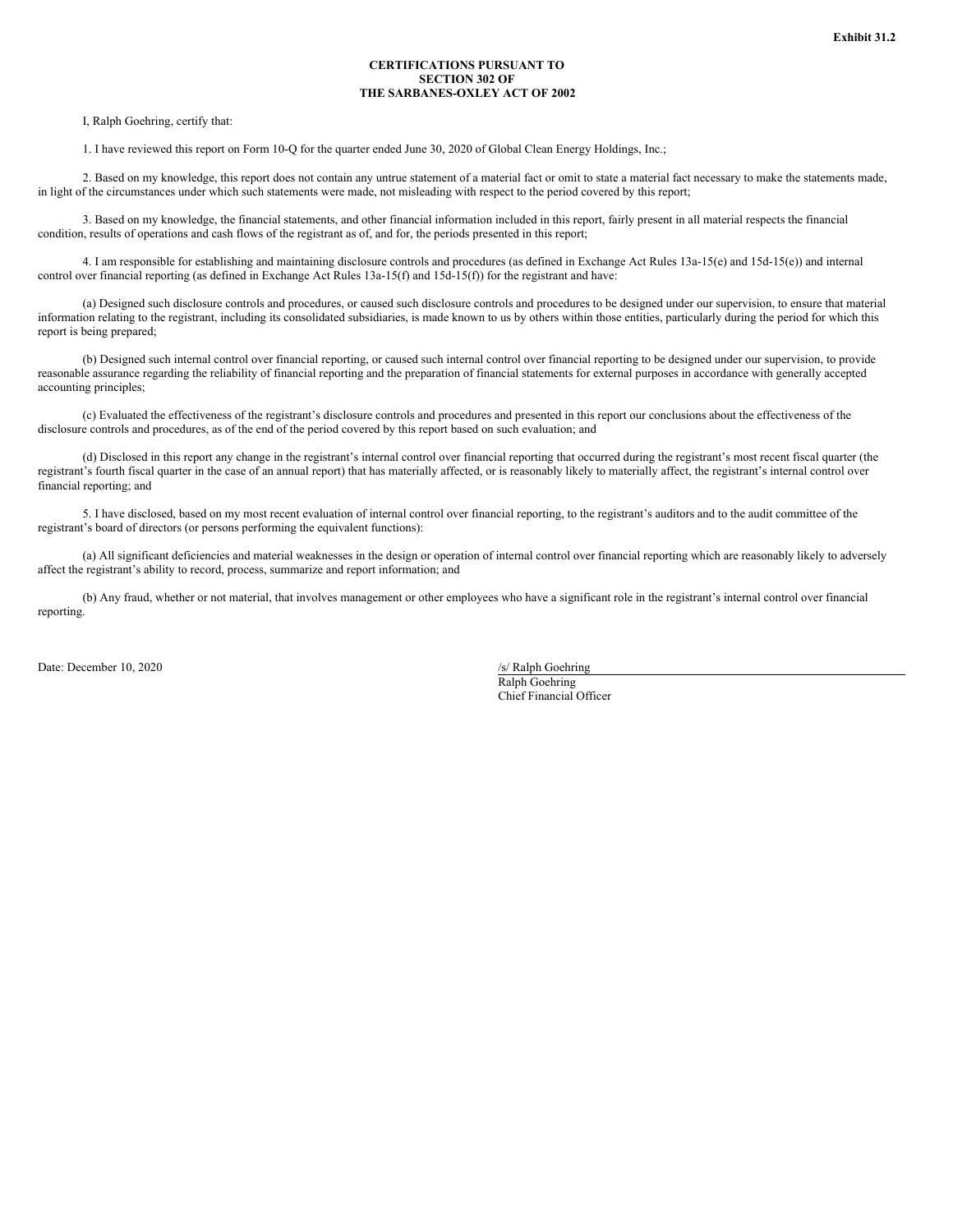#### CERTIFICATION PURSUANT TO

### 18 U.S.C. § 1350,

### AS ADOPTED PURSUANT TO

# SECTION 906 OF THE SARBANES-OXLEY ACT OF 2002

<span id="page-33-0"></span>In connection with the Quarterly Report of Global Clean Energy Holdings, Inc. (the "Company") on Form 10-Q for the quarter ended June 30, 2020, as filed with the Securities and Exchange Commission (the "Report"), I, Richard Palmer, Chief Executive Officer of the Company, certify, pursuant to 18 U.S.C. § 1350, as adopted pursuant to Section 906 of the Sarbanes-Oxley Act of 2002, that to the best of my knowledge:

- (1) The Report fully complies with the requirements of Section 13(a) or 15(d) of the Securities Exchange Act of 1934; and
- (2) The information contained in the Report fairly presents, in all material respects, the financial condition and results of operations of the Company.

Date: December 10, 2020 /s/ Richard Palmer

Richard Palmer President and Chief Executive Officer